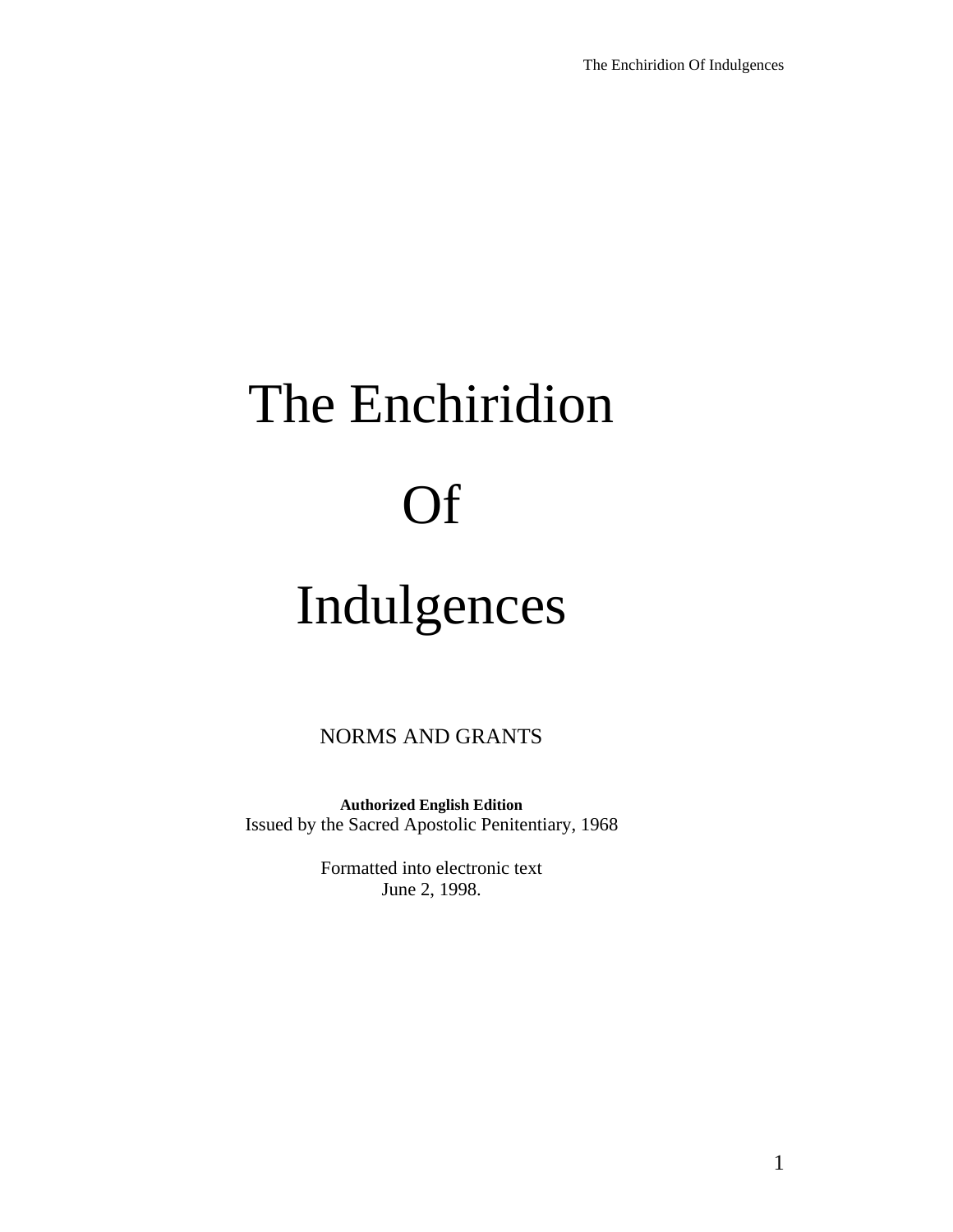# **CONTENTS**

The Sacred Apostolic Penitentiary - Decree

Preliminary Observations

Norms On Indulgences

Three General Grants Of Indulgences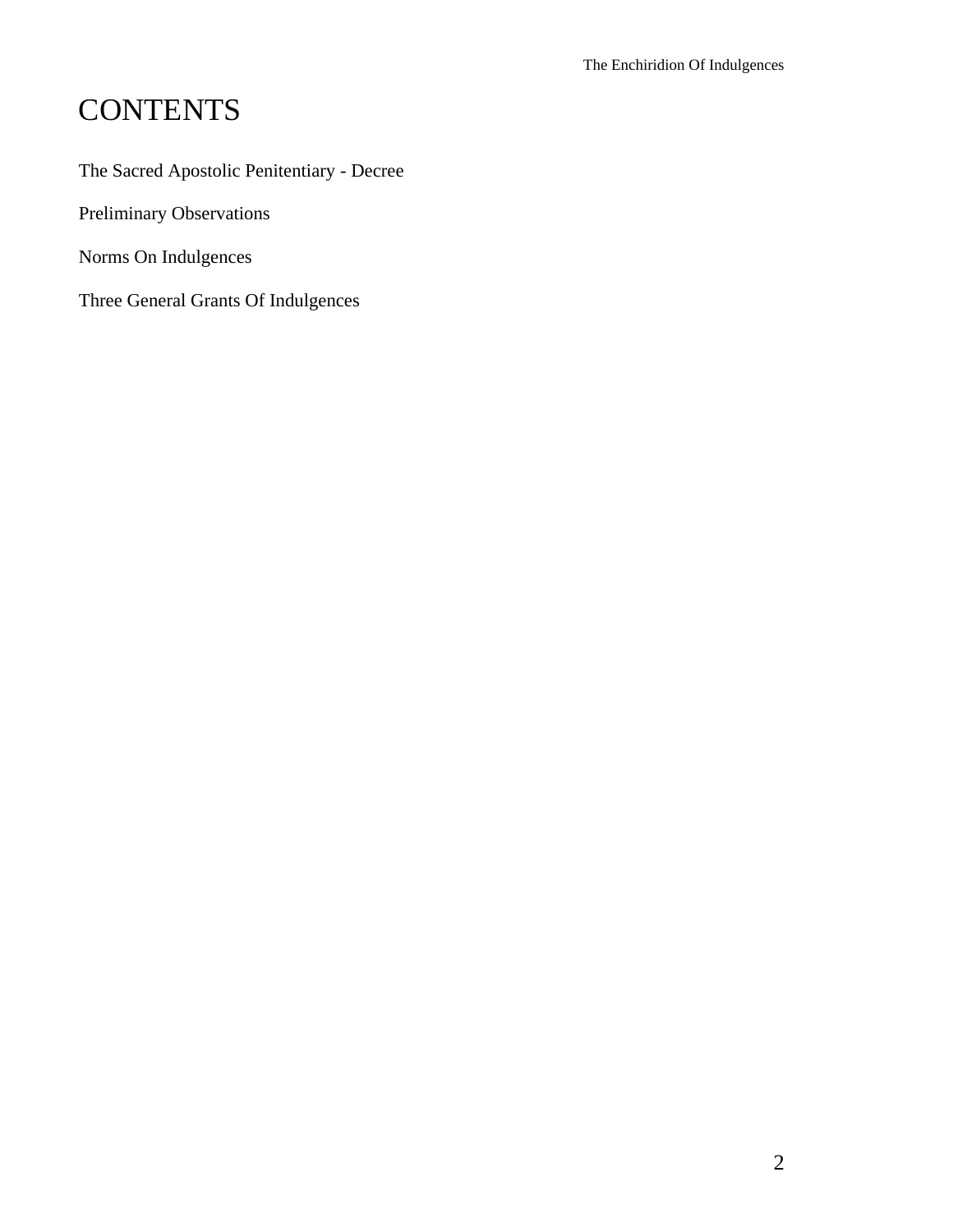# The Sacred Apostolic Penitentiary

# Decree

In the Apostolic Constitution The Doctrine of Indulgences of January 1, 1967 we read: "Holy Mother Church has then deemed it fitting, in order to give greater dignity and esteem to the use of indulgences, to introduce some innovations into her discipline of indulgences and has accordingly ordered the issuance of new norms."

Norm 13 of the same Constitution decrees, moreover, as follows: "The Enchiridion of Indulgences [collection of indulgenced prayers and works] is to be revised with a view to attaching indulgences only to the most important prayers and works of piety, charity and penance."

In obedience to the will of the Sovereign Pontiff, as expressed both in the above-mentioned Apostolic Constitution and in further instructions from Him, this Sacred Penitentiary has seen to the careful preparation of a new Enchiridion of Indulgences.

The Sovereign Pontiff, Paul VI -- having received a report on the matter in an Audience granted on June 14 of the present year to the undersigned Cardinal, the Penitentiary Major - on the 15th day of the same month approved, and ordered to be held authentic, the new Enchiridion of Indulgences as published by the Vatican Press. All general grants of indulgences, not included in this same Enchiridion, are hereby revoked. Revoked also are any ordinances concerning indulgences, not included in the Norms on Indulgences given below, whether in the Code of Canon Law, or in Apostolic Letters, even if issued "Motu proprio," or in Decrees of the Holy See.

Everything to the contrary notwithstanding, even if deserving of special mention.

Given at Rome, from the Sacred Apostolic Penitentiary, on the 29th day of June in the year 1968, the feast of the Holy Apostles, Peter and Paul.

† JOSEPH CARDINAL FERRETTO *Titular Bishop of the Suburban Church of Sabina and Poggio Mirteto Penitentiary Major*

John Sessolo Regent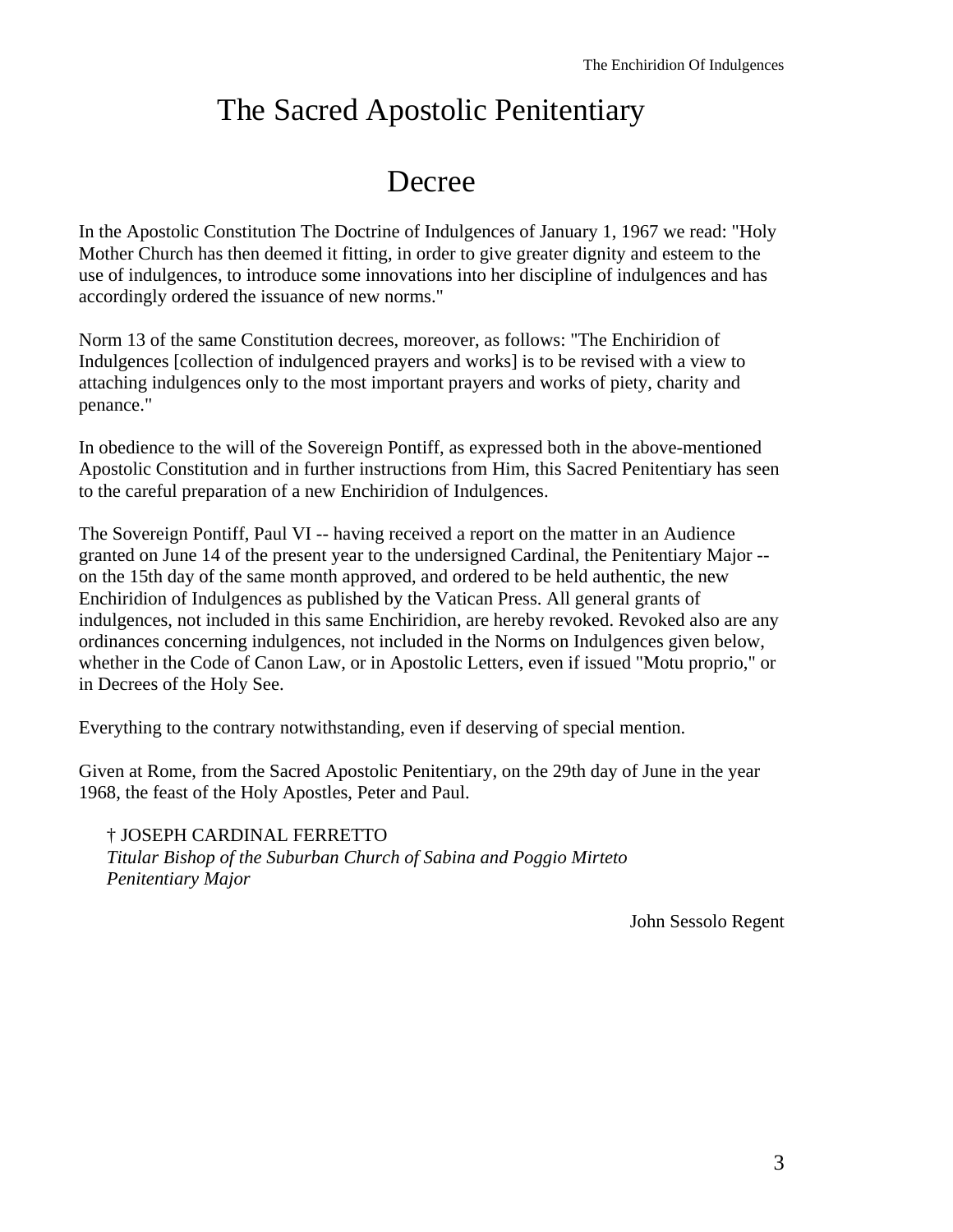# Preliminary Observations

1. This new edition of the Enchiridion effectively implements Norm 13 of the Apostolic Constitution: "The Enchiridion of Indulgences is to be revised with a view to attaching indulgences only to the most important prayers and works of piety, charity and penance."

2. By the most important prayers and works are here meant those, which in the light of tradition and of the changed conditions of present times are indicated as particularly suited in helping the faithful to satisfy for the punishments due their sins and, what is of greater consequence still, in inciting them to a more fervent charity. It was with this principle in view, that the present new arrangement has been carried out.  $\frac{1}{1}$ 

3. In accordance with traditional practice, participation in the Sacrifice of the Mass and in the Sacraments is not enriched with indulgences. This is because of the surpassing "sanctifying and purifying"<sup>2</sup> efficacy, which the Mass and the Sacraments have in themselves.

When, therefore, an indulgence is granted on certain special occasions (such as, first Holy Communion, the first Mass of a newly ordained priest, or the closing Mass of a Eucharistic Congress), it is to be understood as attached, not to the participation in the Mass or Sacraments as such, but to the extraordinary circumstances connected with the participation. Hence, what the indulgence is intended to promote and, so to speak, to reward are the personal devotion of the participant, which is the special aim of such celebrations, the giving of good example to others, and the manifestation of honor to the august mystery of the Eucharist and to the priesthood.

But an indulgence can be given, as is clear from tradition, to various works of private and public piety; likewise, works of charity and penance, which must be held as having even greater importance at the present time, can be so enriched. All these indulgenced works, however, as for that matter every other good work and every suffering patiently borne, are by no means to be esteemed apart from the Mass and the Sacraments, the principal sources of sanctification and purification;  $3$  for, it is precisely their good works and sufferings that constitute the oblation, which the faithful join to the oblation of Christ in the Eucharistic Sacrifice; <sup>4</sup> it is also the Mass and the Sacraments, which move the faithful to perform the tasks laid upon them in such a way that "they will hold fast in their lives to what they have received by faith"; <sup>5</sup> on the other hand, it is through the devoted fulfillment of their tasks, that they become daily ever better disposed to participate fruitfully in the Mass and Sacraments.<sup>6</sup>

4. In conformity with the changed conditions of present times, greater value is placed on the action (opus operantis) of the faithful. For this reason, instead of being a lengthy series of indulgenced works of piety (opus operatum), more or less extraneous to the daily life of the

<sup>&</sup>lt;sup>1</sup> See Address of Pope Paul VI to College of Cardinals and to Roman Curia on Dec. 23, 1966: A.A.S., 59 (1967), p. 57.

<sup>2</sup> See Apost. Const. *The Doctrine of Indulgences*, Jan. 1, 1967, n. 11

<sup>3</sup> See Apost. Const. *The Doctrine of Indulgences*, n. 11

<sup>4</sup> See II Vatican Council, *Dogmatic Const. On the Church*, n. 34.

<sup>&</sup>lt;sup>5</sup> Roman Missal, oration of Tuesday within octave of Easter.

<sup>6</sup> See II Vatican Council, *Const. On Sacred Liturgy*, nn. 9-13.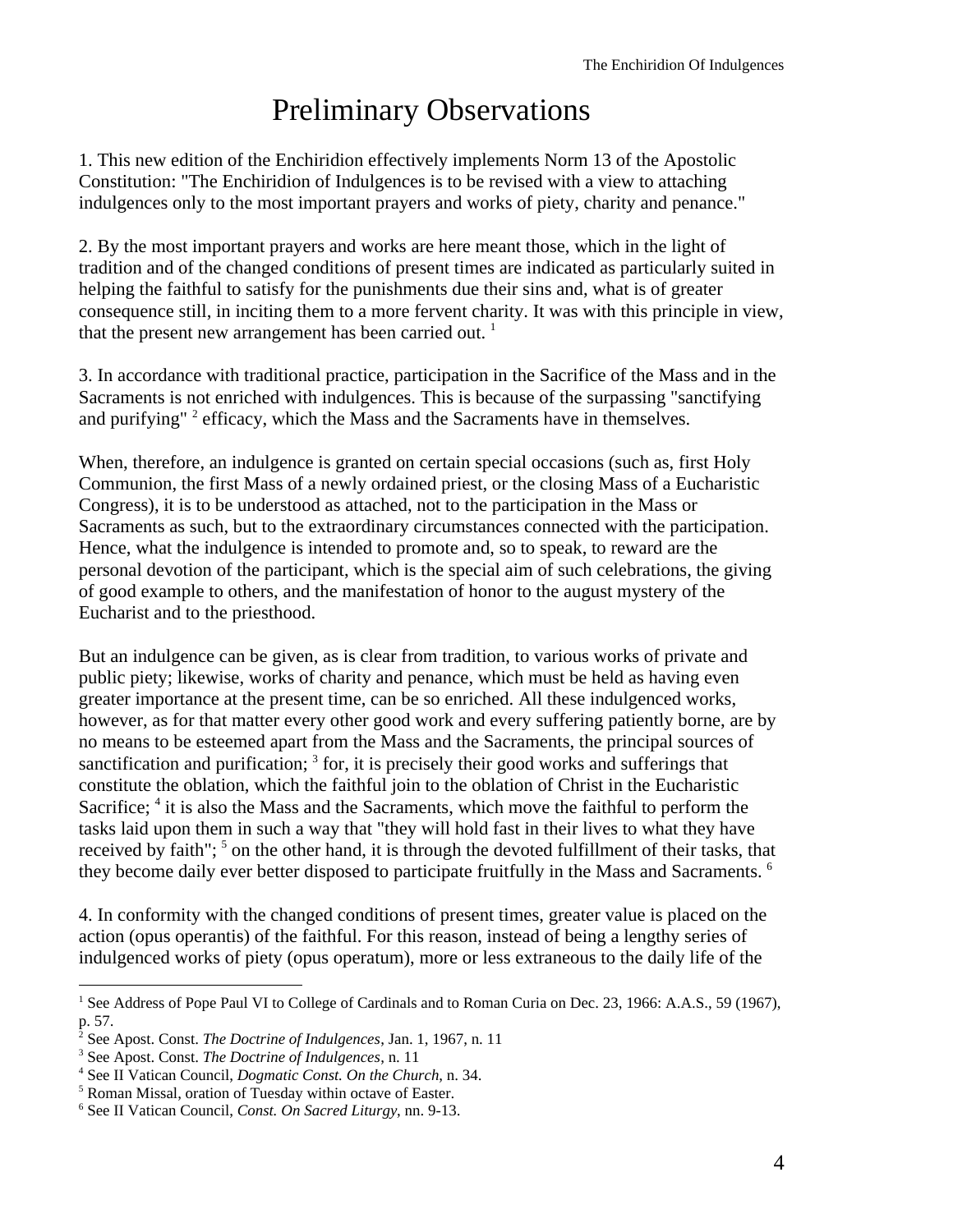faithful, the number of indulgences now granted is relatively small.  $^7$  By these it is hoped that the faithful will be more effectively moved to live holier and more useful lives, thus healing "the split between the faith which many profess and their daily lives . . . by gathering their humane, domestic, professional, social and technical enterprises into one vital synthesis with religious values, under whose supreme direction all things are harmonized unto God's glory." 8

The new Enchiridion, therefore, is much shorter than what it was formerly. For certain prayers and pious works have been left out, while others have been brought under the general grants of indulgences.

The main concern has been to attach greater importance to a Christian way of life and to lead souls to cultivate the spirit of prayer and penance and to practice the theological virtues, rather than merely to repeat certain formulas and acts.

5. Before enumerating the various grants of indulgences, the Enchiridion contains a series of Norms, drawn from the norms of the Apostolic Constitution and from the canons of the Code of Canon Law still in force.

This procedure has been deemed advisable, both to anticipate any difficulties that might later arise and to provide at the same time an orderly and comprehensive exposition of the present discipline on Indulgences.

6. Three general grants of indulgences are first presented in the Enchiridion. These are intended to be a beacon, so to speak, to light the way of the faithful in their daily lives.

Included at times under these general grants are certain pious works, which were indulgenced in times past also.

For the benefit and instruction of the faithful, each of the general grants of indulgences is followed by various citations from the New Testament and from the documents of the II Vatican Council, the intent being to show the conformity of these grants with the spirit of the Gospel and with the renewal proposed by the Council.

7. The general grants of indulgences are followed by grants of indulgences attached to particular pious works. These are few in number, since works of this kind are provided for to a certain extent under the general grants of indulgences. In the matter of prayers, a selection has been made in favor of those which have a more universal appeal. Concerning other prayers, customarily used in particular rites and places, the competent ecclesiastical Authority can decide what is to be done.

8. An Appendix, containing a number of invocations, is added to the Enchiridion, which is then brought to a close with the text, included for documentation purposes, of the Apostolic Constitution The Doctrine of Indulgences.

<sup>&</sup>lt;sup>7</sup> See below, especially nn. I-III, pp. 33-40.

<sup>8</sup> See II Vatican Council, *Pastoral Const. On Church in the Modern World*, n. 43.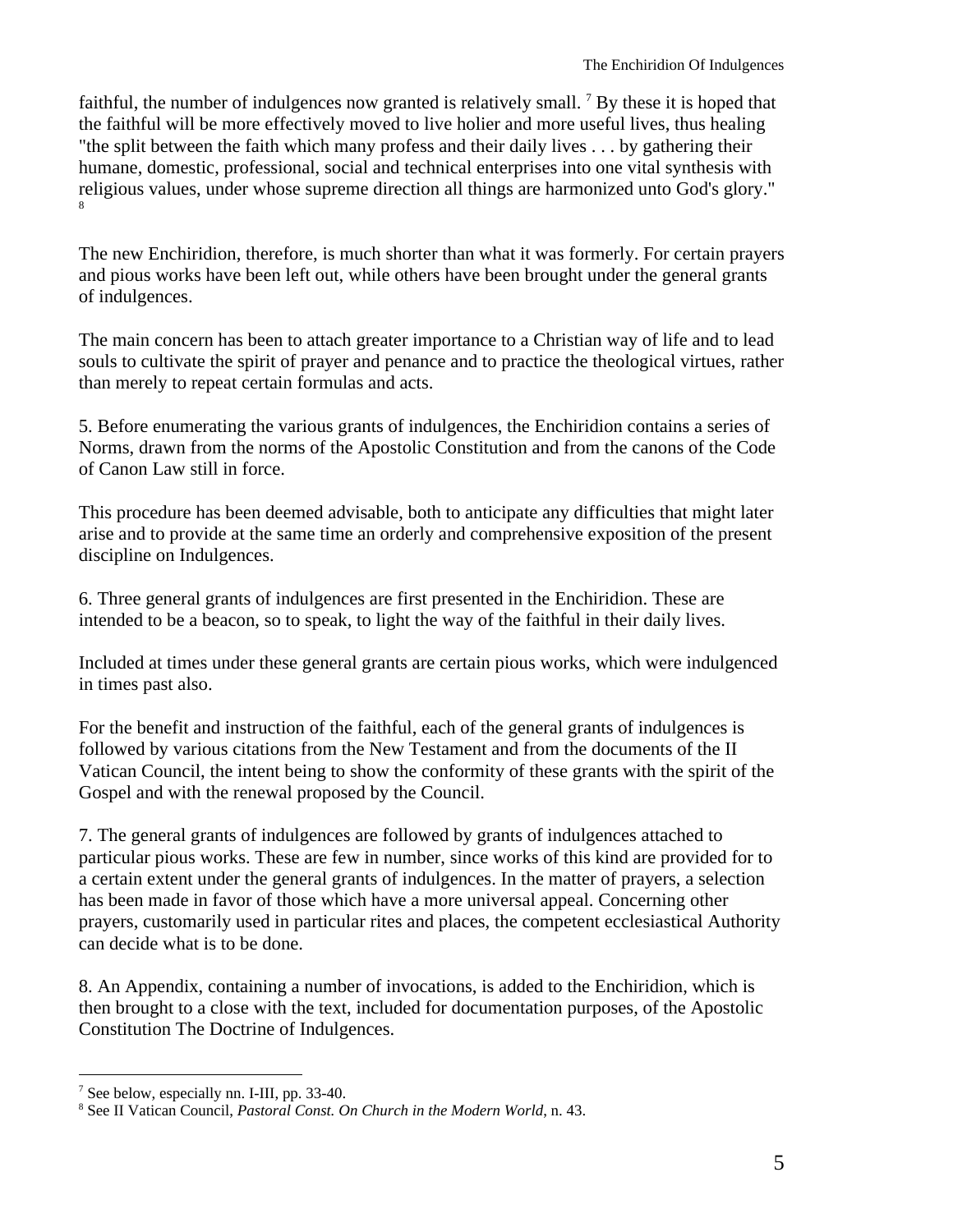# Norms On Indulgences

1. An indulgence is the remission before God of the temporal punishment due for sins already forgiven as far as their guilt is concerned. This remission the faithful with the proper dispositions and under certain determined conditions acquire through the intervention of the Church which, as minister of the Redemption, authoritatively dispenses and applies the treasury of the satisfaction won by Christ and the Saints.  $<sup>1</sup>$ </sup>

2. An indulgence is partial or plenary, according as it removes either part or all of the temporal punishment due for sin.<sup>2</sup>

3. No one, acquiring indulgences, can apply them to other living persons. <sup>3</sup>

4. Partial as well as plenary indulgences can always be applied to the departed by way of suffrage.<sup>4</sup>

5. The grant of a partial indulgence is designated only with the words "partial indulgence," without any determination of days or years.<sup>5</sup>

6. The faithful, who at least with contrite heart perform an action to which a partial indulgence is attached, obtain, in addition to the remission of temporal punishment acquired by the action itself, an equal remission of punishment through the intervention of the Church. 6

7. The division of indulgences into "personal," "real" and "local" is abolished, so as to make it clearer that indulgences are attached to the actions of the faithful, even though at times they may be linked with some object or place.<sup>7</sup>

8. Besides the Roman Pontiff, to whom the dispensation of the whole spiritual treasury of the Church has been entrusted by Christ our Lord, they only can grant indulgences by ordinary power, to whom this is expressly conceded by law. <sup>8</sup>

9. In the Roman Curia, whatever pertains to the granting and use of indulgences is committed to the Sacred Penitentiary exclusively, saving the right of the Congregation for the Doctrine of the Faith to examine whatever pertains to dogmatic teaching concerning indulgences.<sup>9</sup>

10. No one below the Roman Pontiff can:

 $\overline{a}$ <sup>1</sup> N. 1 of *The Doctrine of Indulgences* (=norm 1 of Apostolic Const. *The Doctrine of Indulgences*: see section on Norms towards the end of this volume.)

<sup>2</sup> N. 2 of *The Doctrine of Indulgences.*

<sup>&</sup>lt;sup>3</sup> See can. 930 of Code of Canon Law.

<sup>4</sup> N. 3 of *The Doctrine of Indulgences.*

<sup>5</sup> N. 4 of *The Doctrine of Indulgences.*

<sup>6</sup> N. 5 of *The Doctrine of Indulgences.*

<sup>7</sup> N. 12 of *The Doctrine of Indulgences*

<sup>8</sup> See can. 912 of Code of Canon Law.

<sup>&</sup>lt;sup>9</sup> See Apost. Const. Regimini Ecclesiae Universae of Aug. 15, 1967, n. 113: A.A.S., 59 (1967), p. 923.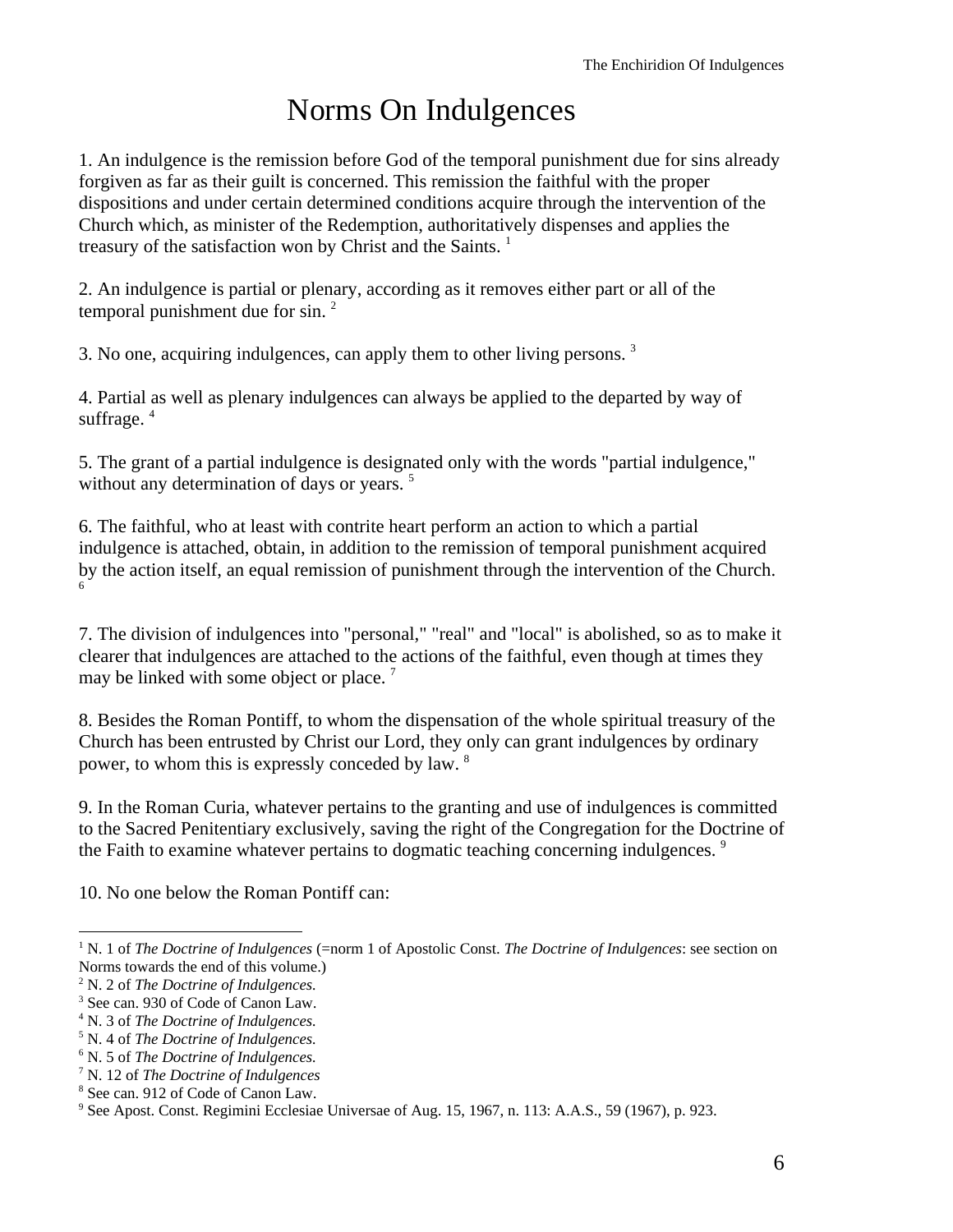1˚ Give to others the faculty of granting indulgences, unless he has this right by express indult from the Apostolic See;

2˚ Add another indulgence to a work already indulgenced by the Apostolic See or by someone else, unless new conditions to be fulfilled are prescribed. <sup>10</sup>

11. Diocesan Bishops, and others equated to them in law, have the right from entrance upon their pastoral office:

 $§$  1. To grant a partial indulgence to persons or in places under their jurisdiction;  $<sup>11a</sup>$ </sup>

§ 2. To impart in their respective dioceses, according to the prescribed formula, the Papal Blessing with a plenary indulgence three times a year on solemn feasts of their own choice, even if they only assist at the solemn Mass.<sup>11b</sup>

12. Metropolitans can grant a partial indulgence in their suffragan Sees, as in their proper  $diocese<sup>12</sup>$ 

13. Patriarchs can grant a partial indulgence in each place, even if exempt, of their respective patriarchies, in churches of their rite outside the territory of their patriarchates, and to the faithful of their rite everywhere. Major Archbishops have the same faculty.  $13$ 

14. Cardinals have the faculty of granting a partial indulgence in places or to institutes or persons under their jurisdiction or protection; in other places also, but only to persons present and for that time only.  $14$ 

15. § 1. All books of indulgences, as well as pamphlets, leaflets and the like, whose contents include grants of indulgences, may not be published without the permission of the Ordinary or Hierarch of the place.

§ 2. The express permission of the Apostolic See is required to print and publish in any language the authentic collection of prayers and pious works, to which the Apostolic See has attached indulgences. <sup>15</sup>

16, Those who have asked and obtained from the Sovereign Pontiff grants of indulgences for all the faithful are obliged, under penalty of nullity of the favor thus obtained, to submit to the Sacred Penitentiary authentic copies of these same grants.<sup>16</sup>

 $\overline{a}$ <sup>10</sup> See can. 913 of Code of Canon Law.

<sup>11</sup>a See can. 349, § 2, 2˚ of Code of Canon Law; see Motu proprio *Cleri sanctitati* of June 2, 1957, can 396, § 2, 2°; can. 364, § 3, 3°; can, 367, § 2, 1° and can. 391: A.A.S., 49 (1957), pp. 541ff.

<sup>11</sup>b See can. 914 of Code of Canon Law; see also Motu proprio *Suburbicaritiis sedibus* of Apr. 11, 1962, II, 2: A.A.S., 54 (1962), p. 255.

<sup>12</sup> See can. 274 of Code of Canon Law; see Motu proprio *Cleri sanctitati,* can. 319, 6˚ and can. 320, § 1, 4˚.

<sup>&</sup>lt;sup>13</sup> See Motu proprio *Cleri sanctitati*, can. 283,  $4^\circ$ ; see also can. 326, § 1,  $10^\circ$  (can 319, 6 $^\circ$ ) and § 2.

<sup>14</sup> See can. 239 of Code of Canon Law; see Motu proprio *Cleri sanctitati,* can. 185, § 1, 24˚.

<sup>&</sup>lt;sup>15</sup> See can. 1388 of Code of Canon Law.

<sup>16</sup> See can. 920 of Code of Canon Law.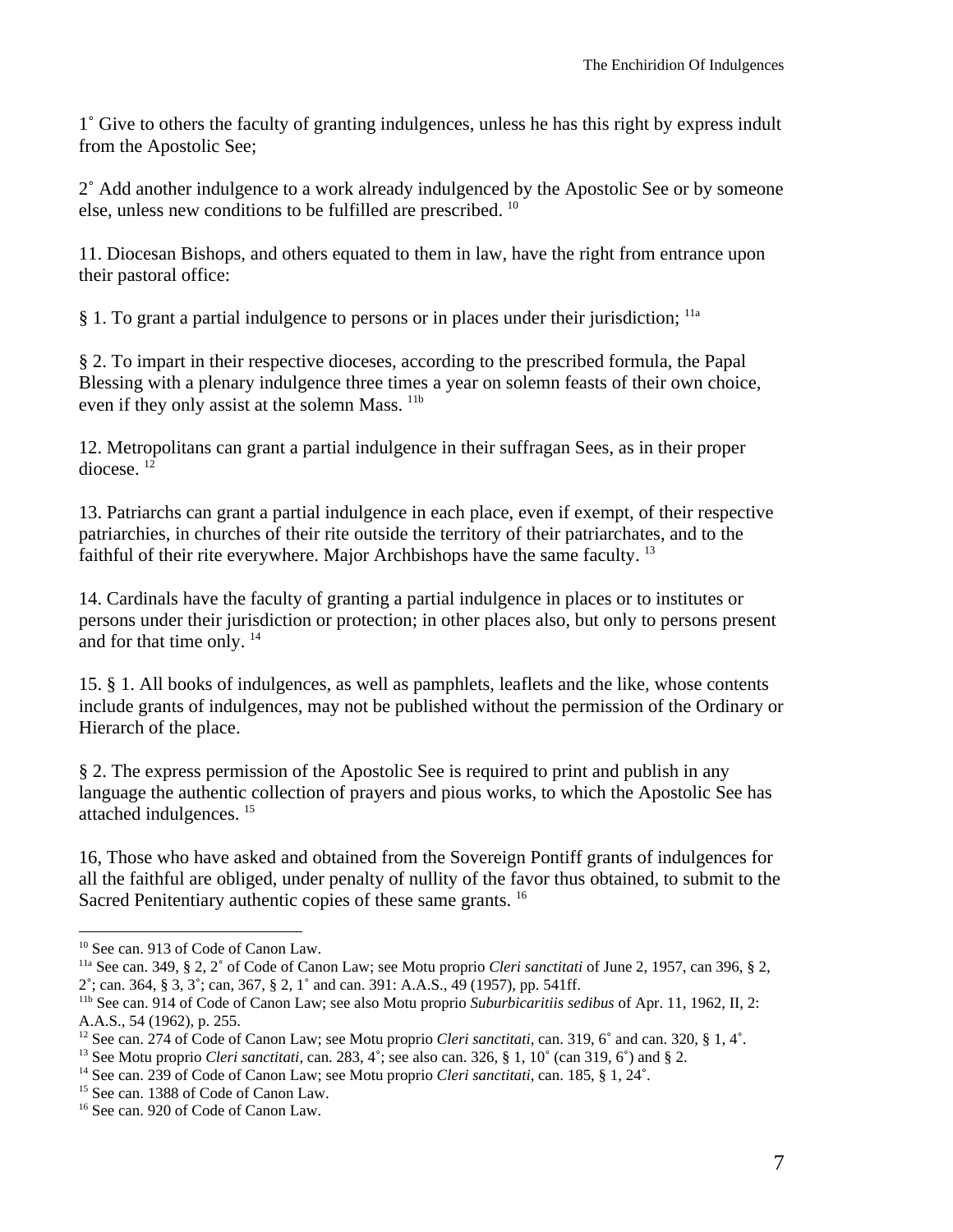17. If a feast or its external solemnity is legitimately transferred, it is understood that an indulgence, attached to the feast, is transferred to the same day.  $17$ 

18. A visit to a church or oratory, if required to gain an indulgence attached to a certain day, can be made from noon of the preceding day to midnight at the close of the day itself. <sup>18</sup>

19. The faithful, who devoutly use an article of devotion (crucifix or cross, rosary, scapular or medal) properly blessed by any priest, obtain a partial indulgence. <sup>19</sup>

But if the article of devotion has been blessed by the Sovereign Pontiff or by any Bishop, the faithful, using it devoutly, can also gain a plenary indulgence on the feast of the Holy Apostles, Peter and Paul, provided they also make a profession of faith according to any legitimate formula.

20. § 1. Indulgences attached to a visit to a church do not cease if the church is totally destroyed, provided the church is rebuilt within fifty years in the same or almost the same place and under the same title.

§ 2. An indulgence attached to the use of an article of devotion only ceases, when the article is completely destroyed or is sold. <sup>20</sup>

21. Holy Mother Church, extremely solicitous for the faithful departed, has decided to apply suffrages to them as abundantly as possible in every Sacrifice of the Mass, abolishing every particular privilege in this regard. <sup>21</sup>

22. § 1. To be capable of gaining an indulgence for oneself, it is required that one be baptized, not excommunicated, in the state of grace at least at the completion of the prescribed works, and a subject of the one granting the indulgence.

§ 2. In order that one who is capable may actually gain indulgences, one must have at least a general intention to gain them and must in accordance with the tenor of the grant perform the enjoined works at the time and in the manner prescribed.<sup>22</sup>

23. Unless the tenor of the grant clearly indicates otherwise, indulgences granted by a Bishop can be gained by his subjects even outside his territory and by others within his territory who are exempt or who have or do not have a domicile elsewhere.  $2<sup>3</sup>$ 

24. § 1. A plenary indulgence can be acquired once only in the course of a day.

 $\overline{a}$ <sup>17</sup> See can. 922 of Code of Canon Law; see also Code of Rubrics, nn. 356-359: A.A.S., 52 (1960), p. 657.

<sup>18</sup> See can. 923 of Code of Canon Law.

<sup>19</sup> N. 17 of *The Doctrine of Indulgences.*

<sup>20</sup> See can. 924 of Code of Canon Law.

<sup>21</sup> N. 20 of *The Doctrine of Indulgences.*

<sup>&</sup>lt;sup>22</sup> See can. 925 of Code of Canon Law; see can. 2262.

<sup>&</sup>lt;sup>23</sup> See can. 927 of Code of Canon Law.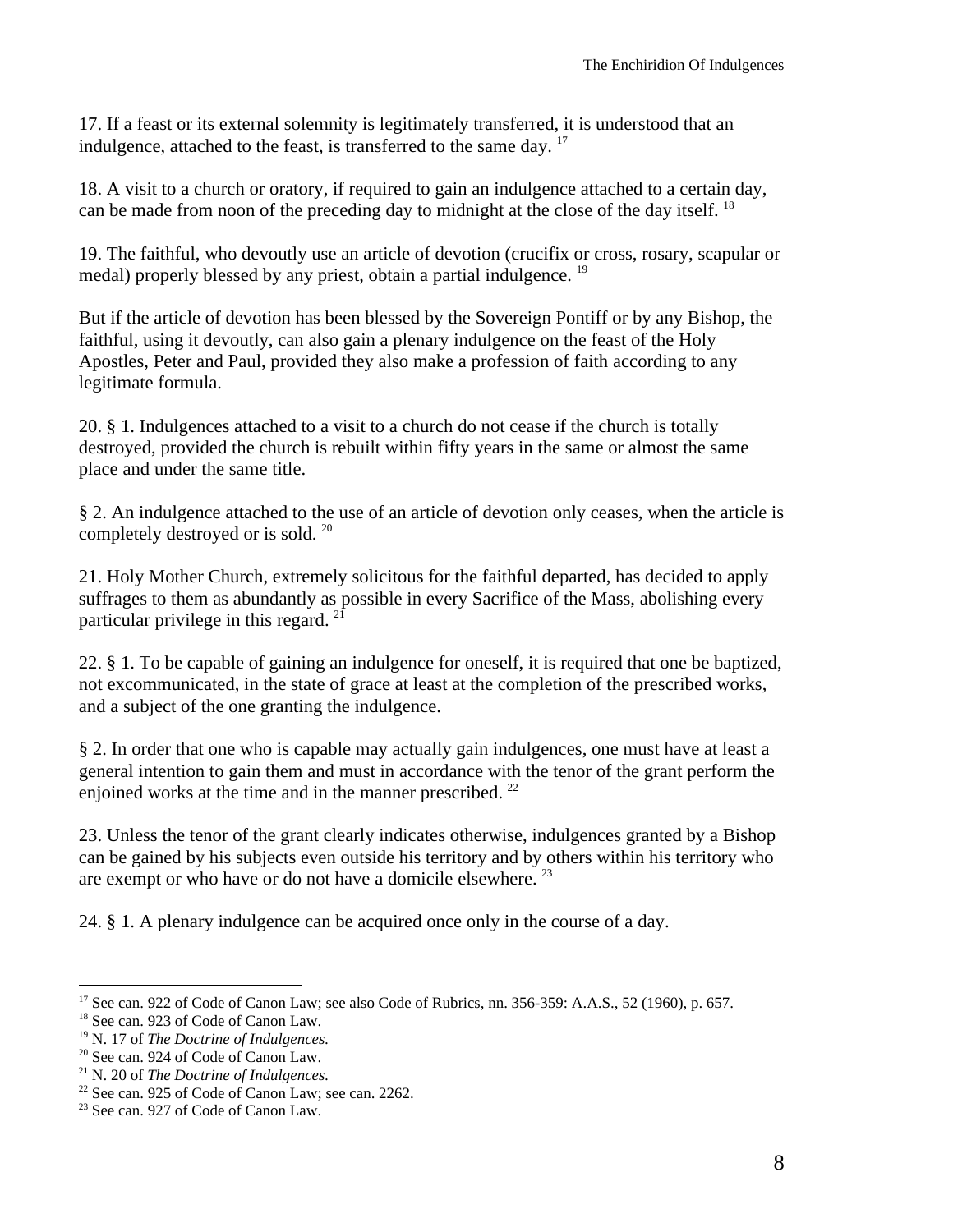§ 2. But one can obtain the plenary indulgence for the moment of death, even if another plenary indulgence had already been acquired on the same day.

§ 3. A partial indulgence can be acquired more than once a day, unless otherwise expressly indicated. <sup>24</sup>

25. The work prescribed for acquiring a plenary indulgence connected with a church or oratory consists in a devout visit and the recitation during the visit of one Our Father and the Creed.<sup>25</sup>

26. To acquire a plenary indulgence it is necessary to perform the work to which the indulgence is attached and to fulfill the following three conditions: sacramental confession, eucharistic Communion, and prayer for the intention of the Sovereign Pontiff. It is further required that all attachment to sin, even venial sin. be absent.

If the latter disposition is in any way less than perfect or if the prescribed three conditions are not fulfilled, the indulgence will be partial only, saving the provisions given below in Norm 34 and in Norm 35 concerning those who are "impeded." <sup>26</sup>

27. The three conditions may be fulfilled several days before or after the performance of the prescribed work; it is, however, fitting that Communion be received and the prayer for the intention of the Sovereign Pontiff be said on the same day the work is performed.  $27$ 

28. A single sacramental confession suffices for gaining several plenary indulgences; but Communion must be received and prayer for the intention of the Sovereign Pontiff must be recited for the gaining of each plenary indulgence. <sup>28</sup>

29. The condition of praying for the intention of the Sovereign Pontiff is fully satisfied by reciting one Our Father and one Hail Mary; nevertheless, each one is free to recite any other prayer according to his piety and devotion. <sup>29</sup>

30. The norms regarding plenary indulgences, particularly the one stated above in Norm 24, 1, apply also to what up to now have been customarily called "toties quoties" ["as often as"] plenary indulgences. <sup>30</sup>

31. An indulgence cannot be gained by a work, to which one is obliged by law or precept. unless the contrary is expressly stated in the grant; one, however, who performs a work which has been imposed as a sacramental penance and which happens to be one enriched with an indulgence, can at the same time both satisfy the penance and gain the indulgence.  $31$ 

<sup>24</sup> N. 6 of *The Doctrine of Indulgences,* see also N. 18.

<sup>25</sup> N. 16 of *The Doctrine of Indulgences.*

<sup>26</sup> N. 7 of *The Doctrine of Indulgences.*

<sup>27</sup> N. 8 of *The Doctrine of Indulgences.*

<sup>28</sup> N. 9 of *The Doctrine of Indulgences.*

<sup>29</sup> N. 10 of *The Doctrine of Indulgences.*

<sup>30</sup> N. 19 of *The Doctrine of Indulgences.*

<sup>&</sup>lt;sup>31</sup> See can. 932 of Code of Canon Law.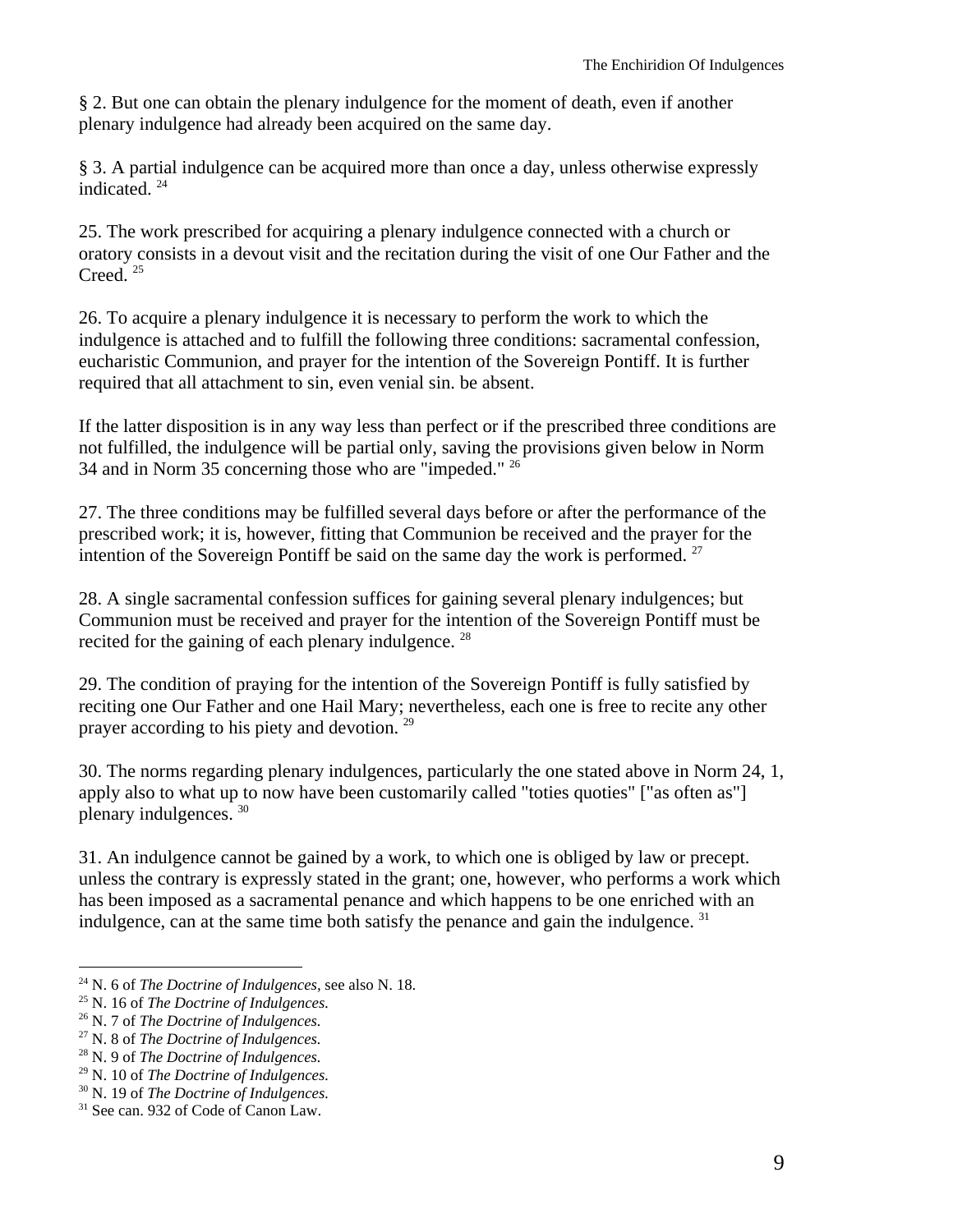32. An indulgence attached to a prayer can be acquired by reciting the prayer in any language, provided the fidelity of the translation is vouched for by a declaration either of the Sacred Penitentiary or of any Ordinary or Hierarch of those places, where the language of the translation is the one commonly spoken. <sup>32</sup>

33. To gain an indulgence attached to a prayer, it is sufficient to recite the prayer alternately with a companion or to follow it mentally while it is being recited by another.<sup>33</sup>

34. Confessors can commute either the prescribed work or conditions, in favor of those who, because of a legitimate impediment, cannot perform the work or fulfill the conditions.<sup>34</sup>

35. Local Ordinaries or Hierarchs, moreover, can grant to the faithful, over whom they exercise legitimate authority and who live in places where it is impossible or at least very difficult to go to confession or Communion, permission to gain a plenary indulgence without confession and Communion, provided they have true contrition for their sins and have the intention of receiving these Sacraments as soon as possible.<sup>35</sup>

36. The deaf and dumb can gain indulgences attached to public prayers, if they devoutly raise their mind and affections to God, while others of the faithful are reciting the prayers in the same place; for private prayers it suffices, if they recite them mentally or with signs, or if they merely read them with their eyes. <sup>36</sup>

<sup>32</sup> See can. 934, § 2 of Code of Canon Law.

<sup>33</sup> See can. 934, § 3 of Code of Canon Law.

<sup>34</sup> See can. 935 of Code of Canon Law.

<sup>35</sup> N. 11 of *The Doctrine of Indulgences.*

<sup>36</sup> See can. 936 of Code of Canon Law.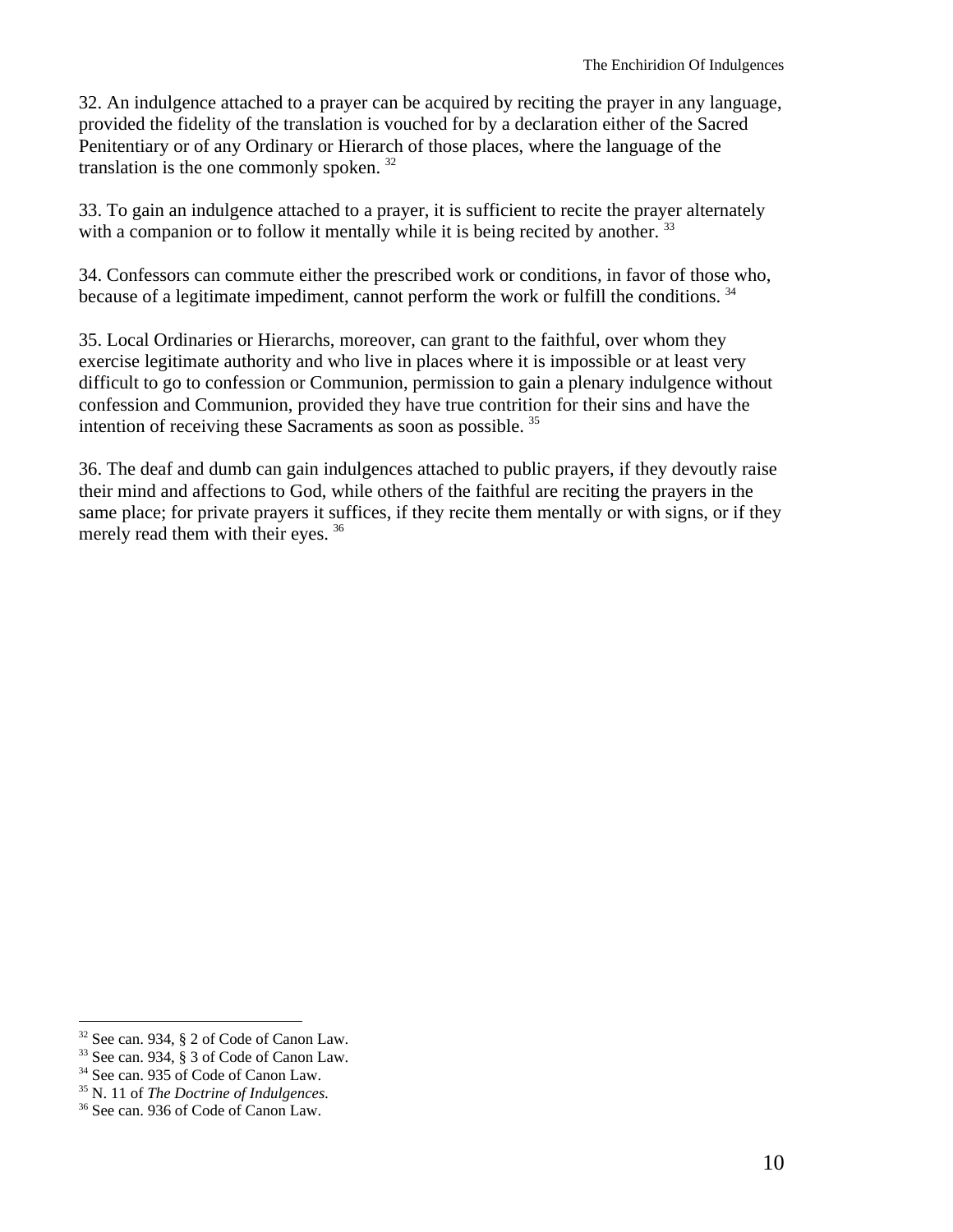# Three General Grants Of Indulgences

# **Foreword**

1. Presented in the first place are three grants of indulgences, intended to serve as a reminder to the faithful to infuse with the Christian spirit the actions that go to make up their daily lives  $<sup>1</sup>$  and to strive in the ordering of their lives toward the perfection of charity.  $<sup>2</sup>$ </sup></sup>

2. The first and second grants are a resume of many given in times past; the third, on the other hand, is something altogether new but most suited to the present time when, with the mitigation of the law of fast and abstinence, it is more than ever imperative that penance be practiced in other ways. <sup>3</sup>

3. The three grants are truly general in character, each of them comprising many works of the same kind. However, not all such works are enriched with indulgences, but those only which are performed in a particular manner and spirit.

An example in point is the first grant, which reads as follows: "A partial indulgence is granted to the faithful who, in the performance of their duties and in bearing the trials of life, raise their mind with humble confidence to God, adding-even if only mentally -- some pious invocation."

By virtue of this grant those acts only are indulgenced, by which the faithful, while performing their duties and patiently suffering the trials of life, raise their mind to God in the manner indicated.

Acts of this kind, considering the frailty of human nature, are not frequent.

But should anyone be so zealous and fervent as to make such acts frequently in the course of a day, he would justly merit -- over and above a copious increase of grace -- a fuller remission of the punishment due for sin and he would in his charity be able to come to the aid of the souls in purgatory so much the more generously.

The above observations apply with practically the same force to the second and third grants.

4. The three grants are fully in harmony with the Gospel and with the teachings of the II Vatican Council. To illustrate this briefly for the benefit of the faithful, each of the three grants is followed by citations from the Sacred Scriptures and from the Acts of the Council.

<sup>&</sup>lt;sup>1</sup> See 1 *Cor.* 10, 31 and *Col.* 3, 17; II Vatican Council, *Decree on the Apostolate of the Laity*, nn. 2, 3, 4, 13.

<sup>2</sup> See II Vatican Council, *Dogmatic Const. on the Church*, n. 39 and nn. 40-42.

<sup>3</sup> See Apost. Const. *Repent* of Feb. 17, 1966, III, c: A.A.S., 58 (1966), pp. 182-183.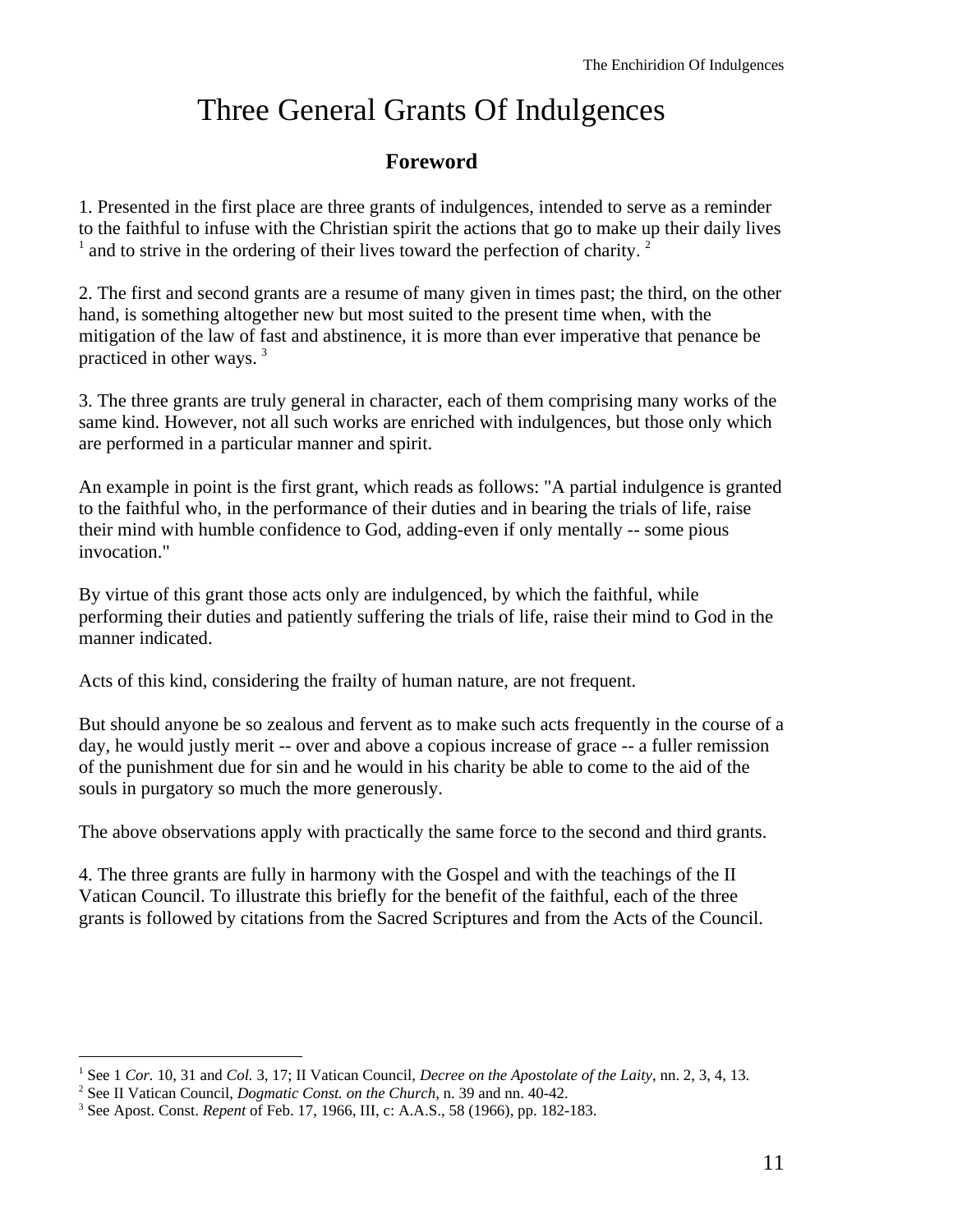# **First General Grant**

**A partial indulgence is granted to the faithful who, in the performance of their duties and in bearing the trials of life, raise their mind with humble confidence to God, adding even if only mentally -- some pious invocation.**

This first grant is intended to serve as an incentive to the faithful to put into practice the commandment of Christ that "they must always pray and not lose heart" <sup>4</sup> and at the same time as a reminder so to perform their respective duties as to preserve and strengthen their union with Christ.

*Mt 7, 7-8:* Ask, and it shall be given you; seek, and you shall find; knock, and it shall be opened. For everyone who asks receives, and he who seeks finds, and to him who knocks it shall be opened.

*Mt 26, 41:* Watch and pray, that you may not enter into temptation.

*Lk 21, 34-36:* But take heed to yourselves, lest your hearts be overburdened ... with the cares of this life.... Watch, then, praying at all times.

*Acts 2, 42:* And they continued steadfastly in the teaching of the Apostles and in the communion of the breaking of the bread and in the prayers.

*Rom 12, 12:* Rejoicing in hope, ... patient in tribulation, persevering in prayer.

*1 Cor 10, 31:* Therefore, whether you eat or drink, or do anything else, do all for the glory of God.

*Eph 6, 18:* With all prayer and supplication pray at all times in the Spirit, and therein be vigilant in all perseverance and supplication.

*Col 3, 17:* Whatever you do in word or in work, do all in the name of the Lord Jesus, giving thanks to God the Father through him.

*Col 4, 2:* Be assiduous in prayer, being wakeful therein with thanksgiving.

*1 Thes 5, 17-18:* Pray without ceasing. In all things give thanks.

II Vatican Council, Dogmatic Const. on the Church, n. 41: Finally, all Christ's faithful, whatever be the conditions, duties and circumstances of their lives -- and indeed through all these -- will daily increase in holiness, if they receive all things with faith from the hand of their heavenly Father and if they cooperate with the divine will. In this temporal service, they will manifest to all men the love with which God loved the world.

 $4$  *Lk* 18, 1.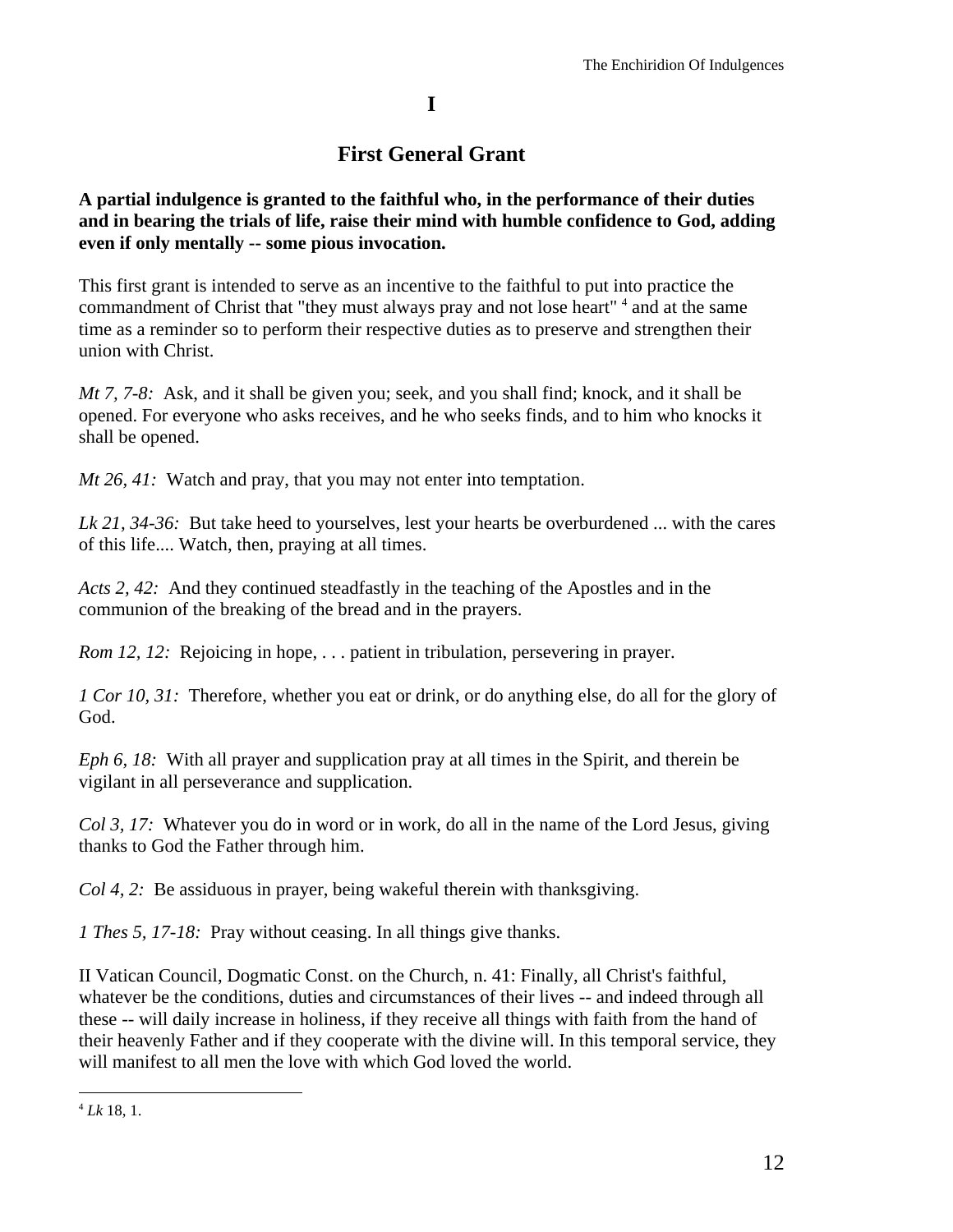II Vatican Council, Decree on the Apostolate of the Laity, n. 4: This life of intimate union with Christ in the Church is nourished by spiritual aids.... These are to be used by the laity in such a way that, while correctly fulfilling their secular duties in the ordinary conditions of life, they do not separate union with Christ from their life but rather performing their work according to God's will they grow in that union.... Neither family concerns nor other secular affairs should be irrelevant to their spiritual life, in keeping with the words of the Apostle, "Whatever you do in word or work, do all in the name of the Lord Jesus Christ, giving thanks to God the Father through him."<sup>5</sup>

II Vatican Council, Pastoral Const. on the Church in the Modern World, n. 43: This split between the faith which many profess and their daily lives deserves to be counted among the more serious errors of our age.... Therefore, let there be no false opposition between professional and social activities on the one hand, and religious life on the other.... Christians should rather rejoice that, following the example of Christ who worked as an artisan, they are free to give proper exercise to all their earthly activities and to their humane, domestic, professional, social and technical enterprises by gathering them into one vital synthesis with religious values, under whose supreme direction all things are harmonized unto God's glory.

# **II**

# **Second General Grant**

#### **A partial indulgence is granted to the faithful, who in a spirit of faith and mercy give of themselves or of their goods to serve their brothers in need.**

This second grant is intended to serve as an incentive to the faithful to perform more frequent acts of charity and mercy, thus following the example and obeying the command of Christ Jesus. <sup>6</sup>

However, not all works of charity are thus indulgenced, but only those which "serve their brothers in need," in need, for example, of food or clothing for the body or of instruction or comfort for the soul.

*Mt 25, 35-36. 40:* For I was hungry and you gave me to eat; I was thirsty and you gave me to drink; I was a stranger and you took me in; naked and you covered me; sick and you visited me; I was in prison and you came to me.... Amen I say to you, as long as you did it for one of these, the least of my brethren, you did it for me.<sup>7</sup>

*Jn 13, 34-35:* A new commandment I give you, that you love one another: that as I have loved you, you also love one another. By this will all men know that you are my disciples, if you have love for one another.

<sup>5</sup> *Col* 3, 17

<sup>6</sup> *Jn* 13, 15; *Acts* 10, 38.

<sup>7</sup> See also *Tb* 4, 7-8 and *Is* 58, 7.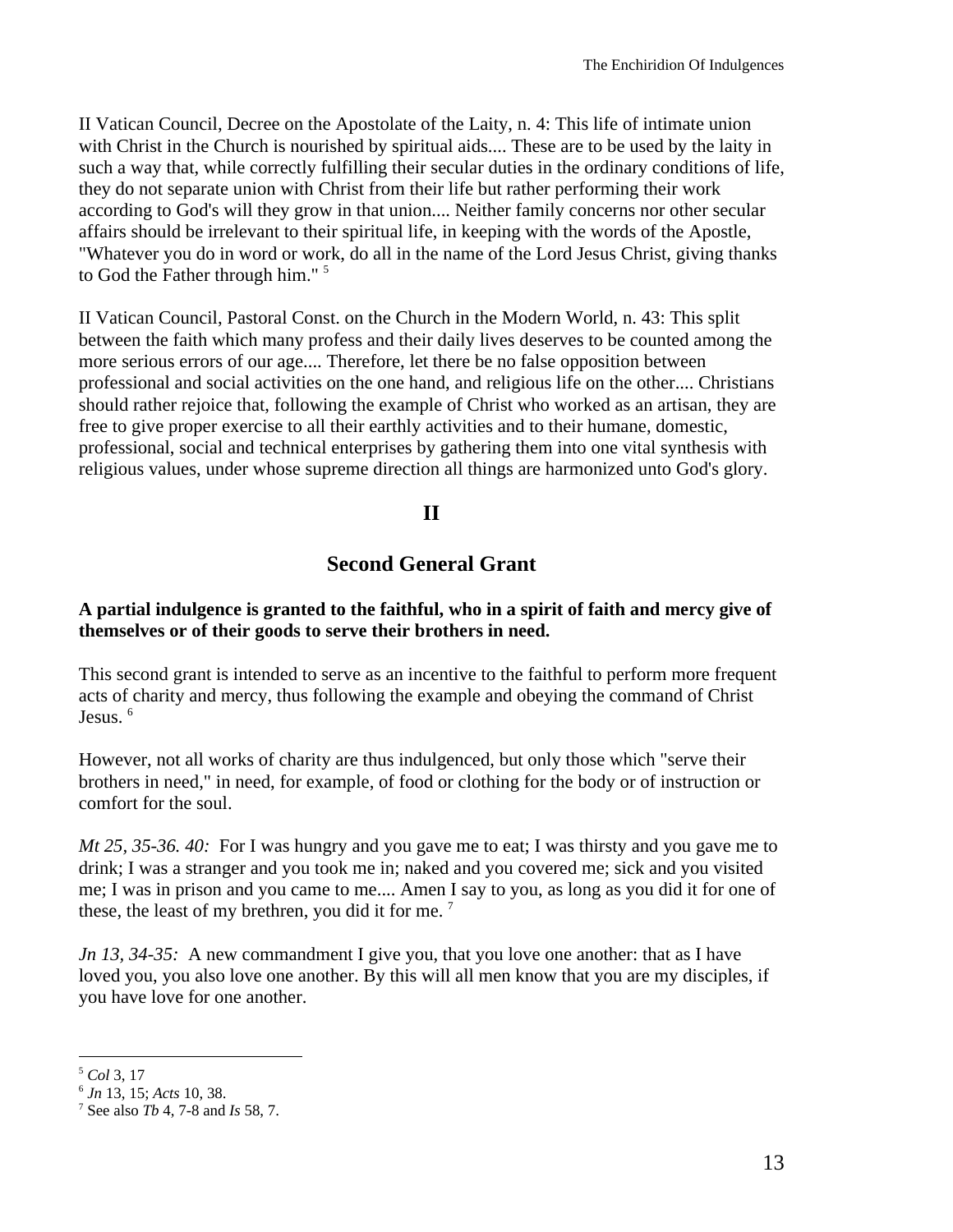*Rom 12, 8. 10-11. 13:* He who gives, in simplicity; . . . he who shows mercy, with cheerfulness.... Love one another with fraternal charity, anticipating one another with honor. Be not slothful in zeal; be fervent in spirit, serving the Lord.... Share the needs of the saints, practicing hospitality.

*I Cor 13, 3:* And if I distribute all my goods to feed the poor, ... yet do not have charity, it profits me nothing.

*Gal 6, 10:* While we have time, let us do good to all men, but especially to those who are of the household of the faith.

*Eph 5, 2:* Walk in love, as Christ also loved us.

*1 Thes 4, 9:* You yourselves have learned from God to love one another.

*Heb 13, 1:* Let brotherly love abide in you.

*Jas 1, 27:* Religion pure and undefiled before God the Father is this: to give aid to orphans and widows in their tribulation and to keep oneself unspotted from this world. <sup>8</sup>

*1 Pt 1, 22:* Now that your obedience to charity has purified your souls for a brotherly love that is sincere, love one another heartily and intensely.

*1 Pt 3, 8-9:* Finally, be all like-minded, compassionate, lovers of the brethren, merciful, humble; not rendering evil for evil, or abuse for abuse, but contrariwise, blessing; for unto this were you called that you might inherit blessing.

*2 Pt 1, 5. 7:* Do you accordingly strive diligently to supply . . . your piety with fraternal love, your fraternal love with charity.

*1 Jn 3, 17-18:* He who has the goods of this world and sees his brother in need and closes his heart to him, how does the love of God abide in him? My dear children, let us not love in word, neither with the tongue, but in deed and in truth.

II Vatican Council, *Decree on the Apostolate of the Laity*, n. 8: Wherever there are people in need of food and drink, clothing, housing, medicine, employment, education; wherever men lack the facilities necessary for living a truly human life or are afflicted with serious distress or illness or suffer exile or imprisonment, there Christian charity should seek them out and find them, console them with great solicitude and help them with appropriate relief.... In order that the exercise of charity on this scale may be unexceptionable in appearance as well as in fact, it is altogether necessary to consider in one's neighbor the image of God in which he has been created, and also Christ the Lord to whom is really offered whatever is given to a needy person.

<sup>8</sup> See *Jas* 2, 15-16.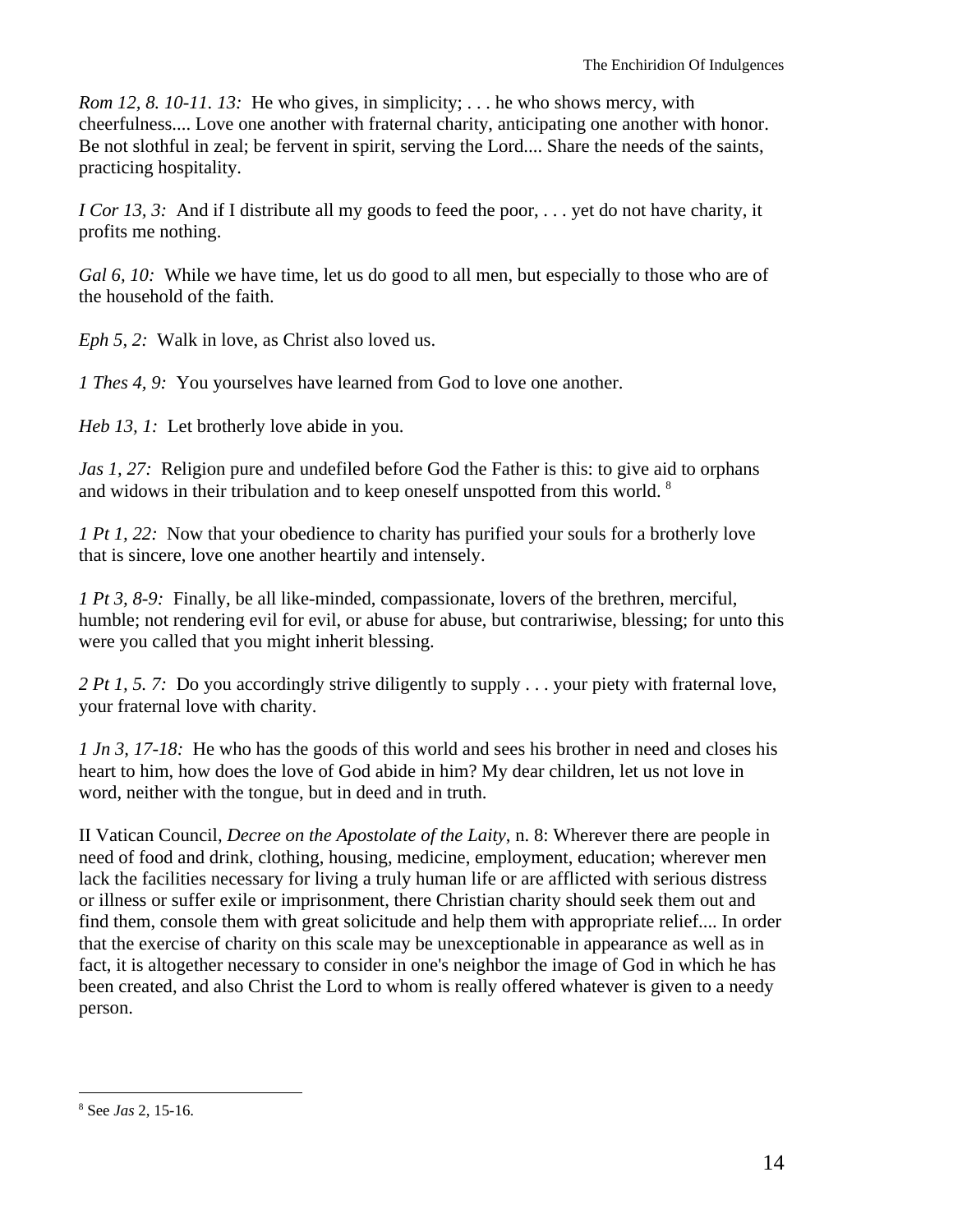II Vatican Council, *Decree on the Apostolate of the Laity*, n. 31c: Since the works of charity and mercy express the most striking testimony of the Christian life, apostolic formation should lead also to the performance of these works so that the faithful may learn from childhood on to have compassion for their brethren and to be generous in helping those in need.

II Vatican Council, *Pastoral Const. on the Church in the Modern World*, n. 93: Mindful of the Lord's saying: "by this will all men know that you are my disciples, if you have love for one another," <sup>9</sup> Christians cannot yearn for anything more ardently than to serve the men of the modern world with mounting generosity and success.... Now the Father wills that in all men we recognize Christ our brother and love him effectively in word and in deed.

# **III**

# **Third General Grant**

#### **A partial indulgence is granted to the faithful, who in a spirit of penance voluntarily deprive themselves of what is licit and pleasing to them.**

This third grant is intended to move the faithful to bridle their passions and thus learn to bring their bodies into subjection and to conform themselves to Christ in his poverty and suffering. 10

But self-denial will be more precious, if it is united to charity, according to the teaching of St. Leo the Great: "Let us give to virtue what we refuse to self-indulgence. Let what we deny ourselves by fast -- be the refreshment of the poor." <sup>11</sup>

*Lk 9, 23:* If anyone wishes to come after me, let him deny himself, and take up his cross daily, and follow me.  $12$ 

*Lk 13, 5:* Unless you repent, you will all perish in the same manner (see 13, 3).

*Rom 8, 13:* But if by the spirit you put to death the deeds of the flesh, you will live.

*Rom 8, 17:* Provided, however, we suffer with him that we may also be glorified with him.

*1 Cor 9, 25-27:* And everyone in a contest abstains from all things, and they indeed to receive a perishable crown, but we an imperishable. I, therefore, so run as not without a purpose; I so fight as not beating the air; but I chastise my body and bring it into subjection.

*2 Cor 4, 10:* Always bearing about in our body the dying of Jesus, so that the life also of Jesus may be made manifest in our bodily frame.

 9 *Jn* 13, 35.

<sup>10</sup> See *Mt* 8, 20 and 16, 24.

<sup>11</sup> Sermon 13, *On the Fast of the Tenth Month*, 2: PL 54, 172.

<sup>12</sup> See *Mt* 10, 30 and *Lk* 14, 27.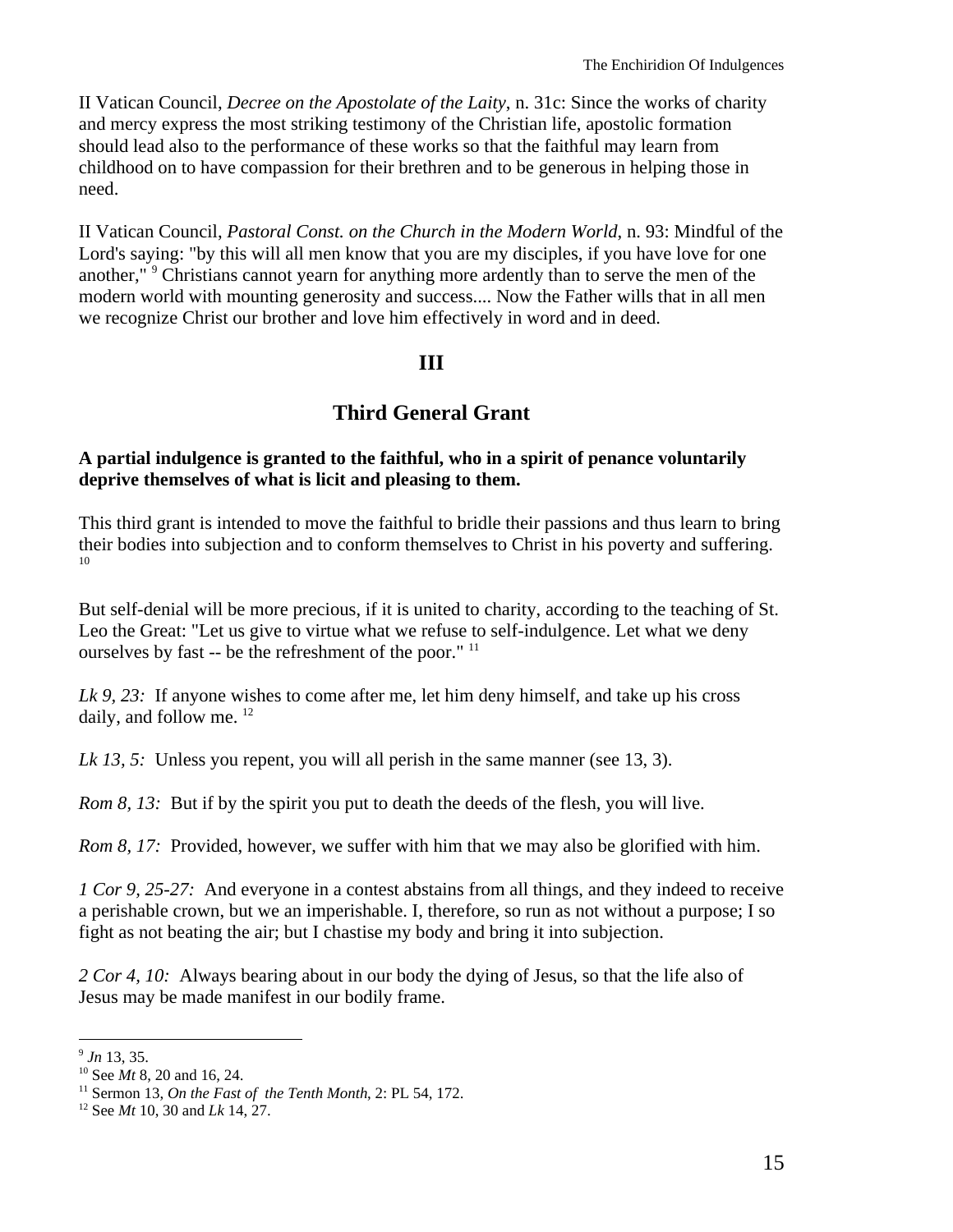*2 Tm 2, 11-12:* This saying is true: If we have died with him, we shall also live with him; if we endure, we shall also reign with him.

*Ti 2, 12:* In order that rejecting . . . worldly lusts, we may live temperately and justly and piously in this world.

*1 Pt 4, 13:* Partakers of the sufferings of Christ, rejoice that you may also rejoice with exultation in the revelation of his glory.

II Vatican Council, Decree on Priestly Training, n. 9: With a particular concern should they be so formed in priestly obedience, in a simple way of life and in the spirit of self-denial that they are accustomed to give up willingly even those things that are permitted but are not expedient, and to conform themselves to Christ crucified.

II Vatican Council, Dogmatic Const. on the Church, n. 10: But the faithful, in virtue of their royal priesthood, join in the offering of the Eucharist. They likewise exercise that priesthood in receiving the sacraments, in prayer and thanksgiving, in the witness of a holy life, and by self-denial and active charity.

II Vatican Council, Dogmatic Const. on the Church, n. 41: In the various classes and differing duties of life, one and the same holiness is cultivated by all, who are moved by the Spirit of God and who obey the voice of the Father and worship God the Father in spirit and in truth. These people follow the poor Christ, the humble and crossbearing Christ, in order to be worthy of being sharers in his glory.

Apost. Const. Repent, III c: The Church urges all the faithful to live up to the divine commandment of penance by afflicting their bodies by some acts of chastisement, over and above the discomforts and annoyances of everyday life.... The Church wants to point out that there are three principal ways of satisfying the commandment to do penance, handed down from ancient times -- prayer, fasting and works of charity -- even though abstinence from meat and fasting have received special stress. These penitential methods could be found in all ages, but in our day there are special reasons why one method is encouraged more than the others because of local circumstances. Thus, in nations enjoying greater economic prosperity, encouragement should be given to offering some evidence of self-denial so that Christians will not conform to the world, and at the same time to offering some evidence of charity toward brothers, including those living far away, who are suffering from hunger and poverty. 13

<sup>13</sup> A.A.S., 58 (1966), pp. 182-183.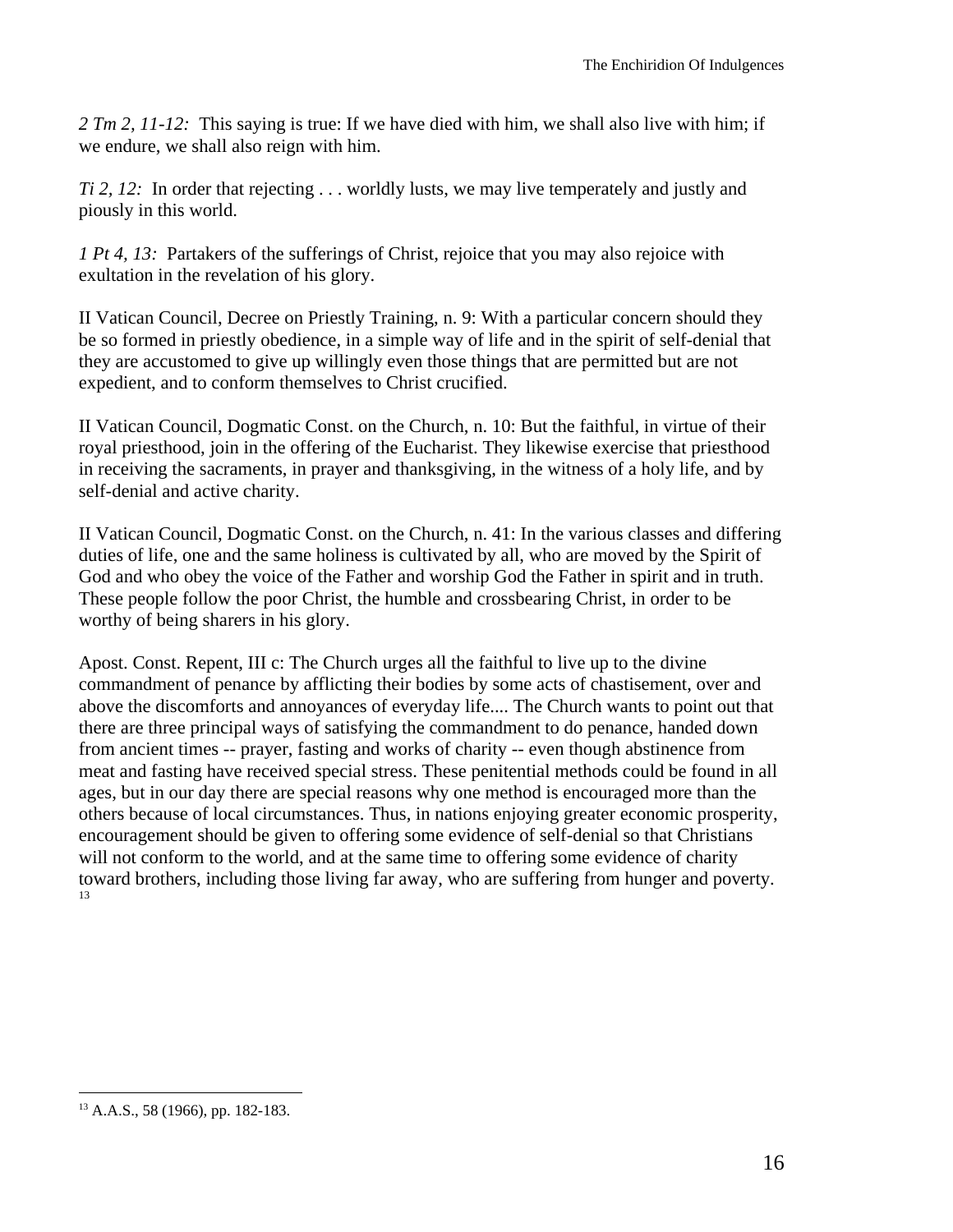# Other Grants Of Indulgences

# **Foreword**

1. To the three general grants of indulgences considered above under nn. I-III, a few others are here added. These it has seemed beneficial to include, either because of traditional esteem in the case of the old, or because appropriate to the needs of the present in the case of the new.

All these grants complement one another and, while by the offer of an indulgence they move the faithful to perform works of piety, charity and penance, they at the same time bring them into an ever closer union through charity with Christ the Head and with the Church his body.<sup>1</sup>

2. Certain prayers of venerable antiquity and in practically universal use have been retained from the previous edition of the Enchiridion of Indulgences, as for example, the Profession of Faith (n. 16), the psalm Out of the Depths (n. 19), the Magnificat (n. 30), the prayers We fly to your Patronage(n. 57), Hail, holy Queen (n. 51), Direct, we beg you, O Lord (n. 1), We give you thanks (n. 7).

On closer inspection it will be seen that many of these prayers come within the scope of the first of the three general grants, as for example, the prayers Direct, we beg you, Lord (n. 1) and We give you thanks (n. 7).

It has, however, been judged expedient to single them out as indulgenced prayers, for the twofold purpose of eliminating all doubt in this regard and of emphasizing their excellence.

3. Other prayers, formerly included in the *Enchiridion of Indulgences*, have been omitted, for the reason that they are prayers proper only to particular rites of the East or to particular regions of the West. The respective Patriarchs and Bishops of these rites and regions, moreover, can by using the faculties given them by law always indulgence these prayers, should they so wish.

4. Retained, moreover, from the previous edition of the *Enchiridion of Indulgences*, are certain works of greater importance, though somewhat changed where this was deemed appropriate.

5. The individual works, described in the following pages, are each enriched with indulgences. The grant of a partial indulgence is sometimes expressly stated; very often, however, it is merely indicated by the words: Partial indulgence.

If a particular work, when performed in special circumstances, is enriched with a plenary indulgence, this fact, as well as the special circumstances in which the work must be performed, are expressly noted each time; but other requirements for the gaining of a plenary indulgence are, for the sake of brevity, left understood.

<sup>1</sup> See Apost. Const. *The Doctrine of Indulgences,* n. 11.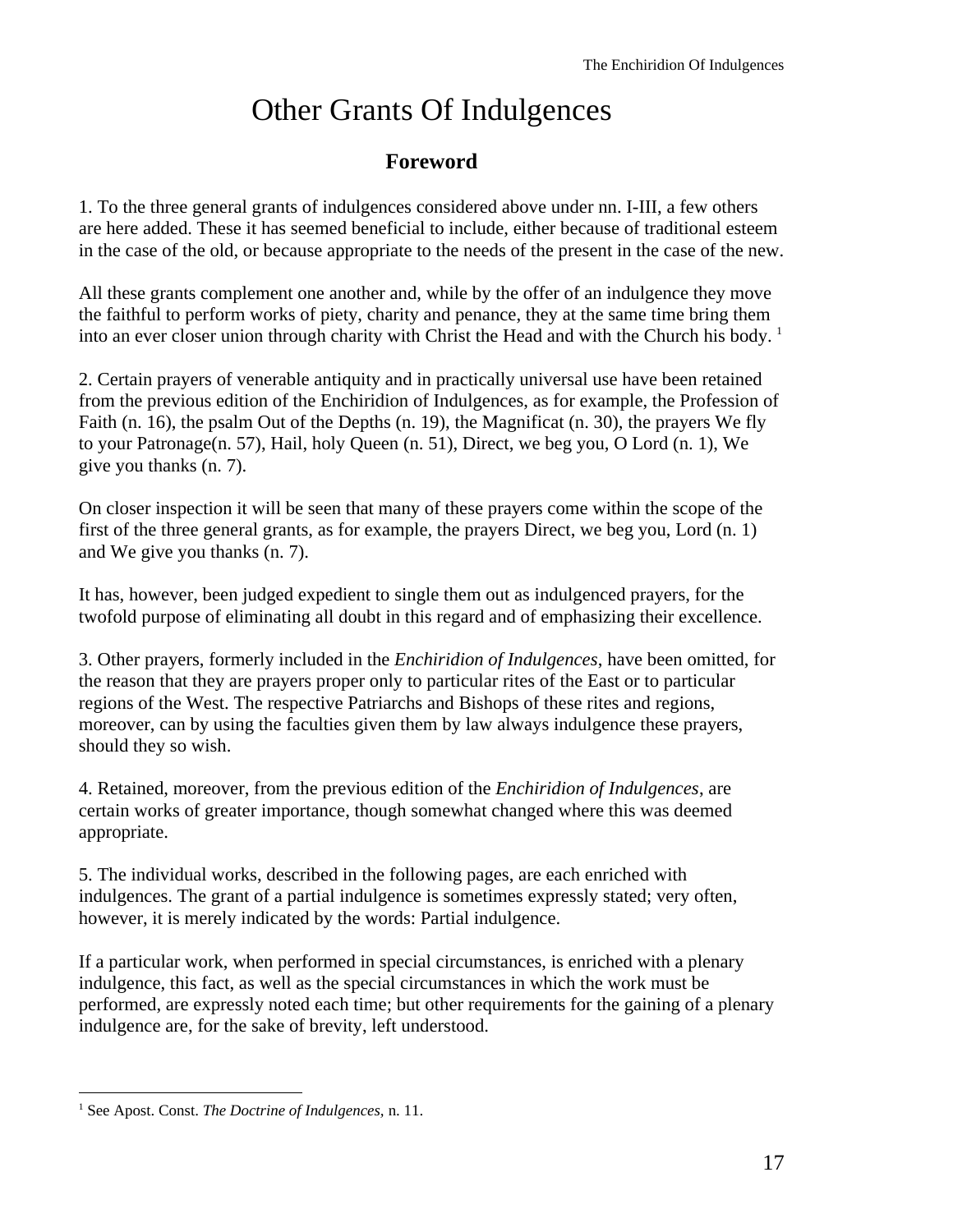As stated in Norm 26, the requirements for the gaining of a plenary indulgence are: the performance of the work, the fulfillment of the three conditions, and a disposition of mind and heart which totally excludes all affection to sin.

6. If the work, enriched with a plenary indulgence, can fittingly be divided into separate parts (for example, the decades of the *Marian Rosary*) and if for a reasonable cause it cannot be performed in its entirety, a partial indulgence can be gained for the part completed.

7. Deserving of special mention are the following works, for any one of which the faithful can gain a plenary indulgence each day of the year -- saving, however, the provision of Norm 24, § 1, according to which no one can gain more than one plenary indulgence in the course of a single day:

-- adoration of the Blessed Sacrament for at least one half an hour (n. 3);

-- devout reading of the Sacred Scriptures for at least one half an hour (n. 50);

-- the pious exercise of the Way of the Cross (n. 63);

-- the recitation of the Marian Rosary in a church or public oratory or in a family group, a religious Community or pious Association (n. 48).

The various grants of indulgences in the official Latin text of the Enchiridion are listed in alphabetical order. In the case of prayers, it is the first words of the prayer that determine its position in this arrangement (for example, Agimus tibi gratias - Angelus Domini); in the case of works, it is the first words by which the work is described (for example, Viae Crucis exercitium - Votorum baptismalium renovatio). \*

 $\overline{a}$ \* To obviate any confusion in citing the prayers and works of the Enchiridion by numerical reference, these prayers and works are given in the present English translation in the same order as in the official Latin text; for this reason the Latin designation of each prayer and work is given within parentheses beneath the English designation. (*Trans. note*)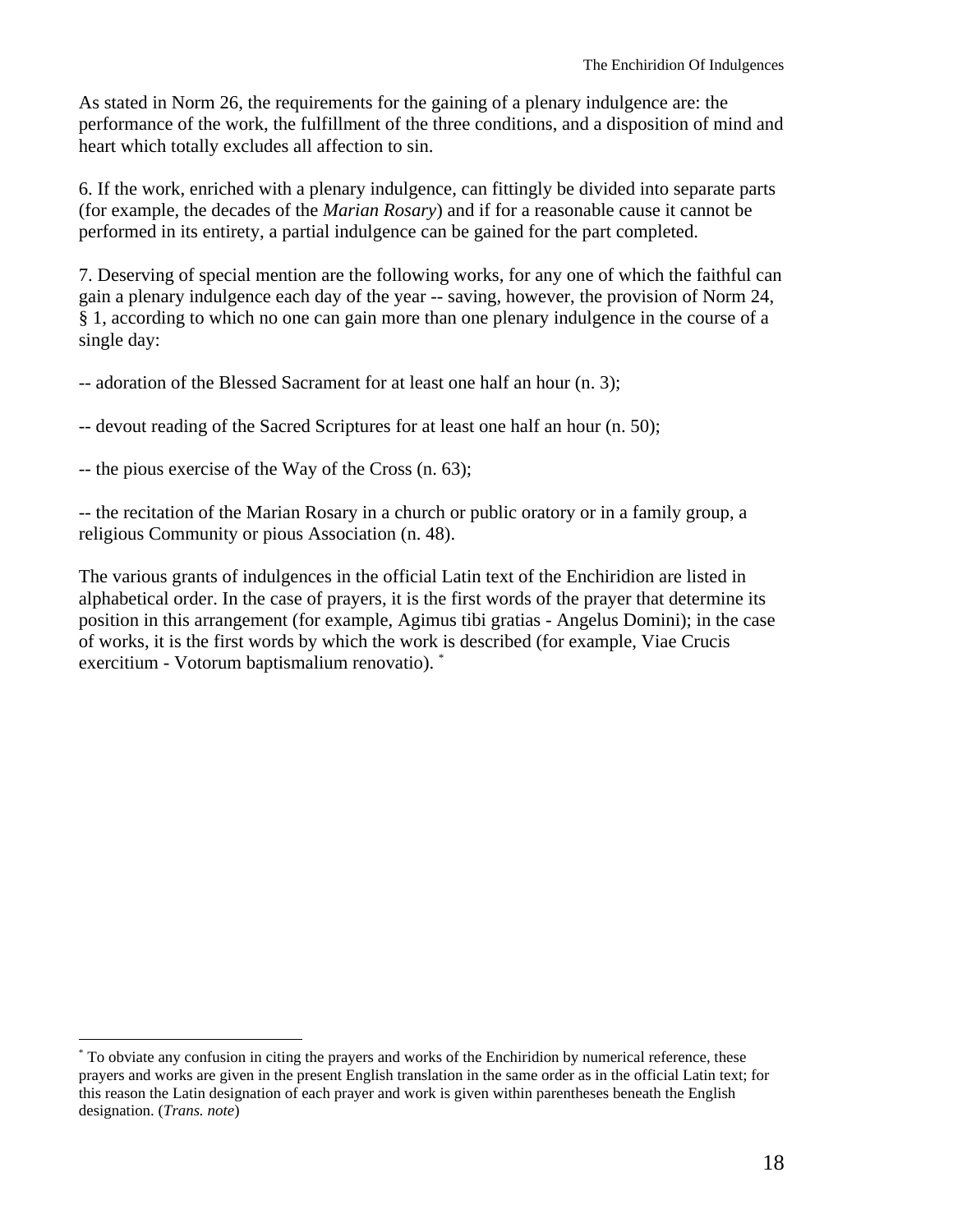## **1. Direct, we beg you, O Lord**

(Actiones nostras)

Direct, we beg you, O Lord, our actions by your holy inspirations, and carry them on by your gracious assistance, that every prayer and work of ours may begin always with you, and through you be happily ended. Amen. (Roman Ritual)

partial indulgence.

#### **2. Acts of the Theological Virtues and of Contrition**

(Actus virtutum theologalium et contritionis)

A partial indulgence is granted to the faithful, who recite devoutly, according to any legitimate formula, the acts of the theological virtues (faith, hope, charity ) and of contrition .

Each act is indulgenced.

#### **3. Adoration of the Most Blessed Sacrament**

(Adoratio Ss.mi Sacramenti)

A partial indulgence is granted to the faithful, who visit the Most Blessed Sacrament to adore it; a plenary indulgence is granted, if the visit lasts for at least one half an hour.

**4. Hidden God**

(Adoro te devote)

Hidden God, devoutly I adore you, Truly present underneath these veils: All my heart subdues itself before you, Since it all before you faints and fails.

Not to sight, or taste, or touch be credit, Hearing only do we trust secure; I believe, for God the Son has said it -- Word of Truth that ever shall endure.

On the cross was veiled your Godhead's splendor, Here your manhood lies hidden too; Unto both alike my faith I render, And, as sued the contrite thief, I sue.

Though I look not on your wounds with Thomas, You, my Lord, and you, my God, I call: Make me more and more believe your promise, Hope in you, and love you over all.

O memorial of my Savior dying,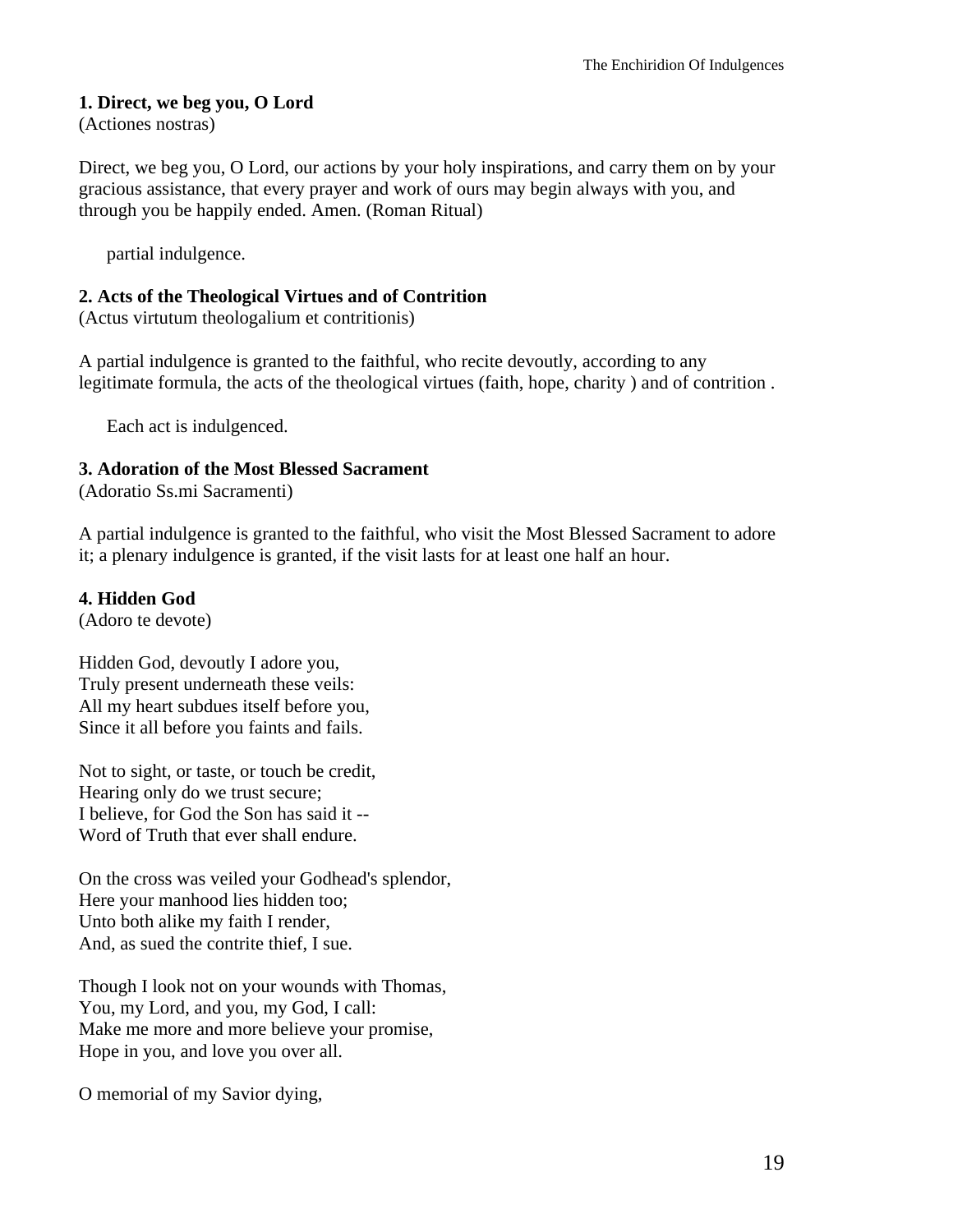Living Bread, that gives life to man; Make my soul, its life from you supplying, Taste your sweetness, as on earth it can.

Deign, O Jesus, Pelican of heaven, Me, a sinner, in your Blood to lave, To a single drop of which is given All the world from all its sin to save.

Contemplating, Lord, your hidden presence, Grant me what I thirst for and implore, In the revelation of your essence To behold your glory evermore.

A partial indulgence is granted to the faithful, who recite devoutly the above hymn.

#### **5. We have come**

(Adsumus)

We have come, O Lord, Holy Spirit, we have come before you, hampered indeed by our many and grievous sins, but for a special purpose gathered together in your name.

Come to us and be with us and enter our hearts.

Teach us what we are to do and where we ought to tend; show us what we must accomplish, in order that, with your help, we may be able to please you in all things.

May you alone be the author and the finisher of our judgments, who alone with God the Father and his Son possess a glorious name.

Do not allow us to disturb the order of justice, you who love equity above all things. Let not ignorance draw us into devious paths. Let not partiality sway our minds or respect of riches or persons pervert our judgment.

But unite us to you effectually by the gift of your grace alone, that we may be one in you and never forsake the truth; inasmuch as we are gathered together in your name, so may we in all things hold fast to justice tempered by mercy, so that in this life our judgment may in no wise be at variance with you and in the life to come we may attain to everlasting rewards for deeds well done. Amen. *(Roman Pontifical)*

This prayer, usually recited at the opening of a meeting to discuss matters of common interest, is enriched with a partial indulgence.

#### **6. To you, O blessed Joseph**

(Ad te, beate Joseph)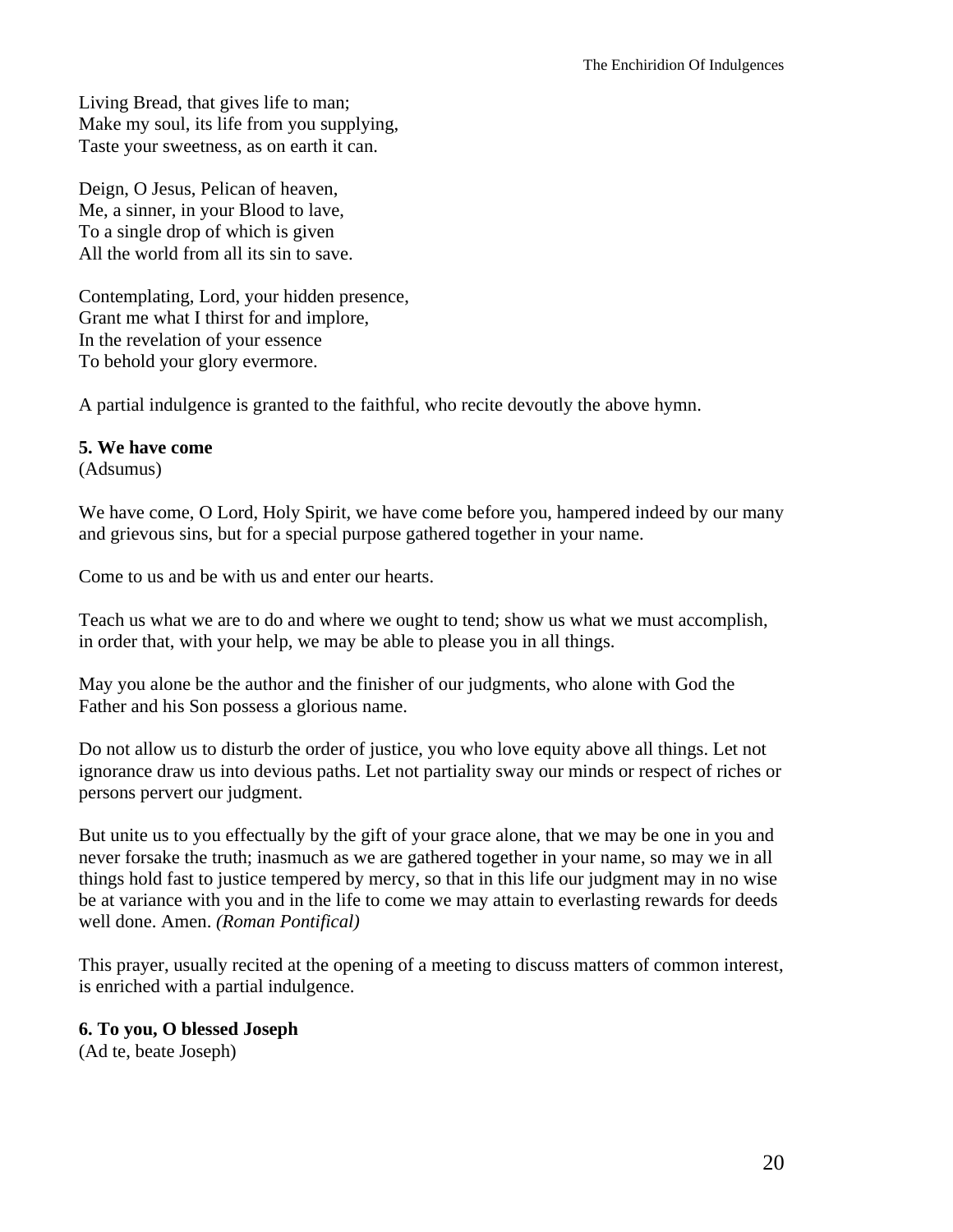To you, O blessed Joseph, do we come in our tribulation, and having implored the help of your most holy spouse, we confidently invoke your patronage also. Through that charity which bound you to the immaculate Virgin Mother of God and through the paternal love with which you embraced the Child Jesus, we humbly beg you graciously to regard the inheritance which Jesus Christ has purchased by his Blood, and with your power and strength to aid us in our necessities.

O most watchful Guardian of the Holy Family, defend the chosen children of Jesus Christ; O most loving father, ward off from us every contagion of error and corrupting influence; O our most mighty protector, be propitious to us and from heaven assist us in our struggle with the power of darkness; and, as once you rescued the Child Jesus from deadly peril, so now protect God's Holy Church from the snares of the enemy and from all adversity; shield, too, each one of us by your constant protection, so that, supported by your example and your aid, we may be able to live piously, to die holily, and to obtain eternal happiness in heaven. Amen.

partial indulgence.

## **7. We give you thanks**

(Agimus tibi gratias)

We give you thanks, Almighty God, for all your blessings: who live and reign for ever and ever. Amen. (Roman Breviary)

partial indulgence.

# **8. Angel of God**

(Angele Dei)

Angel of God, my guardian dear, to whom his love commits me here, enlighten and guard, rule and guide me. Amen.

partial indulgence

# **9. The Angel of the Lord**

(Angelus Domini)

a) During the year (outside of Paschal Season)

V. The Angel of the Lord declared unto Mary, R. And she conceived of the Holy Spirit. Hail Mary.

V. Behold the handmaid of the Lord, R. Be it done unto me according to your word. Hail Mary.

V. And the Word was made flesh,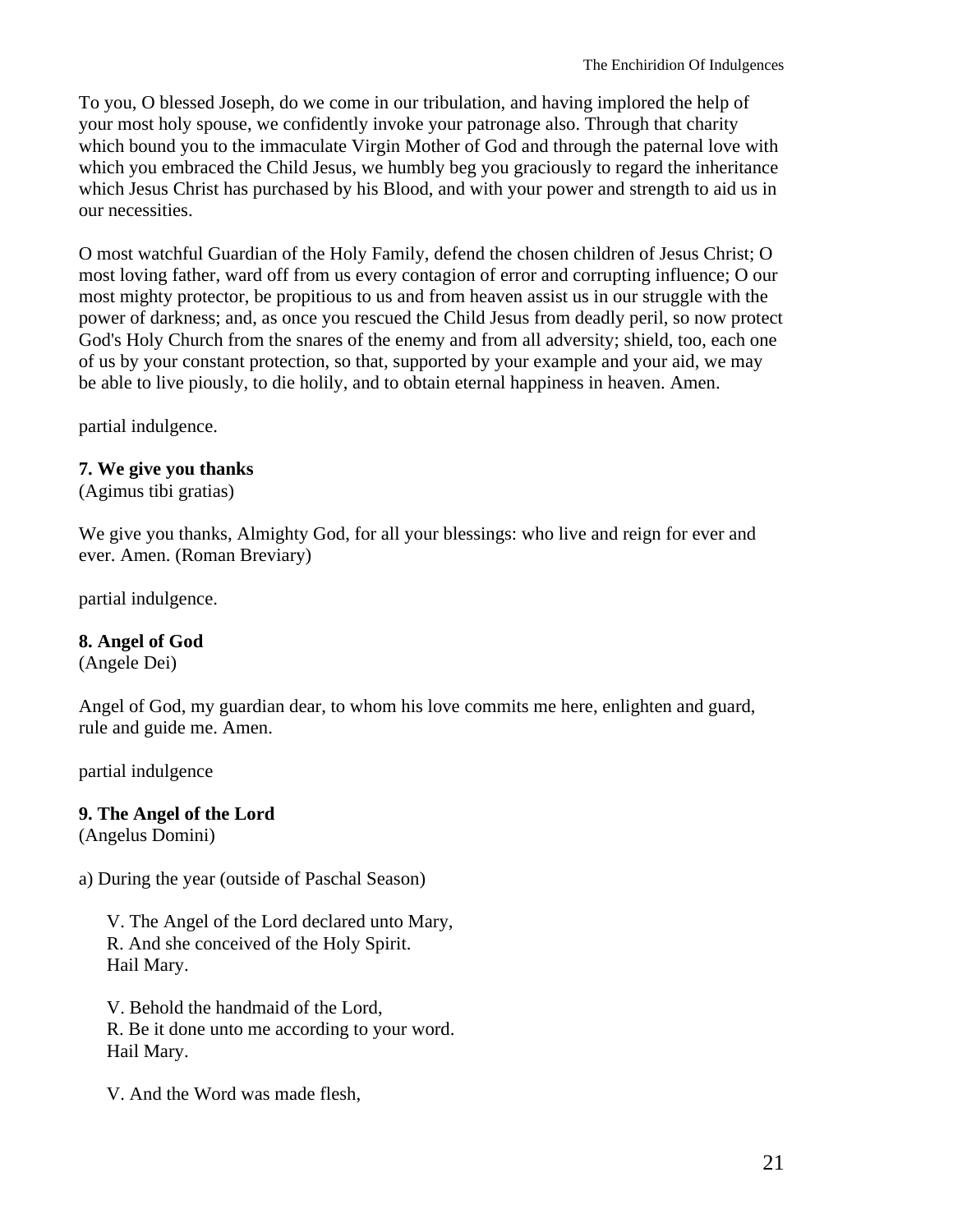R. And dwelt among us. Hail Mary.

V. Pray for us, O holy Mother of God, R. That we may be made worthy of the promises of Christ.

Let us pray. Pour forth, we beg you, O Lord, your grace into our hearts: that we, to whom the Incarnation of Christ your Son was made known by the message of an Angel, may by his Passion and Cross be brought to the glory of his Resurrection. Through the same Christ our Lord. Amen.

#### b) During Paschal Season

Queen of Heaven, rejoice, alleluia: For he whom you merited to bear, alleluia, Has risen, as he said, alleluia. Pray for us to God, alleluia.

V. Rejoice and be glad, O Virgin Mary, alleluia.

R. Because the Lord is truly risen, alleluia.

Let us pray. O God, who by the Resurrection of your Son, our Lord Jesus Christ, granted joy to the whole world: grant, we beg you, that through the intercession of the Virgin Mary, his Mother, we may lay hold of the joys of eternal life. Through the same Christ our Lord. Amen. (*Roman Breviary*)

A partial indulgence is granted to the faithful, who devoutly recite the above prayers according to the formula indicated for the time of the year.

It is a praiseworthy practice to recite these prayers in the early morning, at noon, and in the evening.

# **10. Soul of Christ**

(Anima Christi)

Soul of Christ, sanctify me. Body of Christ, save me. Blood of Christ, inebriate me. Water from the side of Christ, wash me. Passion of Christ, strengthen me. O good Jesus, hear me. Within your wounds, hide me. Separated from you let me never be. From the malignant enemy, defend me. At the hour of death, call me. To come to you, bid me, That I may praise you in the company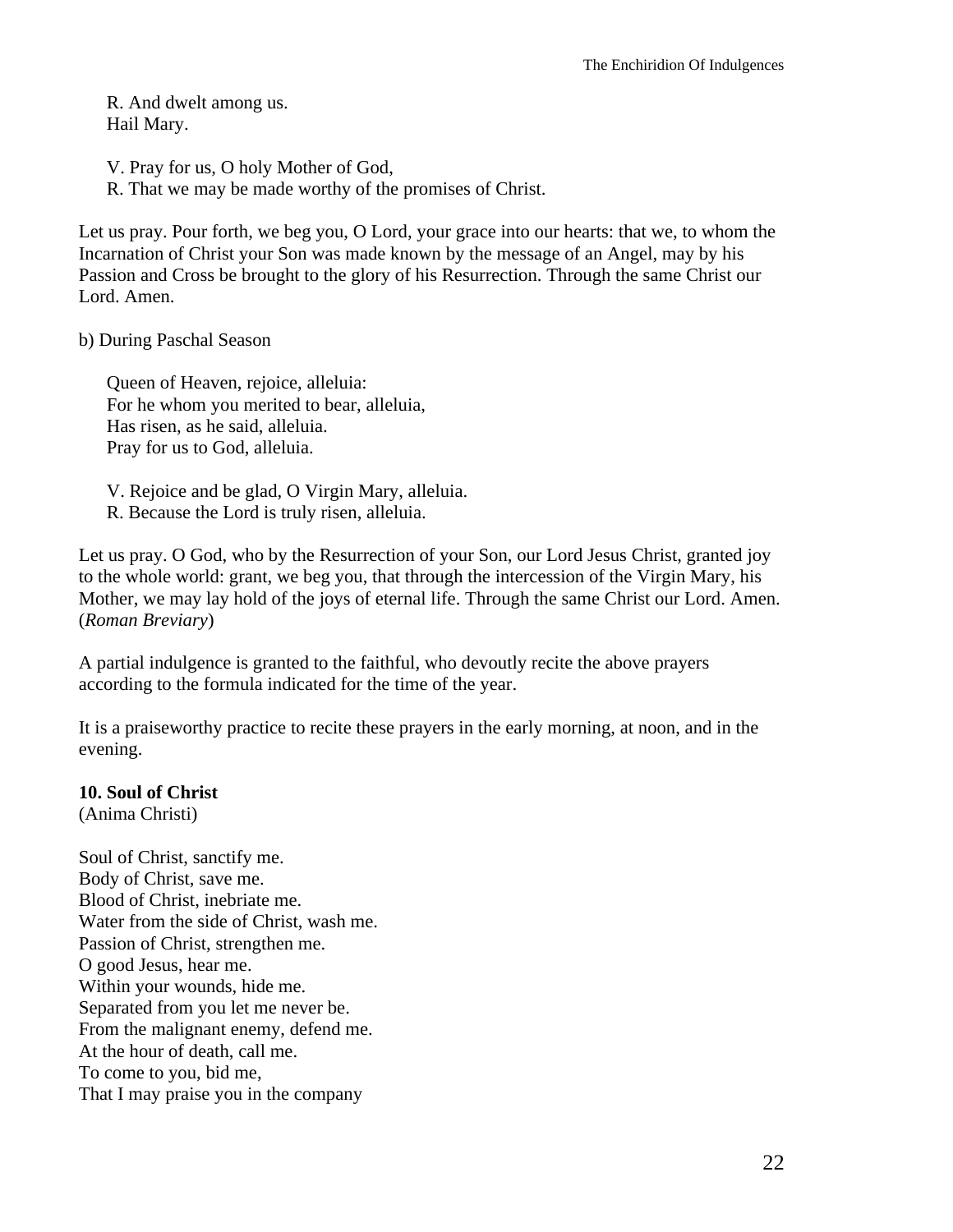Of your Saints, for all eternity. Amen.

partial indulgence.

# **11. Visit to the Patriarchal Basilicas in Rome**

(Basilicarum Patriarchalium in Urbe visitatio)

A plenary indulgence is granted to the faithful, who devoutly visit one of the four Patriarchal Basilicas in Rome, and there recite one *Our Father* and the *Creed*.

1) on the titular feast; 2) on any holy-day of obligation;  $<sup>2</sup>$ </sup> 3) once a year, on any other day of one's choice.

## **12. Papal Blessing**

(Benedictio Papalis)

A plenary indulgence is granted to the faithful, who piously and devoutly receive, even by radio transmission, the Blessing of the Sovereign Pontiff, when imparted to Rome and the World.

# **13. Visit to a Cemetery**

(Coemeterii visitatio)

An indulgence, applicable only to the Souls in Purgatory, is granted to the faithful, who devoutly visit a cemetery and pray, even if only mentally, for the departed. The indulgence is plenary each day from the 1st to the 8th of November; on other days of the year it is partial.

#### **14. Visit to an early Christian Cemetery or 'catacomb'**

(Coemeterii veterum christianorum seu 'catacumbae' visitatio)

A partial indulgence is granted to the faithful, who devoutly visit one of the early christian cemeteries or "'catacomb's."

# **15. Act of Spiritual Communion**

(Communionis spiritualis actus)

An Act of Spiritual Communion, according to any pious formula, is enriched with a partial indulgence.

# **16. I believe in God**

(Credo in Deum)

I believe in God, the Father Almighty, Creator of heaven and earth. And in Jesus Christ, his only Son, our Lord: who was conceived by the Holy Spirit, born of the Virgin Mary, suffered

 $\overline{a}$ 2 See can. 1247, § 1 of Code of Canon Law.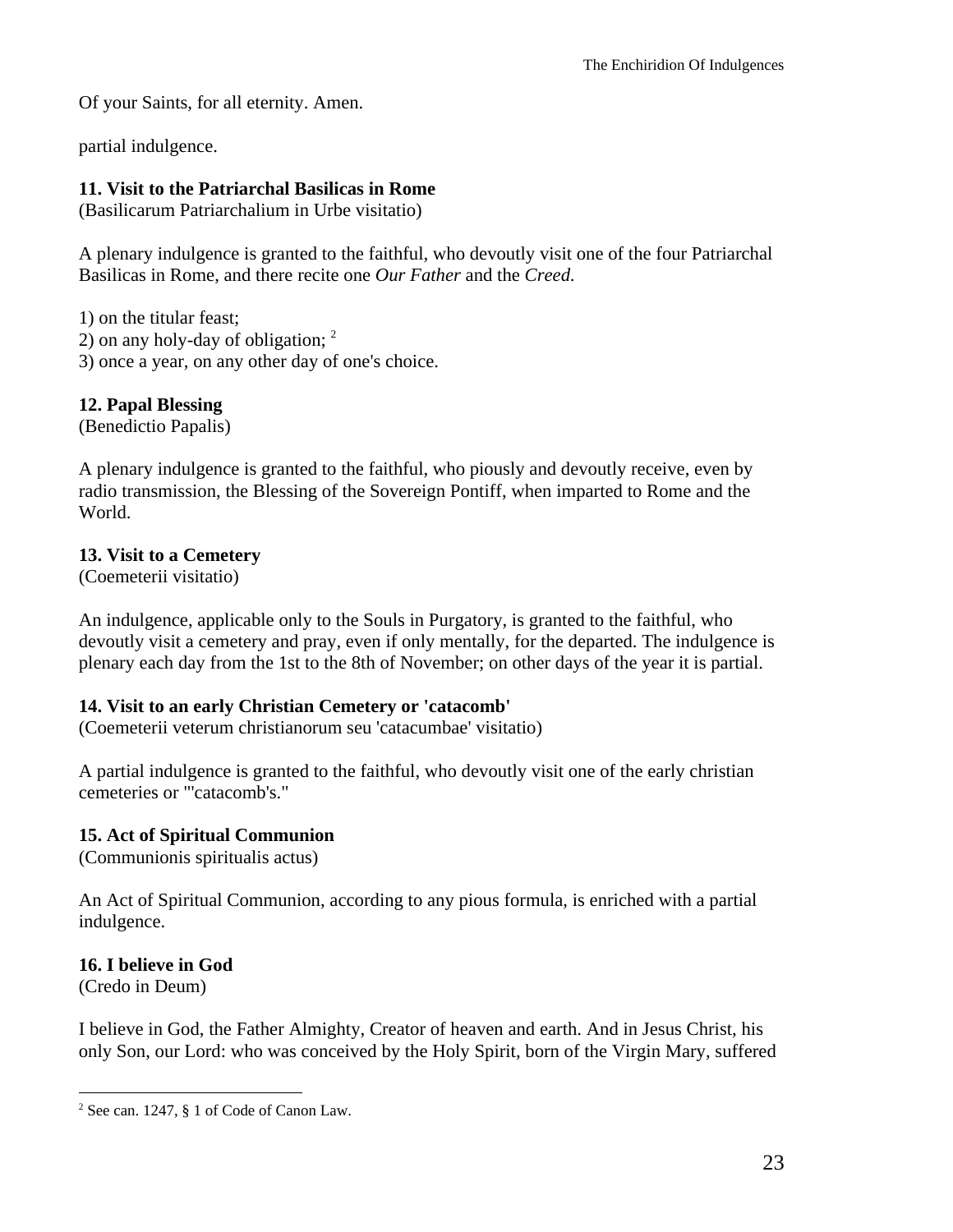under Pontius Pilate, was crucified, died, and was buried; he descended into hell; the third day he rose again from the dead; he ascended into heaven; sitteth at the right hand of God the Father Almighty; from thence he shall come to judge the living and the dead. I believe in the Holy Spirit, the holy Catholic Church, the communion of Saints, the forgiveness of sins, the resurrection of the body, and life everlasting. Amen. (Apostles' Creed - Roman Ritual)

I believe in one God, the Father almighty, maker of heaven and earth, and of all things visible and invisible. And I believe in one Lord, Jesus Christ, the only-begotten Son of God. Born of the Father beyond all ages. God of God, Light of Light, true God of true God. Begotten, not made, of one substance with the Father. By whom all things were made. Who for us men and for our salvation came down from heaven. And he became flesh by the Holy Spirit of the Virgin Mary: and was made man. He was also crucified for us, suffered under Pontius Pilate, and was buried. And on the third day he rose again, according to the Scriptures. He ascended into heaven and sits at the right hand of the Father. He will come again in glory to judge the living and the dead. And of his kingdom there will be no end. And I believe in the Holy Spirit, the Lord and Giver of life, who proceeds from the Father and the Son. Who together with the Father and the Son is adored and glorified, and who spoke through the prophets. And one holy, Catholic, and Apostolic Church. I confess one baptism for the forgiveness of sins. And I await the resurrection of the dead. And the life of the world to come. Amen. (*Nicene-Constantinopolitan Creed - Roman Missal*)

A partial indulgence is granted to the faithful, who piously recite the Apostles' Creed or the Nicene-Constantinopolitan Creed.

# **17. Adoration of the Cross**

(Crucis adoratio)

A plenary indulgence is granted to the faithful, who in the solemn liturgical action of Good Friday devoutly assist at the adoration of the Cross and kiss it.

# **18. Office of the Dead**

(Defunctorum officium)

A partial indulgence is granted to the faithful, who devoutly recite Lauds or Vespers of the Office of the Dead.

#### **19. Out of the Depths**

(De profundis)

Out of the depths I cry to you, O Lord; Lord, hear my voice! Let your ears be attentive to my voice in supplication: If you, O Lord, mark iniquities, Lord, who can stand? But with you is forgiveness, that you may be revered.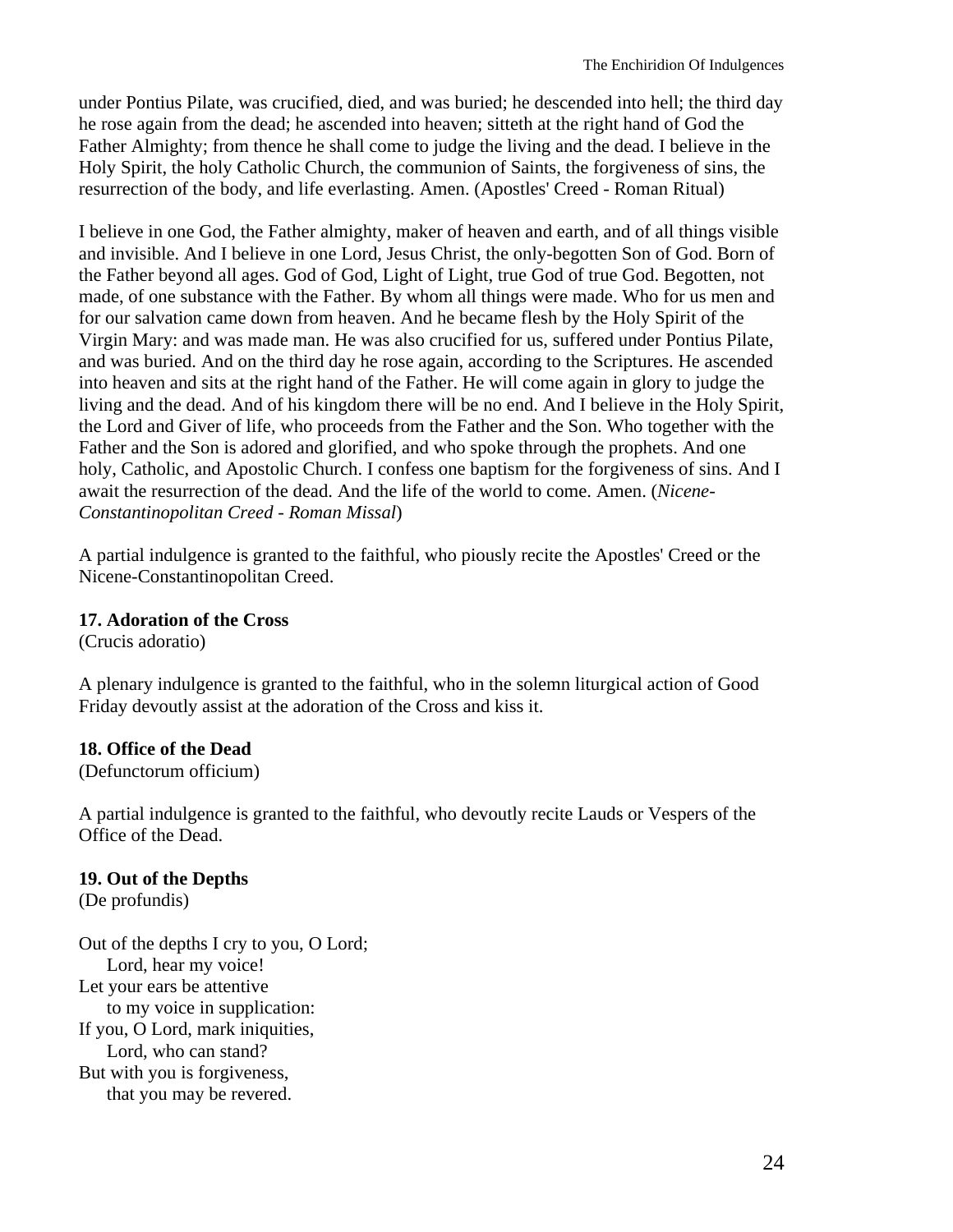I trust in the Lord; my soul trusts in his word. My soul waits for the Lord, more than sentinels wait for the dawn. More than sentinels wait for the dawn, let Israel wait for the Lord; For with the Lord is kindness and with him is plenteous redemption; And he will redeem Israel from all their iniquities.

A partial indulgence is granted to the faithful, who piously recite the psalm Out of the depths (Ps 129).

# **20. Christian Doctrine**

(Doctrina christiana)

A partial indulgence is granted to the faithful, who take part in teaching or in learning christian doctrine. N.B.: One who in a spirit of faith and charity teaches christian doctrine can gain a partial indulgence according to the second of the three general grants of indulgences; see above (p. 35). This new grant confirms the partial indulgence in favor of the teacher of christian doctrine and extends it to the learner.

## **21. Lord God Almighty**

(Domine, Deus omnipotens)

Lord, God Almighty, you have brought us safely to the beginning of this day. Defend us today by your mighty power, that we may not fall into any sin, but that all our words may so proceed and all our thoughts and actions be so directed, as to be always just in your sight. Through Christ our Lord. Amen. (Roman Breviary)

partial indulgence.

#### **22. Look down upon me, good and gentle Jesus**

(En ego, o bone et dulcissime Iesu)

Look down upon me, good and gentle Jesus, while before your face I humbly kneel, and with burning soul pray and beseech you to fix deep in my heart lively sentiments of faith, hope and charity, true contrition for my sins, and a firm purpose of amendment, while I contemplate with great love and tender pity your five wounds, pondering over them within me, calling to mind the words which David, your prophet, said of you, my good Jesus: "They have pierced my hands and my feet; they have numbered all my bones" (Ps 21, 17-18).

A plenary indulgence is granted on each Friday of Lent and Passiontide to the faithful, who after Communion piously recite the above prayer before an image of Christ crucified; on other days of the year the indulgence is partial.

#### **23. Eucharistic Congress**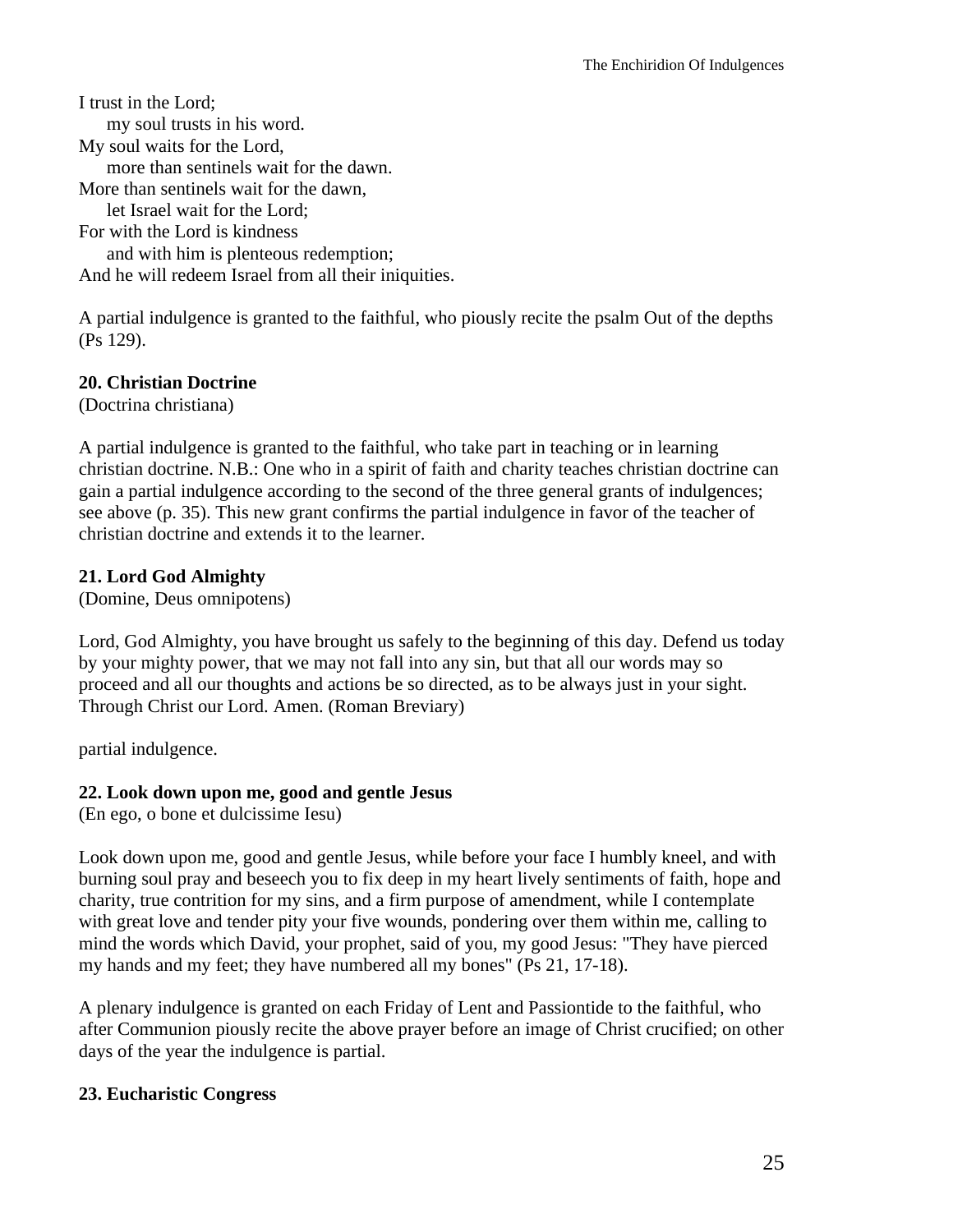#### (Eucharisticus conventus)

A plenary indulgence is granted to the faithful, who devoutly participate in the customary solemn eucharistic rite at the close of a Eucharistic Congress.

#### **24. Hear us**

(Exaudi nos)

Hear us, Lord, holy Father, almighty and eternal God; and graciously send your holy angel from heaven to watch over, to cherish, to protect, to abide with, and to defend all who dwell in this house. Through Christ our Lord. Amen. (Roman Ritual)

partial indulgence.

#### **25. Spiritual Exercises**

(Exercitia spiritualia)

A plenary indulgence is granted to the faithful, who spend at least three whole days in the spiritual exercises of a retreat.

#### **26. Most sweet Jesus -- Act of Reparation**

(Iesu dulcissime - Reparationis actus)

Most sweet Jesus, whose overflowing charity for men is requited by so much forgetfulness, negligence and contempt, behold us prostrate before you, eager to repair by a special act of homage the cruel indifference and injuries to which your loving Heart is everywhere subject.

Mindful, alas! that we ourselves have had a share in such great indignities, which we now deplore from the depths of our hearts, we humbly ask your pardon and declare our readiness to atone by voluntary expiation, not only for our own personal offenses, but also for the sins of those, who, straying far from the path of salvation, refuse in their obstinate infidelity to follow you, their Shepherd and Leader, or, renouncing the promises of their baptism, have cast off the sweet yoke of your law.

We are now resolved to expiate each and every deplorable outrage committed against you; we are now determined to make amends for the manifold offenses against Christian modesty in unbecoming dress and behavior, for all the foul seductions laid to ensnare the feet of the innocent, for the frequent violations of Sundays and holy-days, and the shocking blasphemies uttered against you and your Saints. We wish also to make amends for the insults to which your Vicar on earth and your priests are subjected, for the profanation, by conscious neglect or terrible acts of sacrilege, of the very Sacrament of your divine love, and lastly for the public crimes of nations who resist the rights and teaching authority of the Church which you have founded.

Would that we were able to wash away such abominations with our blood. We now offer, in reparation for these violations of your divine honor, the satisfaction you once made to your Eternal Father on the cross and which you continue to renew daily on our altars; we offer it in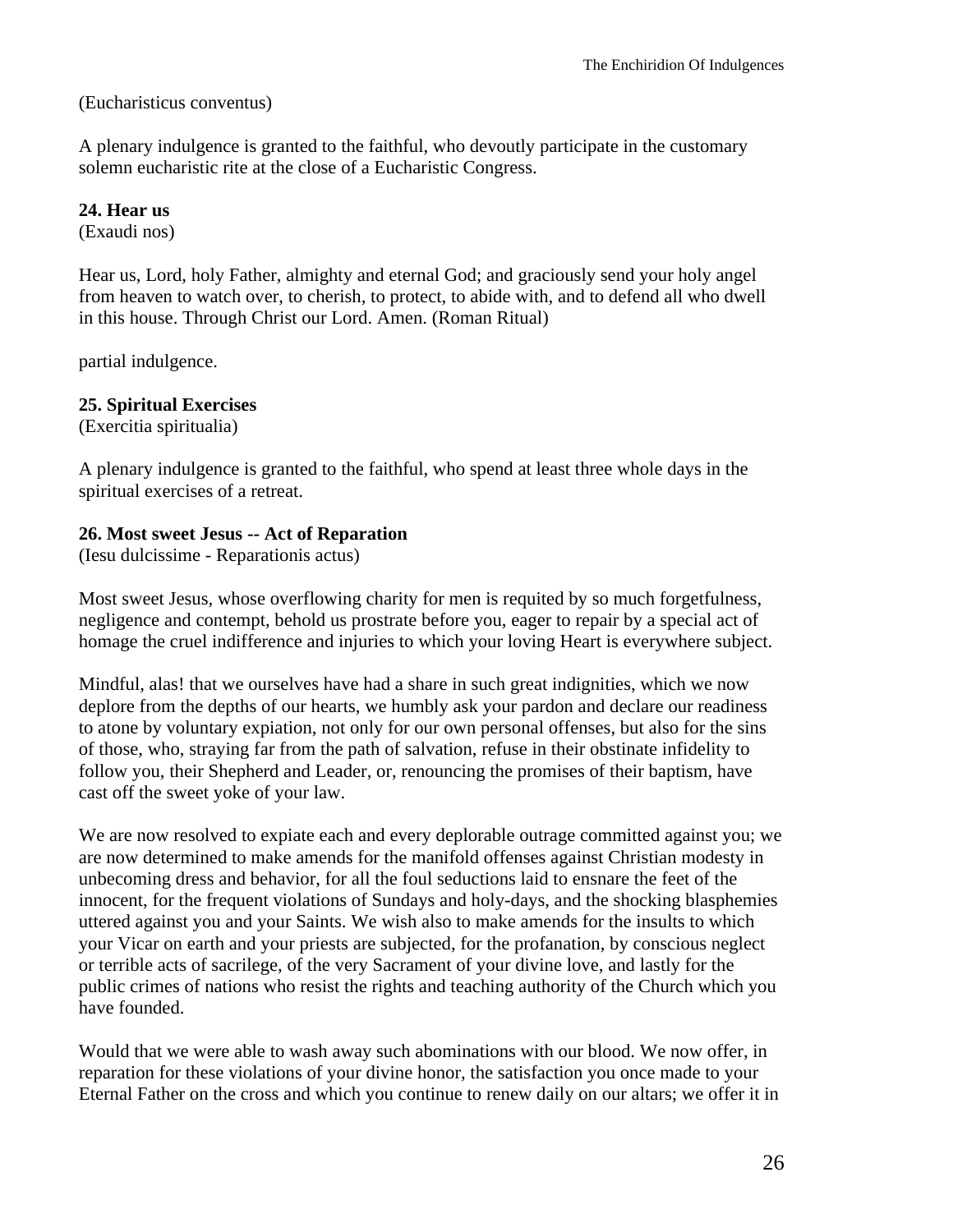union with the acts of atonement of your Virgin Mother and all the Saints and of the pious faithful on earth; and we sincerely promise to make recompense, as far as we can with the help of your grace, for all neglect of your great love and for the sins we and others have committed in the past. Henceforth, we will live a life of unswerving faith, of purity of conduct, of perfect observance of the precepts of the Gospel and especially that of charity. We promise to the best of our power to prevent others from offending you and to bring as many as possible to follow you.

O loving Jesus, through the intercession of the Blessed Virgin Mother, our model in reparation, deign to receive the voluntary offering we make of this act of expiation; and by the crowning gift of perseverance keep us faithful unto death in our duty and the allegiance we owe to you, so that we may all one day come to that happy home, where with the Father and the Holy Spirit you live and reign, God, forever and ever. Amen.

A partial indulgence is granted to the faithful, who piously recite the above act of reparation. A plenary indulgence is granted if it is publicly recited on he feast of the Most Sacred Heart of Jesus.

# **27. Most sweet Jesus, Redeemer -- Act of Dedication of the Human Race to Jesus Christ King**

(Iesu dulcissime, Redemptor)

Most sweet Jesus, Redeemer of the human race, look down upon us humbly prostrate before you. We are yours, and yours we wish to be; but to be more surely united with you, behold each one of us freely consecrates himself today to your Most Sacred Heart. Many indeed have never known you; many, too, despising your precepts, have rejected you. Have mercy on them all, most merciful Jesus, and draw them to your Sacred Heart. Be King, O Lord, not only of the faithful who have never forsaken you, but also of the prodigal children who have abandoned you; grant that they may quickly return to their Father's house, lest they die of wretchedness and hunger. Be King of those who are deceived by erroneous opinions, or whom discord keeps aloof, and call them back to the harbor of truth and the unity of faith, so that soon there may be but one flock and one Shepherd. Grant, O Lord, to your Church assurance of freedom and immunity from harm; give tranquility of order to all nations; make the earth resound from pole to pole with one cry: Praise to the divine Heart that wrought our salvation; to it be glory and honor for ever. Amen.

A partial indulgence is granted to the faithful, who piously recite the above Act of Dedication of the Human Race to Jesus Christ King. A plenary indulgence is granted, if it is recite publicly on the feast of our Lord Jesus Christ King.

#### **28. The Moment of Death**

(In articulo mortis)

To the faithful in danger of death, who cannot be assisted by a priest to bring them the sacraments and impart the Apostolic Blessing with its plenary indulgence (see can. 468, 2 of Code of Canon Law), Holy Mother Church nevertheless grants a plenary indulgence to be acquired at the point of death, provided they are properly disposed and have been in the habit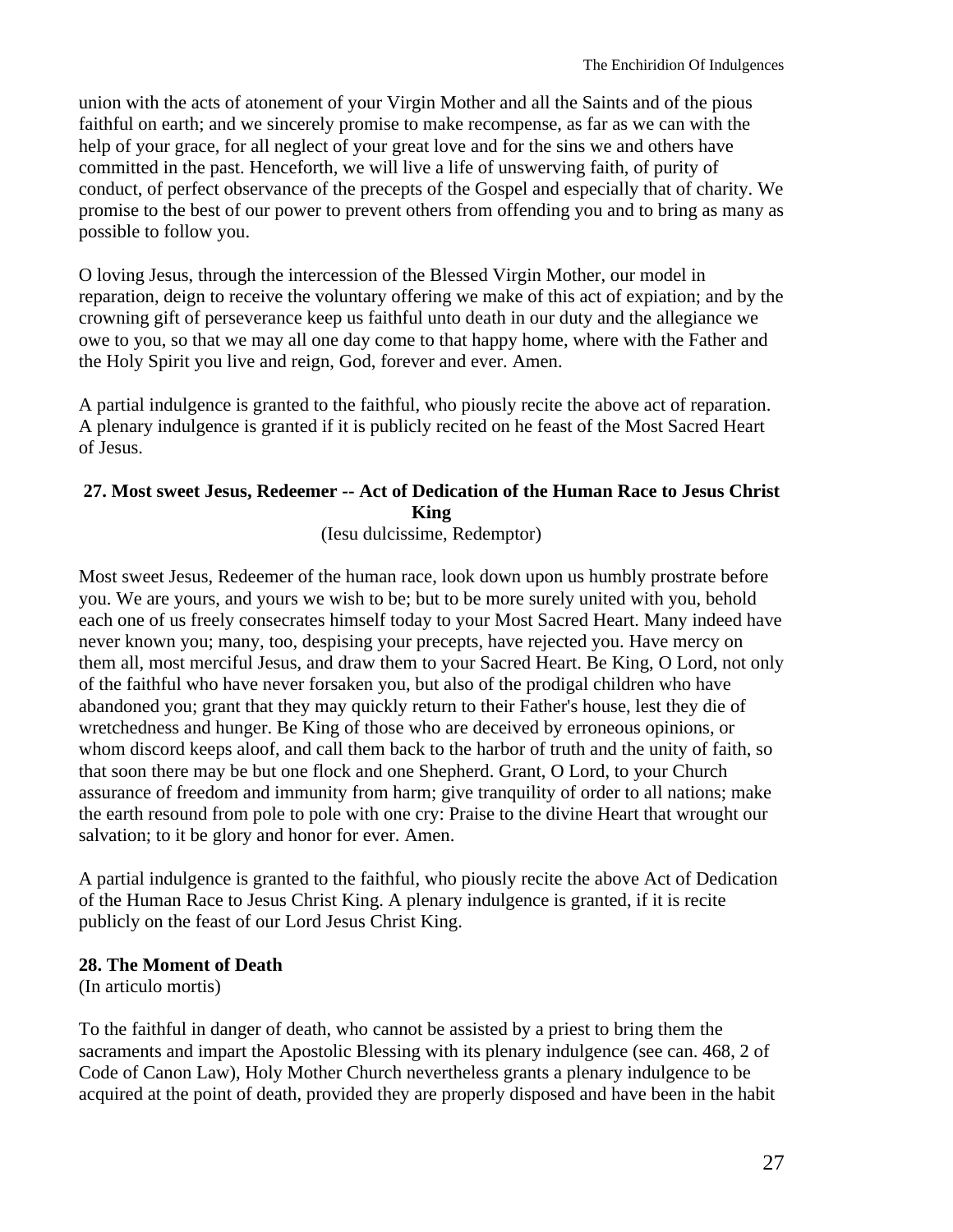of reciting some prayers during their lifetime. The use of a crucifix or a cross to gain this indulgence is praiseworthy.

The condition: provided they have been in the habit of reciting some prayers during their lifetime supplies in such cases for the three usual conditions required for the gaining of a plenary indulgence.

The plenary indulgence at the point of death can be acquired by the faithful, even if they have already obtained another plenary indulgence on the same day.

The above grant is taken from the Apostolic Constitution The Doctrine of Indulgences, Norm 18.

#### **29. Litanies**

(Litaniae)

The following Litanies are each enriched with a partial indulgence:

the Most Holy Name of Jesus, the Most Sacred Heart of Jesus, the Most Precious Blood of Jesus, the Blessed Virgin Mary, St. Joseph, All Saints.

# **30. Magnificat**

(Magnificat)

My soul magnifies the Lord, and my spirit rejoices in God my Savior; Because he has regarded the lowliness of his handmaid; for, behold, henceforth all generations shall call me blessed; Because he who is mighty has done great things for me, and holy is his name; And his mercy is from generation to generation on those who fear him. He has shown might with his arm, he has scattered the proud in the conceit of their heart. He has put down the mighty from their thrones, and has exalted the lowly. He has filled the hungry with good things, and the rich he has sent away empty. He has given help to Israel, his servant, mindful of his mercy -- Even as he spoke to our fathers - to Abraham and to his posterity forever.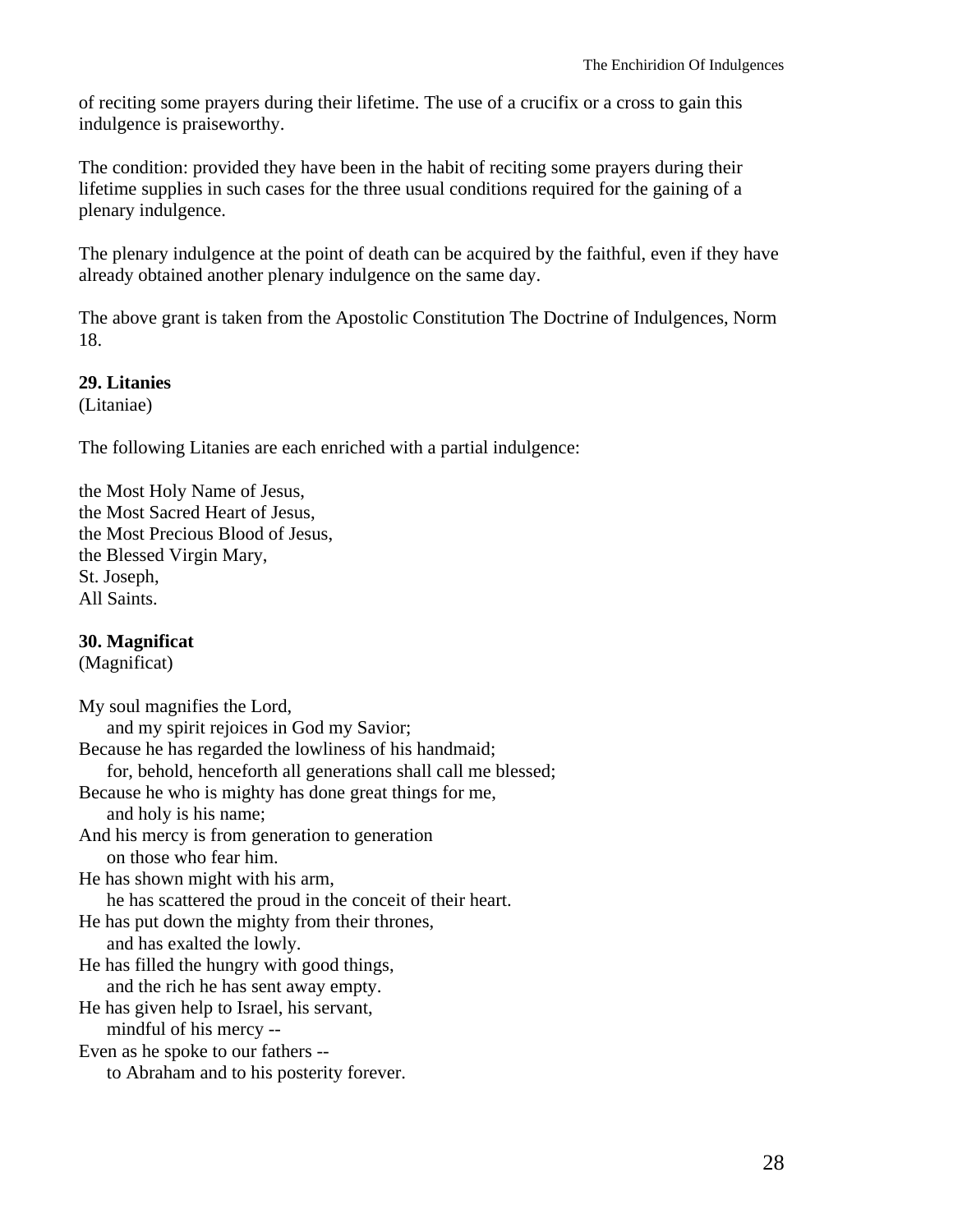A partial indulgence is granted to the faithful, who piously recite the canticle of the Magnificat.

## **31. Mary, Mother of Grace**

(Maria, Mater gratiae)

Mary, Mother of grace, Mother of mercy, Shield me from the enemy And receive me at the hour of my death. (Roman Ritual)

partial indulgence.

#### **32. Remember, O most gracious Virgin Mary**

(Memorare, o piissima Virgo Maria)

Remember, O most gracious Virgin Mary, that never was it known that anyone who fled to your protection, implored your help or sought your intercession, was left unaided. Inspired with this confidence, I fly to you, O Virgin of virgins, my Mother; to you do I come, before you I stand, sinful and sorrowful. O Mother of the Word Incarnate, despise not my petitions, but in your mercy hear and answer me. Amen.

partial indulgence.

#### **33. Have mercy on me** (Miserere)

Have mercy on me, O God, in your goodness; in the greatness of your compassion wipe out my offense. Thoroughly wash me from my guilt and of my sin cleanse me.

For I acknowledge my offense, and my sin is before me always: "Against you only have I sinned, and done what is evil in your sight," That you may be justified in your sentence, vindicated when you condemn. Indeed, in guilt was I born, and in sin my mother conceived me; Behold, you are pleased with sincerity of heart, and in my inmost being you teach me wisdom.

Cleanse me of sin with hyssop, that I may be purified; wash me, and I shall be whiter than snow. Let me hear the sounds of joy and gladness; the bones you have crushed shall rejoice. Turn away your face from my sins, and blot out all my guilt.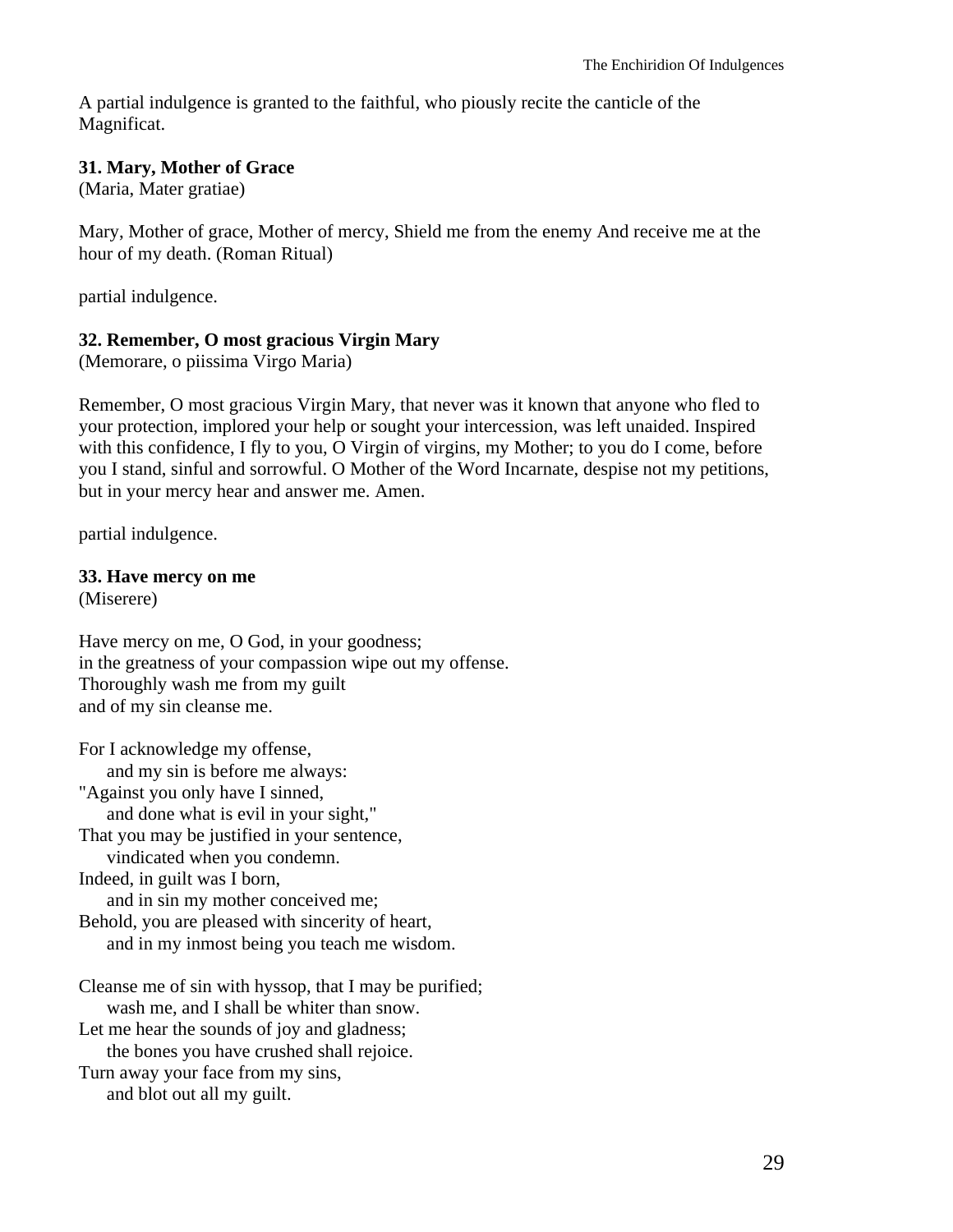A clean heart create for me, O God, and a steadfast spirit renew within me. Cast me not out from your presence, and your holy spirit take not from me. Give me back the joy of your salvation, and a willing spirit sustain in me. I will teach transgressors your ways,

and sinners shall return to you. Free me from blood guilt, O Lord, my saving God; then my tongue shall revel in your justice.

O Lord, open my lips, and my mouth shall proclaim your praise. For you are not pleased with sacrifices;

should I offer a holocaust, you would not accept it.

My sacrifice, O God, is a contrite spirit; a heart contrite and humbled, O God, you will not spurn.

Be bountiful, O Lord, to Sion in your kindness by rebuilding the walls of Jerusalem; Then shall you be pleased with due sacrifices,

burnt offerings and holocausts; then shall they offer up bullocks on your altar.

A partial indulgence is granted to the faithful, who with repentant heart recite the psalm Have mercy on me (Ps 50).

#### **34. Novena Devotions**

(Novendiales preces)

A partial indulgence is granted to the faithful, who devoutly take part in the pious exercises of a public novena before the feast of Christmas or Pentecost or the Immaculate Conception of the Blessed Virgin Mary.

#### **35. Use of Articles of Devotion**

(Obiectorum pietatis usus)

 $\overline{a}$ 

The faithful, who devoutly use an article of devotion (crucifix or cross, rosary. scapular or medal) properly blessed by any priest, <sup>3</sup> obtain a partial indulgence.

<sup>&</sup>lt;sup>3</sup> In order to bless an article or devotion properly the priest uses the prescribed fromula, if there is any; otherwise, he makes a simple sign of the cross toward the article of devotion, laudably adding the words: "In the name of the Father, and of the Son, and of the Holy Spriti".

In practice, a formula is to be used in the public blessing of scapulars, while a sign of the cross suffices for other cases.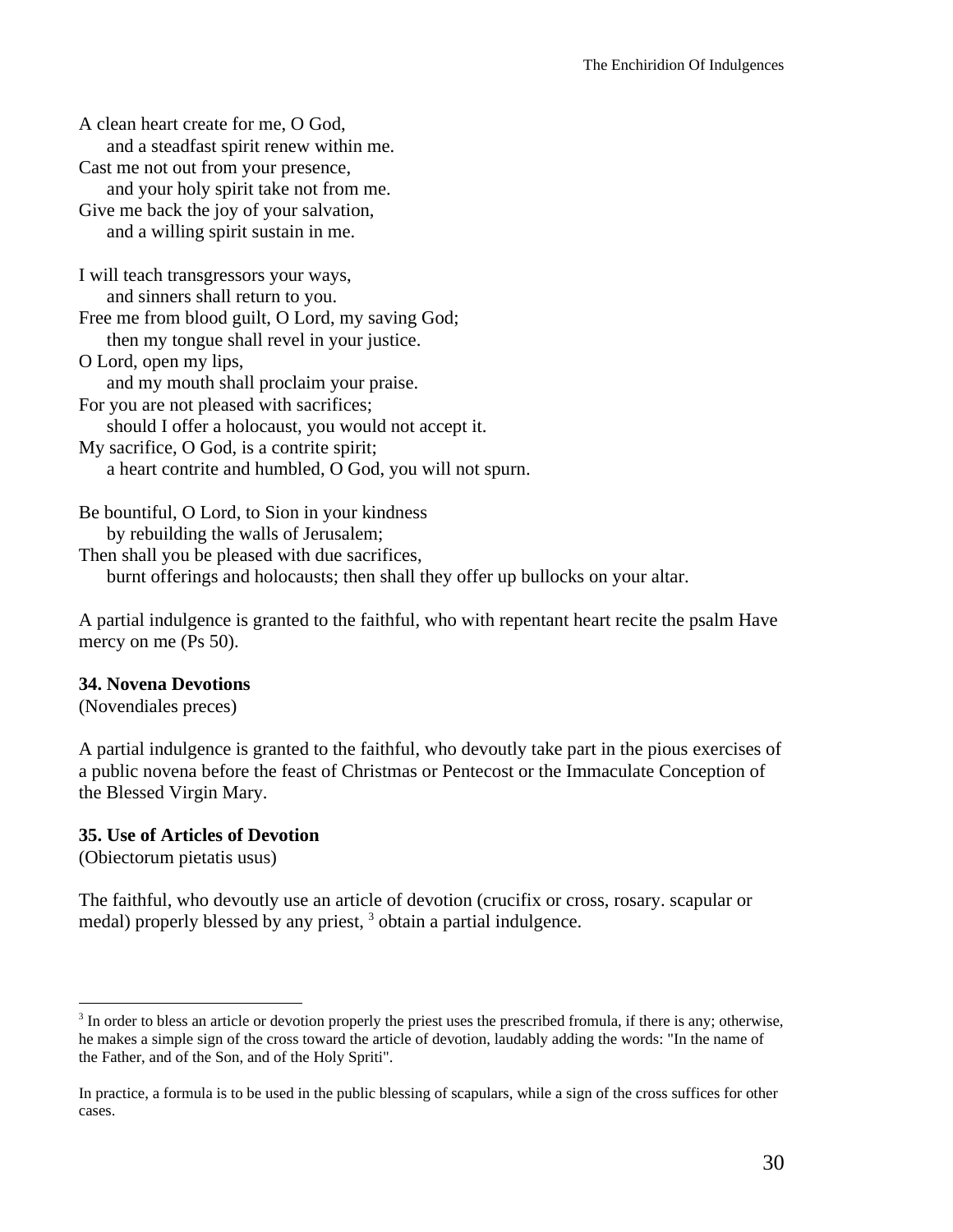But if the article of devotion has been blessed by the Sovereign Pontiff or by any Bishop, the faithful, using it, can also gain a plenary indulgence on the feast of the Holy Apostles, Peter and Paul, provided they also make a profession of faith according to any legitimate formula.

The above grant is taken from the Apostolic Constitution The Doctrine of Indulgences, *Norm 17*. See above, *Norm 19*.

#### **36. Little Offices**

(Officia parva)

The following Little Offices are each enriched with a partial indulgence:

the Passion of our Lord Jesus Christ, the Most Sacred Heart of Jesus, the Immaculate Conception of the Blessed Virgin Mary, St. Joseph.

#### **37. Prayer for Sacerdotal or Religious Vocations**

(Oratio ad sacerdotales vel religiosas vocationes impetrandas)

A partial indulgence is granted to the faithful, who recite a prayer, approved by ecclesiastical Authority, for the above intention

#### **38. Mental Prayer**

(Oratio mentalis)

A partial indulgence is granted to the faithful, who piously spend some time in mental prayer.

#### **39. Let us pray for our Sovereign Pontiff**

(Oremus pro Pontifice)

V. Let us pray for our Sovereign Pontiff N.

R. The Lord preserve him and give him life, and make him blessed upon the earth, and deliver him not up to the will of his enemies. (*Roman Breviary*)

partial indulgence.

#### **40. O Sacred Banquet**

(O sacrum convivium)

O sacred banquet, in which Christ is received, the memory of his Passion is renewed, the mind is filled with grace, and a pledge of future glory is given to us. (Roman Breviary)

partial indulgence.

#### **41 Assistance at Sacred Preaching**

(Praedicationis sacrae participatio)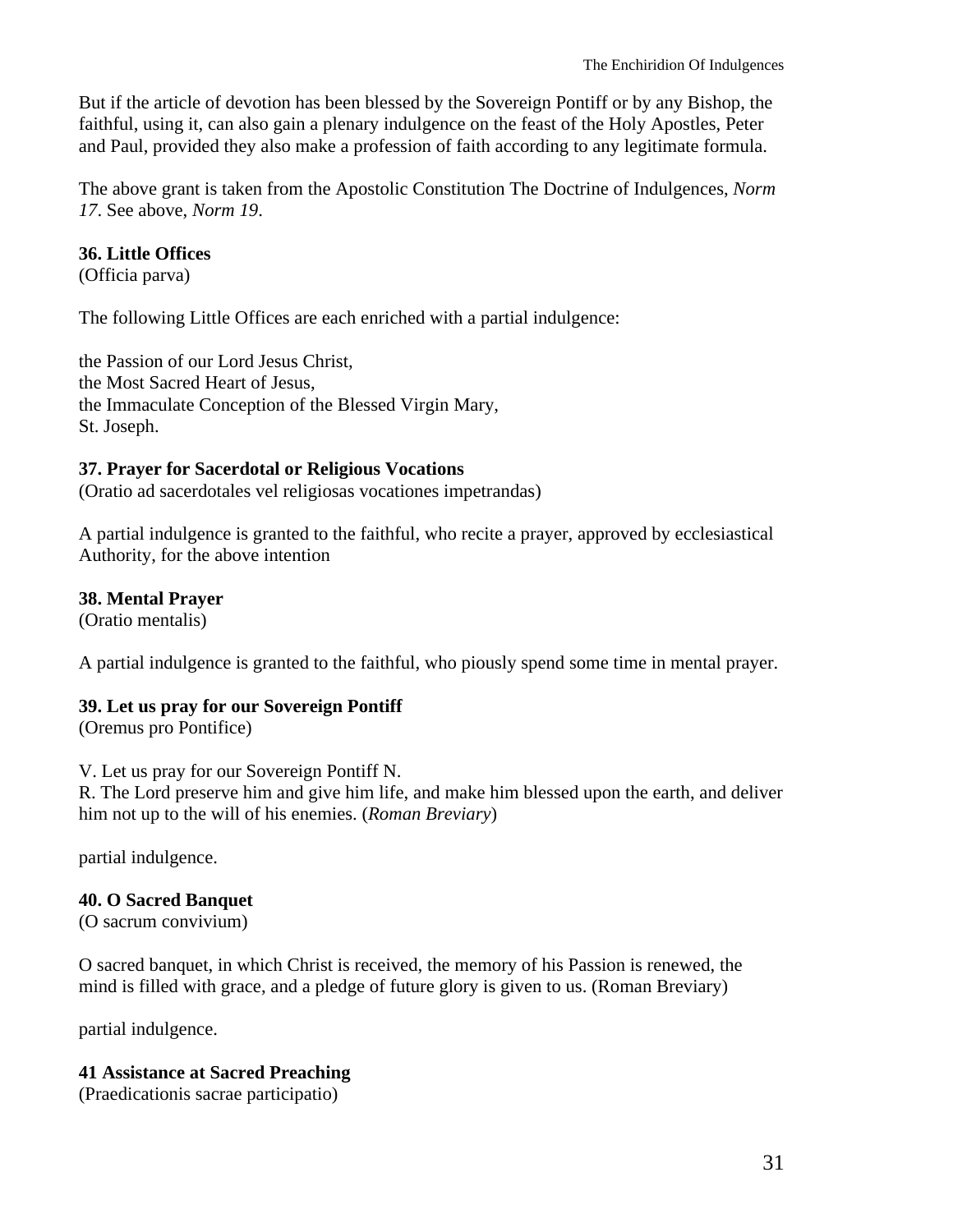A partial indulgence is granted to the faithful, who assist with devotion and attention at the sacred preaching of the Word of God.

A plenary indulgence is granted to the faithful, who during the time of a Mission have heard some of the sermons and are present for the solemn close of the Mission.

#### **42. First Communion**

(Prima Communio)

A plenary indulgence is granted to the faithful, when they receive Communion for the first time, or when they assist at the sacred ceremonies of a First Communion.

#### **43. First Mass of newly-ordained Priests**

(Prima Missa neosacerdotum)

A plenary indulgence is granted to a priest on the occasion of the first Mass he celebrates with some solemnity and to the faithful who devoutly assist at the same Mass.

#### **44. Prayer for Unity of the Church**

(Pro unitate Ecclesiae oratio)

Almighty and merciful God, you willed that the different nations should become one people through your Son. Grant in your kindness that those, who glory in being known as Christians, may put aside their differences and become one in truth and charity, and that all men, enlightened by the true faith, may be united in fraternal communion in the one Church. Through Christ our Lord. Amen.

partial indulgence.

#### **45. Monthly Recollection**

(Recollectio menstrua)

A partial indulgence is granted to the faithful, who take part in a monthly retreat.

#### **46 Eternal Rest**

(Requiem aeternam)

Eternal rest grant to them, O Lord, and let perpetual light shine upon them. May they rest in peace. (Roman Breviary)

partial indulgence, applicable only to the souls in purgatory.

#### **47 May it please you, O Lord**

(Retribuere dignare, Domine)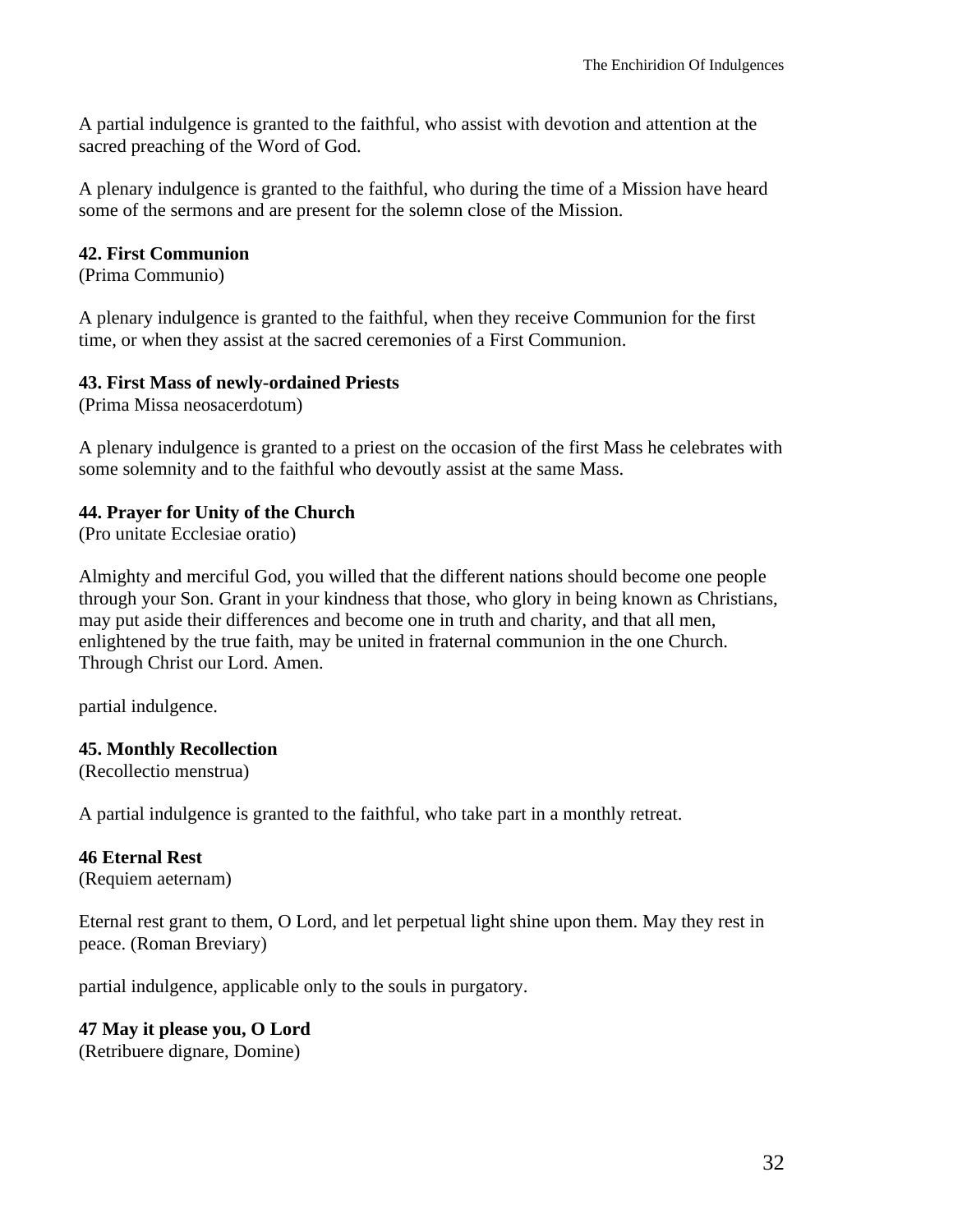May it please you, O Lord, to reward with eternal life all those who do good to us for your Name's sake. Amen. (Roman Breviary

partial indulgence.

# **48. Recitation of the Marian Rosary**

(Rosarii marialis recitatio)

A plenary indulgence is granted, if the Rosary is recited in a church or public oratory or in a family group, a religious Community or pious Association; a partial indulgence is granted in other circumstances.

"Now the Rosary is a certain formula of prayer, which is made up of fifteen decades of "Hail Marys" with an "Our Father" before each decade, and in which the recitation of each decade is accompanied by pious meditation on a particular mystery of our Redemption." (Roman Breviary) The name "Rosary," however, is commonly used in reference to only a third part of the fifteen decades.

The gaining of the plenary indulgence is regulated by the following norms:

1) The recitation of a third part only of the Rosary suffices; but the five decades must be recited continuously.

2) The vocal recitation must be accompanied by pious meditation on the mysteries.

3) In public recitation the mysteries must be announced in the manner customary in the place; for private recitation, however, it suffices if the vocal recitation is accompanied by meditation on the mysteries.

4) For those belonging to the Oriental rites, amongst whom this devotion is not practiced, the Patriarchs can determine some other prayers in honor of the Blessed Virgin Mary (for those of the Byzantine rite, for example, the Hymn "Akathistos" or the Office "Paraclisis"); to the prayers thus determined are accorded the same indulgences as for the Rosary

#### **49. Jubilees of Sacerdotal Ordination**

(Sacerdotalis Ordinationis celebrationes iubilares)

A plenary indulgence is granted to a priest, who on the 25th, 50th and 60th anniversary of his Ordination renews before God his resolve to fulfill faithfully the duties of his vocation. If the priest celebrates a jubilee Mass in some solemn manner, the faithful, who assist at it, can acquire a plenary indulgence.

#### **50. Reading of Sacred Scripture**

(Sacrae Scripturae lectio)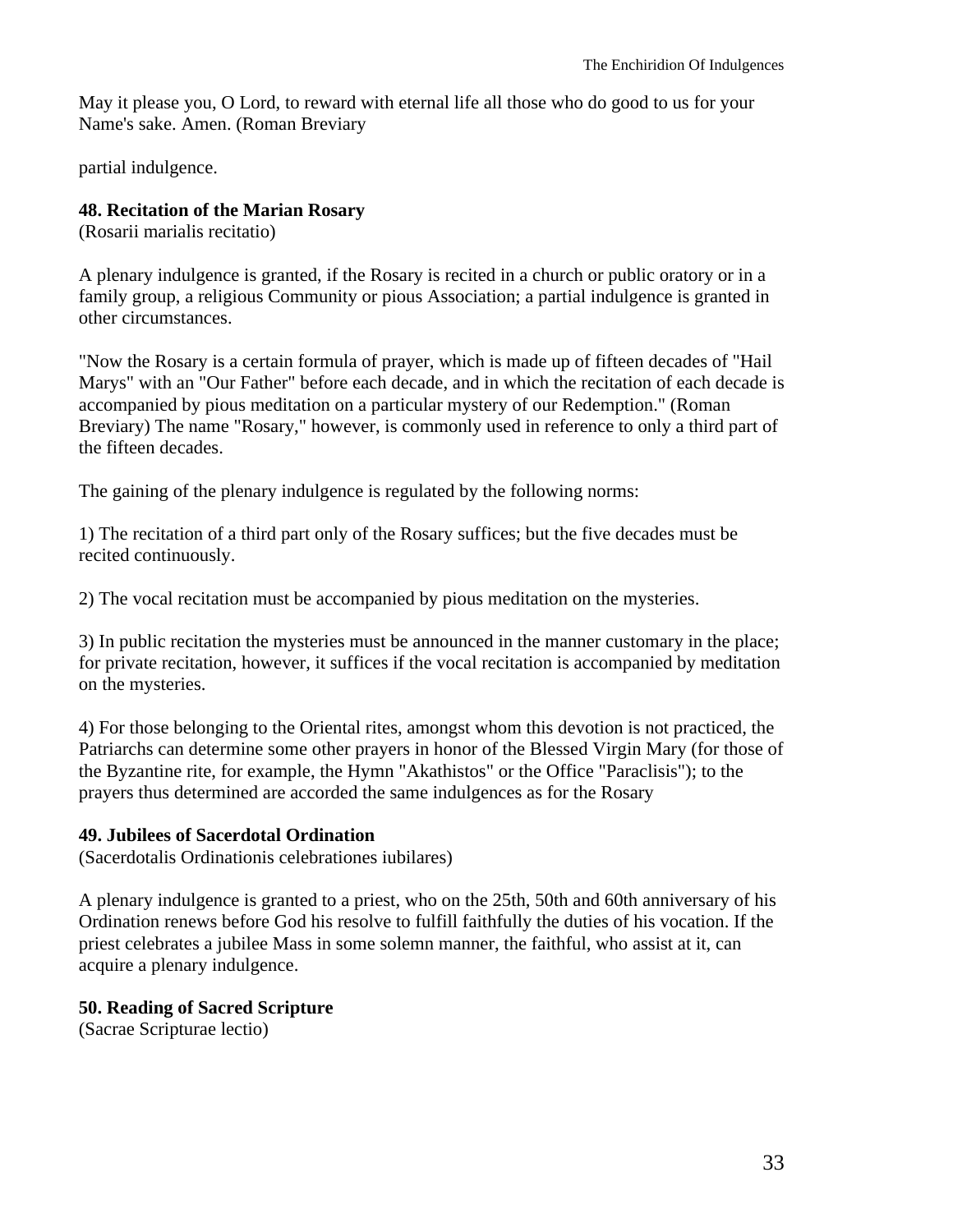A partial indulgence is granted to the faithful, who with the veneration due the divine word make a spiritual reading from Sacred Scripture. A plenary indulgence is granted, if this reading is continued for at least one half an hour.

# **51. Hail, holy Queen**

(Salve, Regina)

Hail, holy Queen, Mother of mercy; hail our life, our sweetness and our hope. To you do we cry, poor banished children of Eve. To you do we send up our sighs, mourning and weeping in this valley of tears. Turn then, most gracious Advocate, your eyes of mercy toward us. And after this our exile show unto us the blessed fruit of your womb, Jesus. O clement, O loving, O sweet Virgin Mary. (Roman Breviary)

partial indulgence.

## **52. Holy Mary, help the helpless**

(Sancta Maria, succurre miseris)

Holy Mary, help the helpless, strengthen the fearful, comfort the sorrowful, pray for the people, plead for the clergy, intercede for all women consecrated to God; may all who keep your sacred commemoration experience the might of your assistance. (Roman Breviary)

partial indulgence.

# **53. Holy Apostles Peter and Paul**

(Sancti Apostoli Petre et Paule)

Holy Apostles Peter and Paul, intercede for us.

Guard your people, who rely on the patronage of your apostles Peter and Paul, O Lord, and keep them under your continual protection. Through Christ our Lord. Amen. (Roman Missal)

partial indulgence.

#### **54. Veneration of the Saints**

(Sanctorum cultus)

A partial indulgence is granted to the faithful, who on the feast of any Saint recite in his honor the oration of the Missal or any other approved by legitimate Authority.

# **55. Sign of the Cross**

(Signum crucis)

A partial indulgence is granted to the faithful, who devoutly sign themselves with the sign of the cross, while saying the customary words: In the name of the Father, and of the Son, and of the Holy Spirit. Amen.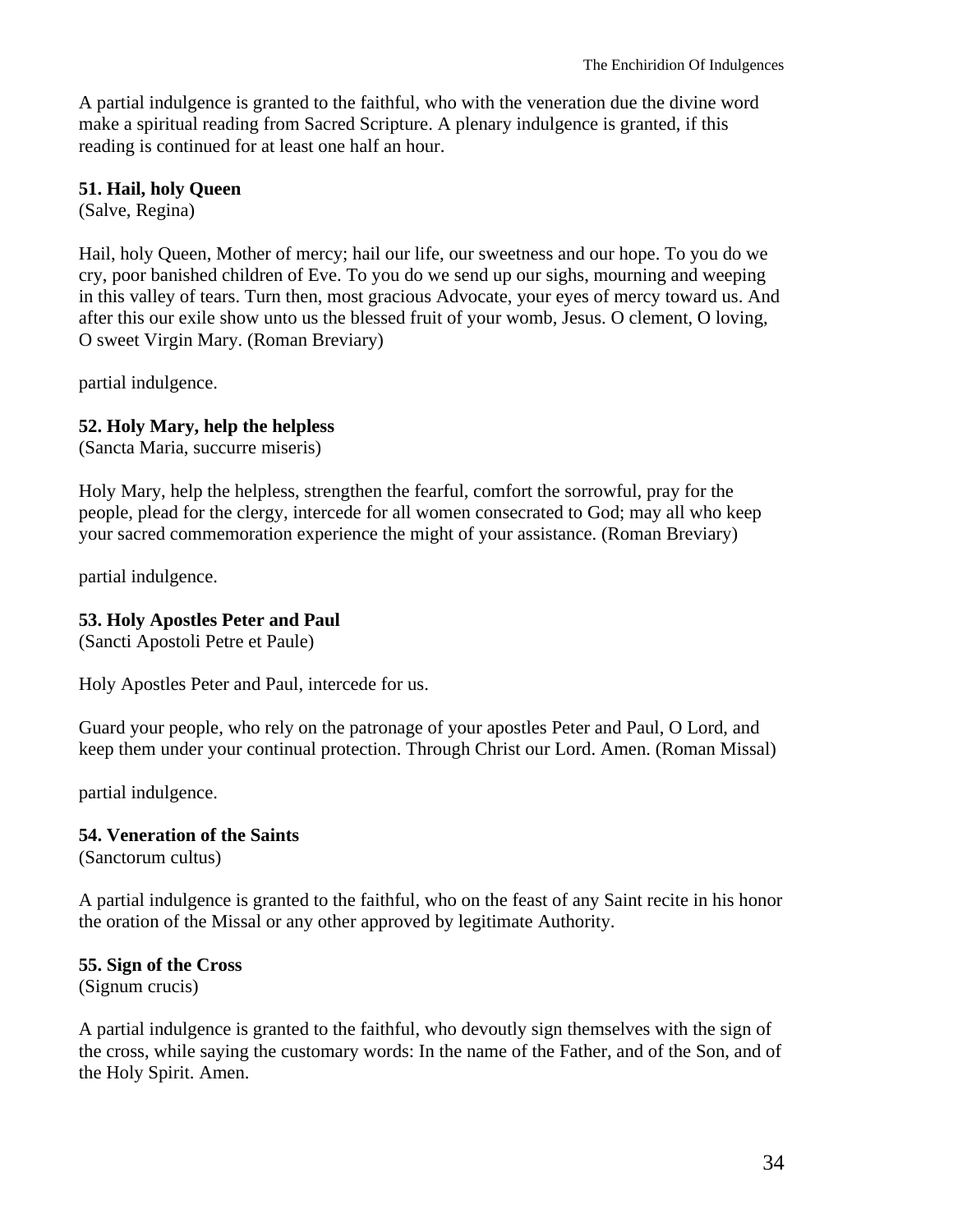## **56. A Visit to the Stational Churches of Rome**

(Stationalium Ecclesiarum Urbis visitatio)

A partial indulgence is granted to the faithful, who on the day indicated in the Roman Missal devoutly visit the Stational Church of Rome named for that day; but if they also assist at the sacred functions celebrated in the morning or evening, a plenary indulgence is granted.

#### **57. We fly to your Patronage**

(Sub tuum praesidium)

We fly to your patronage, O holy Mother of God; despise not our petitions in our necessities, but deliver us always from all dangers, O glorious and blessed Virgin. partial indulgence.

#### **58. Diocesan Synod**

(Synodus dioecesana)

A plenary indulgence is granted to the faithful, who during the time of the diocesan Synod devoutly visit the church, in which the Synod is being held, and there recite one Our Father and the Creed.

## **59. Down in adoration falling**

(Tantum ergo)

Down in adoration falling, Lo! the sacred Host we hail; Lo! o'er ancient forms departing, Newer rites of grace prevail; Faith for all defects supplying, Where the feeble senses fail.

To the everlasting Father, And the Son who reigns on high, With the Holy Spirit proceeding Forth from each eternally, Be salvation, honor, blessing, Might and endless majesty. Amen.

V. You have given them bread from heaven, R. Having all sweetness within it.

Let us pray. O God, who in this wonderful Sacrament left us a memorial of your Passion: grant, we implore you, that we may so venerate the sacred mysteries of your Body and Blood, as always to be conscious of the fruit of your Redemption. You who live and reign forever and ever. Amen. (Roman Breviary)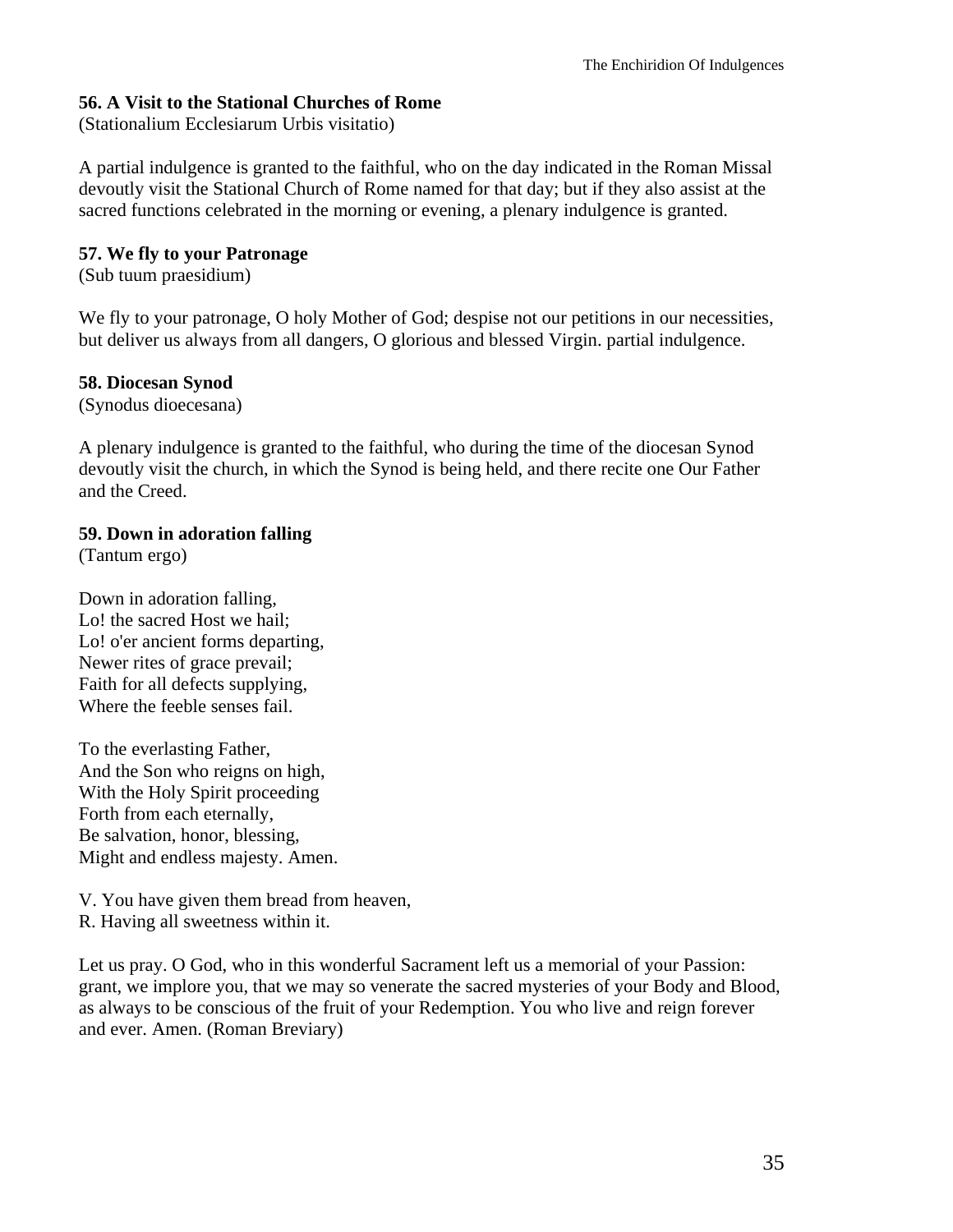A partial indulgence is granted to the faithful, who devoutly recite the above strophes. But a plenary indulgence is granted on Holy Thursday and on the feast of Corpus Christi, if they are recited in a solemn manner.

#### **60 The Te Deum**

(Te Deum)

O God, we praise you, and acknowledge you to be the supreme Lord. Everlasting Father, all the earth worships you. All the Angels, the heavens and all angelic powers, All the Cherubim and Seraphim, continuously cry to you: Holy, holy, holy, Lord, God of Hosts! Heaven and earth are full of the Majesty of your glory. The glorious choir of the Apostles, The wonderful company of Prophets, The white-robed army of Martyrs, praise you. Holy Church throughout the world acknowledges you: The Father of infinite Majesty; Your adorable, true and only Son; Also the Holy Spirit, the Comforter. O Christ, you are the King of glory! You are the everlasting Son of the Father. When you took it upon yourself to deliver man, You did not disdain the Virgin's womb. Having overcome the sting of death, you opened the Kingdom of Heaven to all believers. You sit at the right hand of God in the glory of the Father. We believe that you will come to be our Judge. We, therefore, beg you to help your servants whom you have redeemed with your Precious Blood. Let them be numbered with your Saints in everlasting glory. Save your people, O Lord, and bless your inheritance! Govern them, and raise them up forever. Every day we thank you. And we praise your Name forever; yes, forever and ever. O Lord, deign to keep us from sin this day. Have mercy on us, O Lord, have mercy on us. Let your mercy, O Lord, be upon us, for we have hoped in you. O Lord, in you I have put my trust; let me never be put to shame.

A partial indulgence is granted to the faithful, who recite the Te Deum in thanksgiving. But a plenary indulgence is granted, if the hymn is recited publicly on the last day of the year.

#### **61. Come, Holy Spirit, Creator blest**

(Veni, Creator)

Come, Holy Spirit, Creator blest,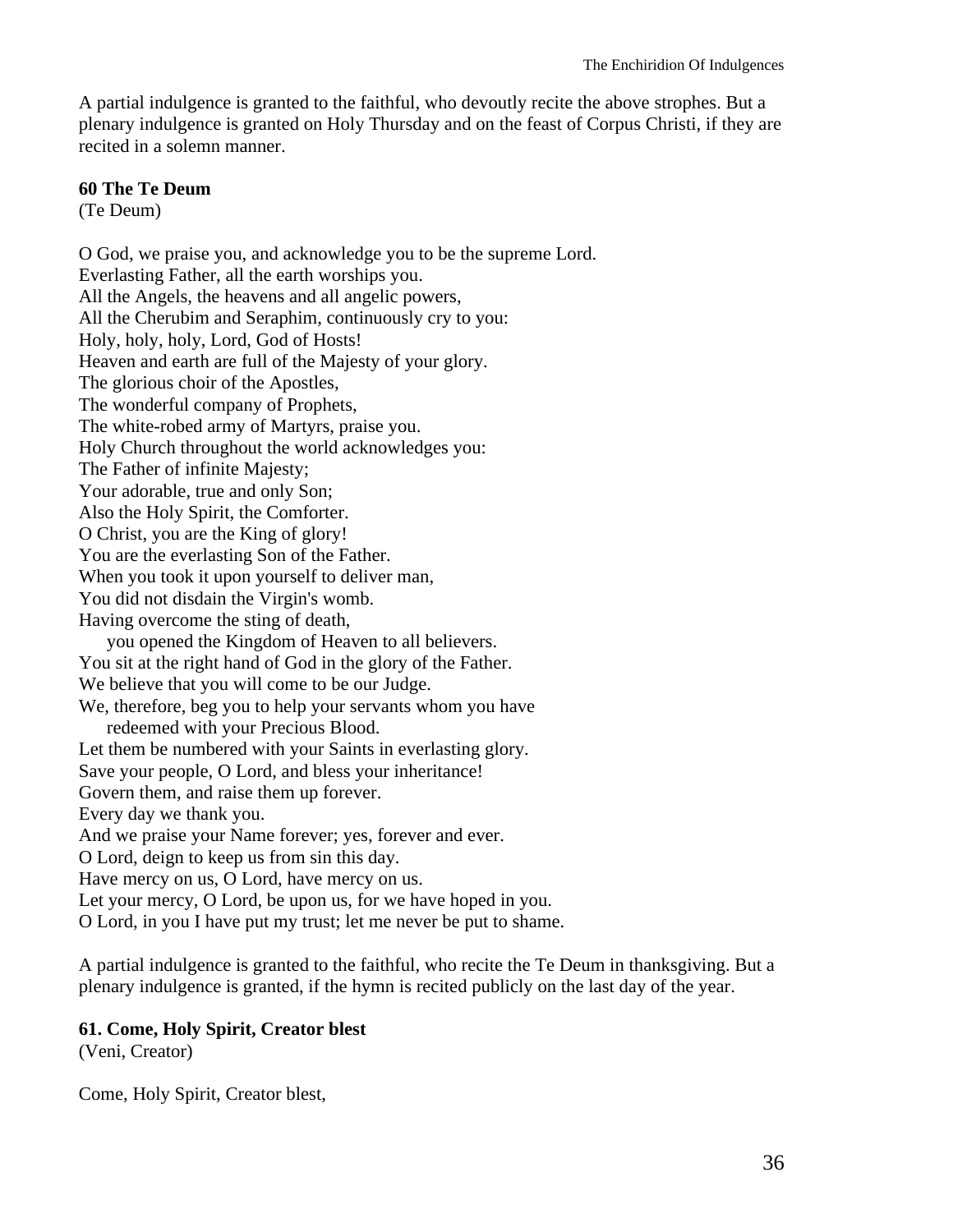And in our souls take up your rest; Come with your grace and heavenly aid To fill the hearts which you have made.

O Comforter, to you we cry, O heavenly gift of God Most High, O fount of life and fire of love, And sweet anointing from above.

You in your sevenfold gifts are known; You, finger of God's hand we own; You, promise of the Father, you Who do the tongue with power imbue.

Kindle our senses from above, And make our hearts o'erflow with love; With patience firm and virtue high The weakness of our flesh supply.

Far from us drive the foe we dread, And grant us your peace instead; So shall we not, with you for guide, Turn from the path of life aside.

Oh, may your grace on us bestow The Father and the Son to know; And you, through endless times confessed, Of both the eternal Spirit blest.

Now to the Father and the Son, Who rose from death, be glory given, With you, O holy Comforter, Henceforth by all in earth and heaven. Amen.

A partial indulgence is granted to the faithful, who devoutly recite the hymn Come, Holy Spirit, Creator blest. But a plenary indulgence is granted, if the hymn is recited publicly on the 1st of January and on the feast of Pentecost.

### **62. Come, Holy Spirit**

(Veni, Sancte Spiritus)

Come, Holy Spirit, fill the hearts of your faithful and enkindle in them the fire of your love. (Roman Missal)

partial indulgence.

#### **63. Exercise of the Way of the Cross**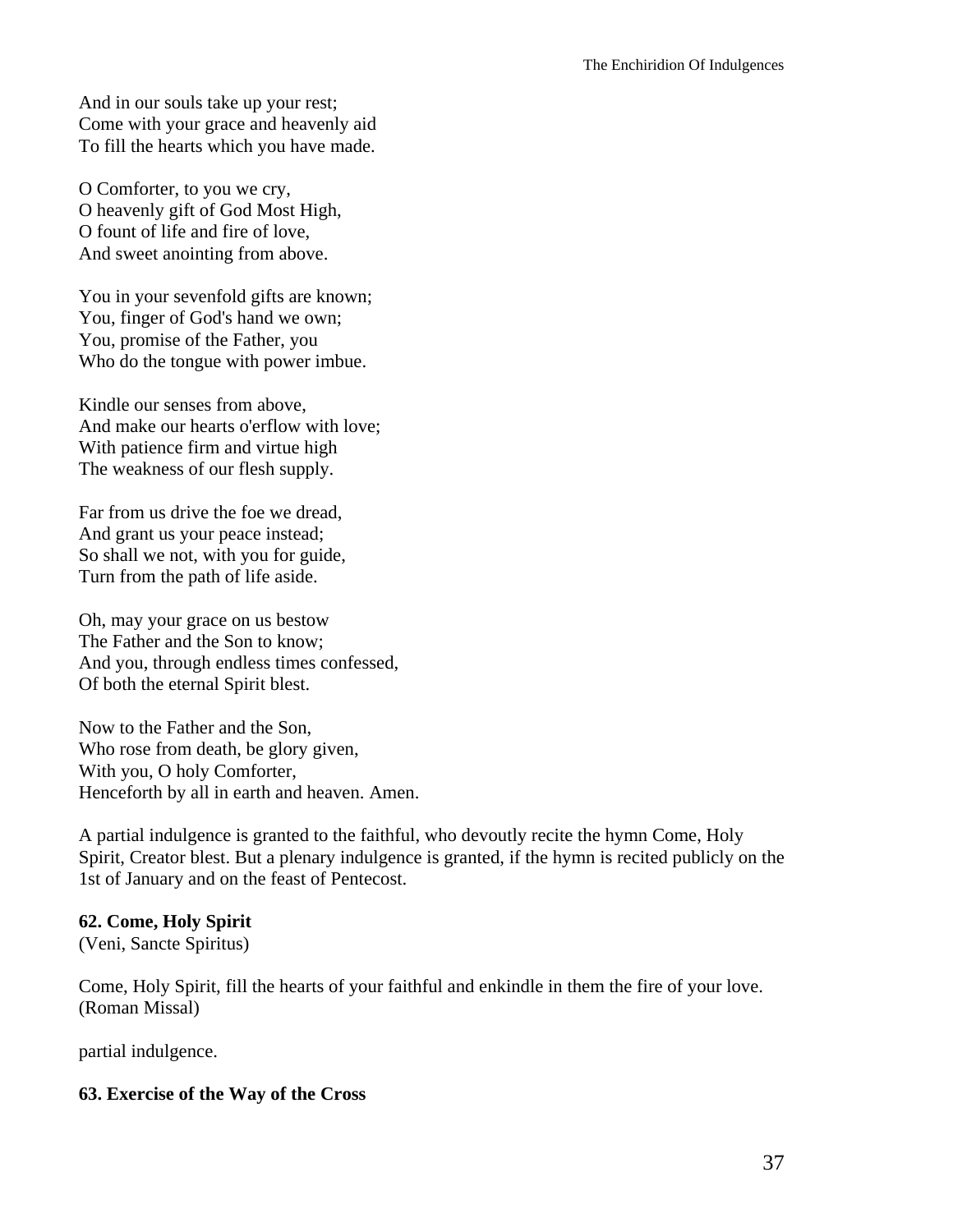(Viae Crucis exercitium)

A plenary indulgence is granted to the faithful, who make the pious exercise of the Way of the Cross.

In the pious exercise of the Way of the Cross we recall anew the sufferings, which the divine Redeemer endured, while going from the praetorium of Pilate, where he was condemned to death, to the mount of Calvary, where he died on the cross for our salvation.

The gaining of the plenary indulgence is regulated by the following norms: ;

1) The pious exercise must be made before stations of the Way of the Cross legitimately erected.

2) For the erection of the Way of the Cross fourteen crosses are required, to which it is customary to add fourteen pictures or images, which represent the stations of Jerusalem.

3) According to the more common practice, the pious exercise consists of fourteen pious readings, to which some vocal prayers are added. However, nothing more is required than a pious meditation on the Passion and Death of the Lord, which need not be a particular consideration of the individual mysteries of the stations. 4) A movement from one station to the next is required.

But if the pious exercise is made publicly and if it is not possible for all taking part to go in an orderly way from station to station, it suffices if at least the one conducting the exercise goes from station to station, the others remaining in their place.

Those who are "impeded" can gain the same indulgence, if they spend at least one half an hour in pious reading and meditation on the Passion and Death of our Lord Jesus Christ.

For those belonging to Oriental rites, amongst whom this pious exercise is not practiced, the respective Patriarchs can determine some other pious exercise in memory of the Passion and Death of our Lord Jesus Christ for the gaining of this indulgence.

### **64. Visit, we beg you, O Lord**

(Visita, quaesumus, Domine)

Visit, we beg you, O Lord, this dwelling, and drive from it all snares of the enemy: let your holy Angels dwell herein, to keep us in peace; and let your blessing be always upon us. Through Christ our Lord. Amen. (Roman Breviary)

partial indulgence.

### **65. Visit to the Parochial Church**

(Visitatio ecclesiae paroecialis)

A plenary indulgence is granted to the faithful, who devoutly visit the parochial church: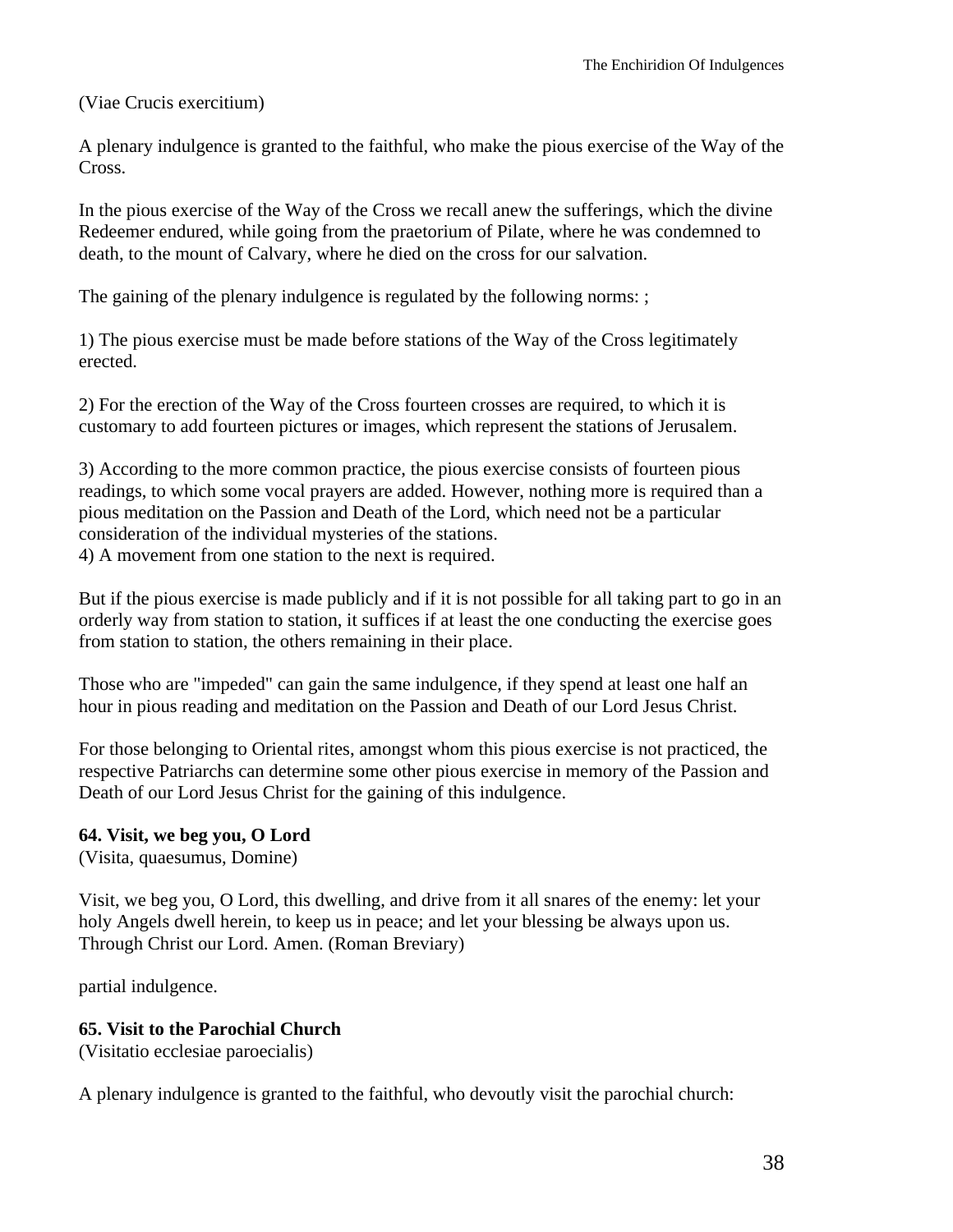-- on the titular feast;

-- on the 2nd of August, when the indulgence of the "Portiuncula" occurs.

Both indulgences can be acquired either on the day designated above or on some other day designated by the Ordinary for the benefit of the faithful.

The same indulgences apply to the Cathedral church and, where there is one, to a Co-Cathedral church, even if they are not parochial churches; they apply to quasi-parochial churches also. <sup>4</sup>

The above indulgences are contained in the Apostolic Constitution The Doctrine of Indulgences, Norm 15, with account being taken at the same time of proposals made to the Sacred Penitentiary in the meanwhile.

In visiting the church, it is required, according to Norm 16 of the same Apostolic Constitution,<sup>5</sup> that "one Our Father and the Creed be recited."

### **66. Visit to a Church or an Altar on the day of its consecration**

(Visitatio ecclesiae vel altaris die consecrationis)

A plenary indulgence is granted to the faithful, who visit a church or an altar on the day itself of its consecration, and there recite one Our Father and the Creed.

### **67 Visit to a Church or Oratory on All Souls Day**

(Visitatio ecclesiae vel oratorii in Commemoratione omnium fidelium defunctorum)

A plenary indulgence, applicable only to the Souls in Purgatory, is granted to the faithful, who on the day dedicated to the Commemoration of all the faithful departed piously visit a church, a public oratory or -- for those entitled to use it -- a semipublic oratory.

The above indulgence can be acquired either on the day designated above or, with the consent of the Ordinary, on the preceding or following Sunday or the feast of All Saints.

The above indulgence is contained in the Apostolic Constitution The Doctrine of Indulgences, Norm 15, with account being taken of proposals made to the Sacred Penitentiary in the meantime.

In visiting the church or oratory, it is required, according to Norm 16 of the same Apostolic Constitution, <sup>6</sup> that "one Our Father and the Creed be recited."

**68. Visit to a Church or Oratory of Religious on the Feast of the Holy Founder** (Visitatio ecclesiae vel oratorii Religiosorum die festo Sancti Fundatoris)

 $\overline{a}$ 

<sup>4</sup> See can. 216, § 3 of Code of Canon Law.

<sup>&</sup>lt;sup>5</sup> See also Norm 25 (p.25) above.

<sup>6</sup> See also Norm 25 (p.25) above.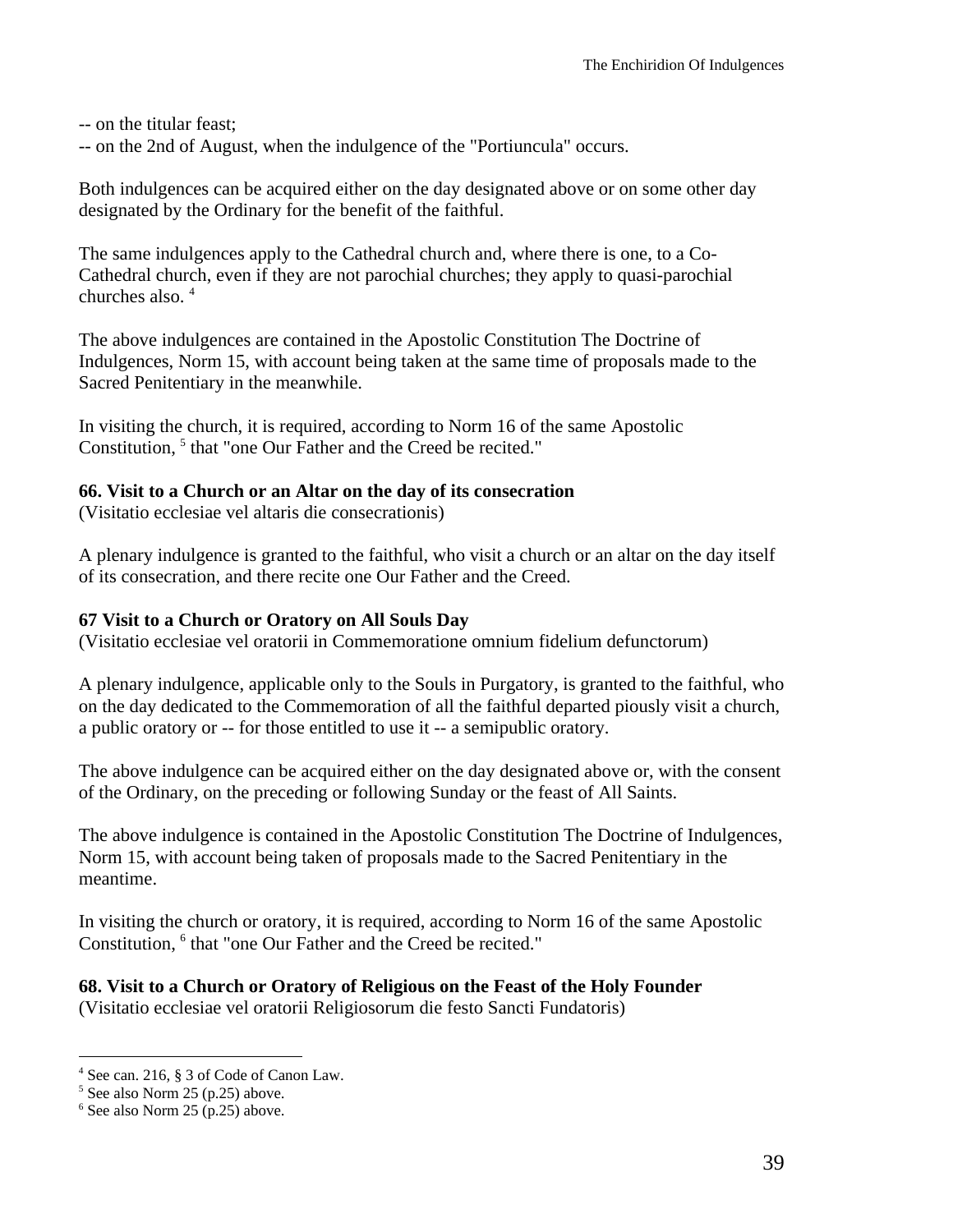A plenary indulgence is granted to the faithful, who devoutly visit a church or oratory of Religious on the Feast of the canonized Founder, and there recite one Our Father and the Creed.

### **69. Pastoral Visitation**

(Visitatio pastoralis)

A partial indulgence is granted to the faithful, who devoutly visit a church or a public or semipublic oratory during the time that a pastoral visitation is being held; but a plenary indulgence, to be gained once only, is granted, if during the time of the visitation they assist at a sacred function at which the Visitator presides. <sup>7</sup>

### **70. Renewal of Baptismal Promises**

(Votorum baptismalium renovatio)

A partial indulgence is granted to the faithful, who renew their baptismal promises according to any formula in use; but a plenary indulgence is granted, if this is done in the celebration of the Paschal Vigil or on the anniversary of one's baptism.

 $\overline{a}$ 

<sup>7</sup> See can. 343, 315, 274, n.5, 301, § 2 of Code of Canon Law.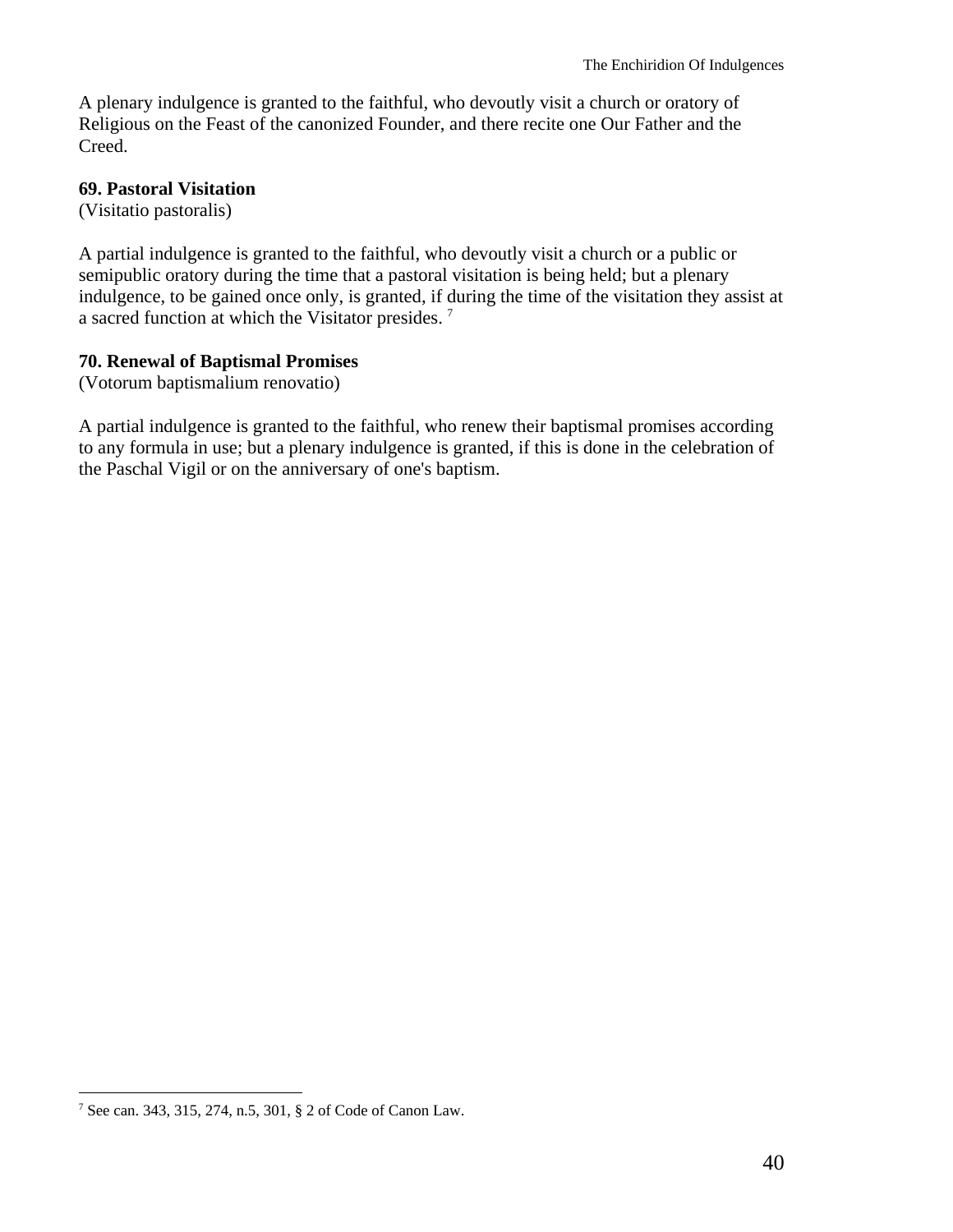# Appendix : Pious Invocations

In regard to any invocation, the following observations are to be noted:

1) An invocation, as far as indulgences are concerned, is no longer considered a work, distinct and complete in itself, but as complementing an action, by which the faithful raise their heart and mind with humble confidence to God in performing their duties or bearing the trials of life. Hence, a pious invocation perfects the inward elevation; both together are as a precious jewel joined to one's ordinary actions to adorn them, as salt added to them to season them properly.

2) That invocation is to be preferred which is best suited to the particular situation and one's personal dispositions, whether it is one that comes spontaneously to mind or is chosen from those approved through long-standing use by the faithful and brought together in the following brief list.

3) An invocation can be of the briefest kind, expressed in one or few words or only thought of mentally.

The following are cited by way of example: My God -- Father <sup>1</sup> -- Jesus -- May Jesus Christ be praised (or some similar customary christian greeting) -- Lord, I believe in you -- I adore you -- I place my trust in you -- I love you -- All for you -- I thank you (or Thanks be to God) -- May God be blessed (or Let us bless the Lord) -- Your kingdom come -- Your will be done  $-$  As the Lord wills  $2 - O$  God, help me  $-$  Comfort me  $-$  Graciously hear me (or Hear my prayer -- Save me -- Have mercy on me -- O Lord, spare me -- Do not permit me to be separated from you -- Do not abandon me -- Hail, Mary -- Glory to God in the highest -- Great are you, O Lord. <sup>3</sup>

### **Examples of Invocations in Customary Use <sup>4</sup>**

1) We adore you, O Christ, and we bless you; because by your holy Cross you have redeemed the world. (Roman Breviary)

2) May the Holy Trinity be blessed. (Roman Missal)

3) Christ conquers! Christ reigns! Christ commands!

4) O Heart of Jesus, burning with love for us, inflame our hearts with love for you.

5) O Heart of Jesus, I place my trust in you.

 $\overline{a}$ 1 See *Rom* 8, 15 and *Gal* 4, 6.

<sup>2</sup> See *Job* 1, 21.

<sup>3</sup> *Jdt* 15, 16; see *Ps* 85, 10.

<sup>&</sup>lt;sup>4</sup> Other invocations, as expressed in the vernacular, may be found in commonly used prayer-books. For example, in English, My Jesus, mercy (proposed by St. Leonard of Port Maurice); Virgin Mary, Mother of God, make us saints (proposed by St. Joseph Cafasso).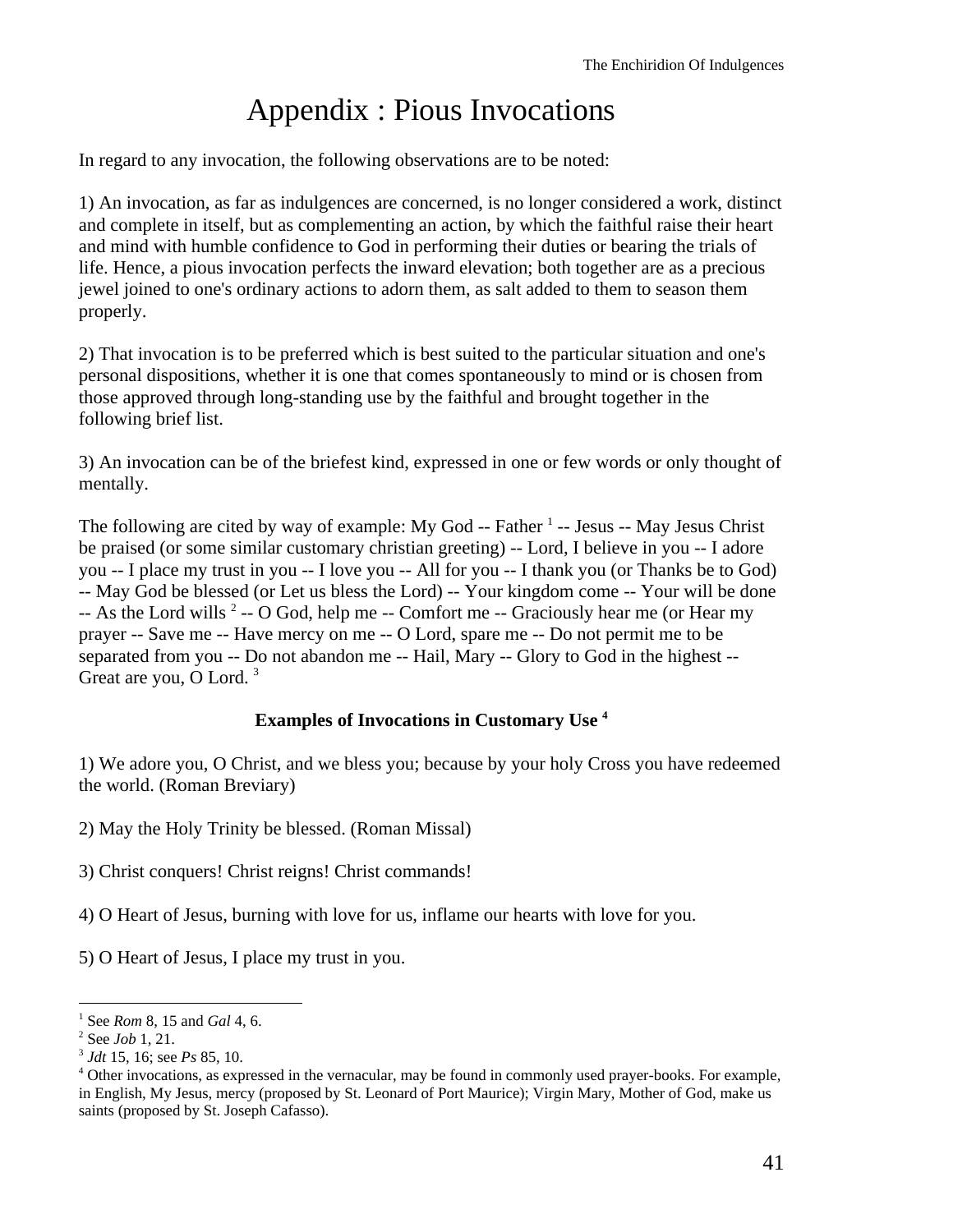- 6) O Heart of Jesus, all for you.
- 7) Most Sacred Heart of Jesus, have mercy on us.
- 8) My God and my all.
- 9) O God, have mercy on me, a sinner (Lk 18, 13).

10) Grant that I may praise you, O sacred Virgin; give me strength against your enemies. (Roman Breviary)

- 11) Teach me to do your will, because you are my God (Ps 142, 10).
- 12) O Lord, increase our faith (Lk 17, 5).
- 13) O Lord, may we be of one mind in truth and of one heart in charity.
- 14) O Lord, save us, we are perishing (Mt 8, 25).
- 15) My Lord and my God (Jn 20, 28).
- 16) Sweet Heart of Mary, be my salvation.
- 17) Glory be to the Father, and to the Son, and to the Holy Spirit. (Roman Missal)
- 18) Jesus, Mary, Joseph.

19) Jesus, Mary, Joseph, I give you my heart and my soul. Jesus, Mary, Joseph, assist me in my last agony. Jesus, Mary, Joseph, may I sleep and rest in peace with you. (Roman Ritual)

- 20) Jesus, meek and humble of heart, make my heart like your Heart. (Roman Ritual)
- 21) May the Most Blessed Sacrament be praised and adored forever.
- 22) Stay with us, O Lord (Lk 24, 29).
- 23) Mother of Sorrows, pray for us.
- 24) My Mother, my Hope.
- 25) Send, O Lord, laborers into your harvest (see Mt 9, 38).
- 26) May the Virgin Mary together with her loving Child bless us. (Roman Breviary)
- 27) Hail, O Cross, our only hope. (Roman Breviary)
- 28) All you holy men and women of God, intercede for us. (Roman Ritual)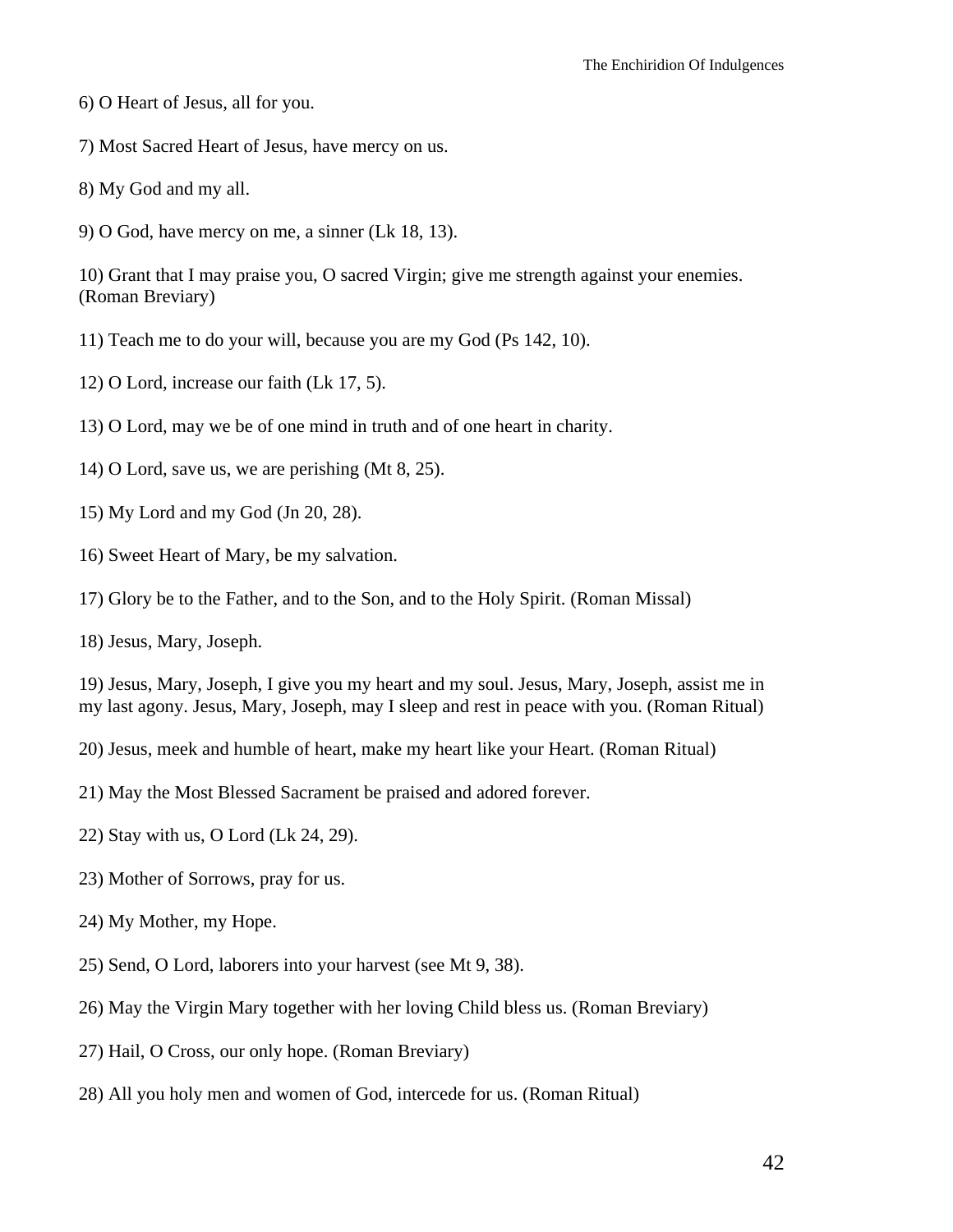29) Pray for us, O Holy Mother of God, that we may be made worthy of the promises of Christ. (Roman Ritual)

- 30) Father, into your hands I commend my spirit (Lk. 23, 46; see Ps 30, 6).
- 31) Merciful Lord Jesus, grant them everlasting rest. (Roman Missal)
- 32) Queen conceived without original sin, pray for us. (Roman Ritual)
- 33) Holy Mother of God, Mary ever Virgin, intercede for us. (Roman Breviary)
- 34) Holy Mary, pray for us. (Roman Ritual)
- 35) You are the Christ, the Son of the living God (Mt 16, 16).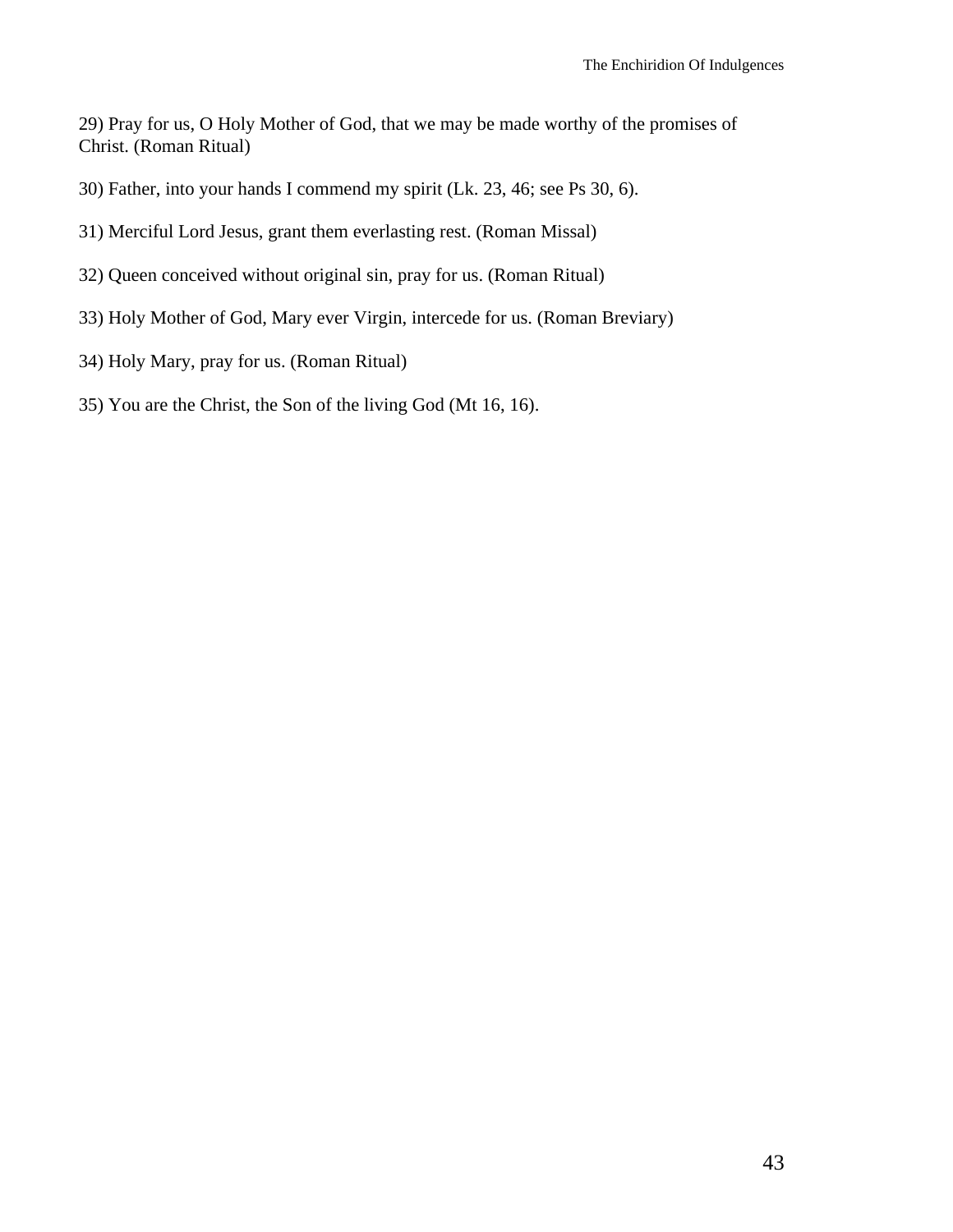## Apostolic Constitution

## The Doctrine Of Indulgences \*

### PAUL BISHOP

-------------

#### SERVANT OF THE SERVANTS OF GOD FOR EVERLASTING REMEMBRANCE

### **I**

1. The doctrine and practice of indulgences which have been in force for many centuries in the Catholic Church have a solid foundation in divine revelation  $\frac{1}{1}$  which comes from the Apostles and "develops in the Church with the help of the Holy Spirit," while "as the centuries succeed one another the Church constantly moves forward toward the fullness of divine truth until the words of God reach their complete fulfillment in her." <sup>2</sup>

For an exact understanding of this doctrine and beneficial use it is necessary, however, to remember truths which the entire Church illumined by the Word of God has always believed and which the bishops, the successors of the Apostles, and first and foremost among them the Roman Pontiffs, the successors of Peter, have taught by means of pastoral practice as well as doctrinal documents throughout the course of centuries to this day.

2. It is a divinely revealed truth that sins bring punishments inflicted by God's sanctity and justice. These must be expiated either on this earth through the sorrows, miseries and calamities of this life and above all through death,  $3$  or else in the life beyond through fire and

See also *Lk* 19, 41-44; *Rom* 2, 9 and 1 *Cor* 11, 30.

 $\overline{a}$ 

See Augustine, *Exposition on Ps 58, 1, 13:* "Every sin, whether small or great, must be punished, either by man himself doing penance, or by God chastising him": CCL *39, p. 739; PL 36, 701.*

<sup>\*</sup> The text (not the footnotes) of the Constitution is taken from the booklet published by the United States Catholic Conference.

<sup>&</sup>lt;sup>1</sup> See Council of Trent, Session XXV, *Decree on Indulgences:* "Since the power of granting indulgences was bestowed by Christ on the Church and since, even in the earliest times, the Church made use of this power given to her by God . . .": D.S. (= Denzinger-Schoenmetzer) 1835; see. *Mt* 28. 18.

<sup>&</sup>lt;sup>2</sup> II Vatican Council, Dogmatic Constitution on Divine Revelation, n. 8: A.A.S., 58 (1966), p. 821; see I Vatican Council, Dogmatic Constitution on the Catholic Faith., ch. 4 On Faith and Reason: D.S. 3020.

<sup>&</sup>lt;sup>3</sup> See Gn 3, 16-19: "To the woman [God] said: 'I will make great your distress in child-bearing; in pain shall you bring forth children; for your husband shall be your longing, though he have dominion over you.' And to Adam he said: 'Because you have listened to your wife, and have eaten of the tree of which I commanded you not to eat: Cursed be the ground because of you; in toil shall you eat of it all the days of your life; thorns and thistles shall It bring forth to you.... In the sweat of your brow you shall eat bread, till you return to the ground, since out of it you were taken; for dust you are and unto dust you shall return.'"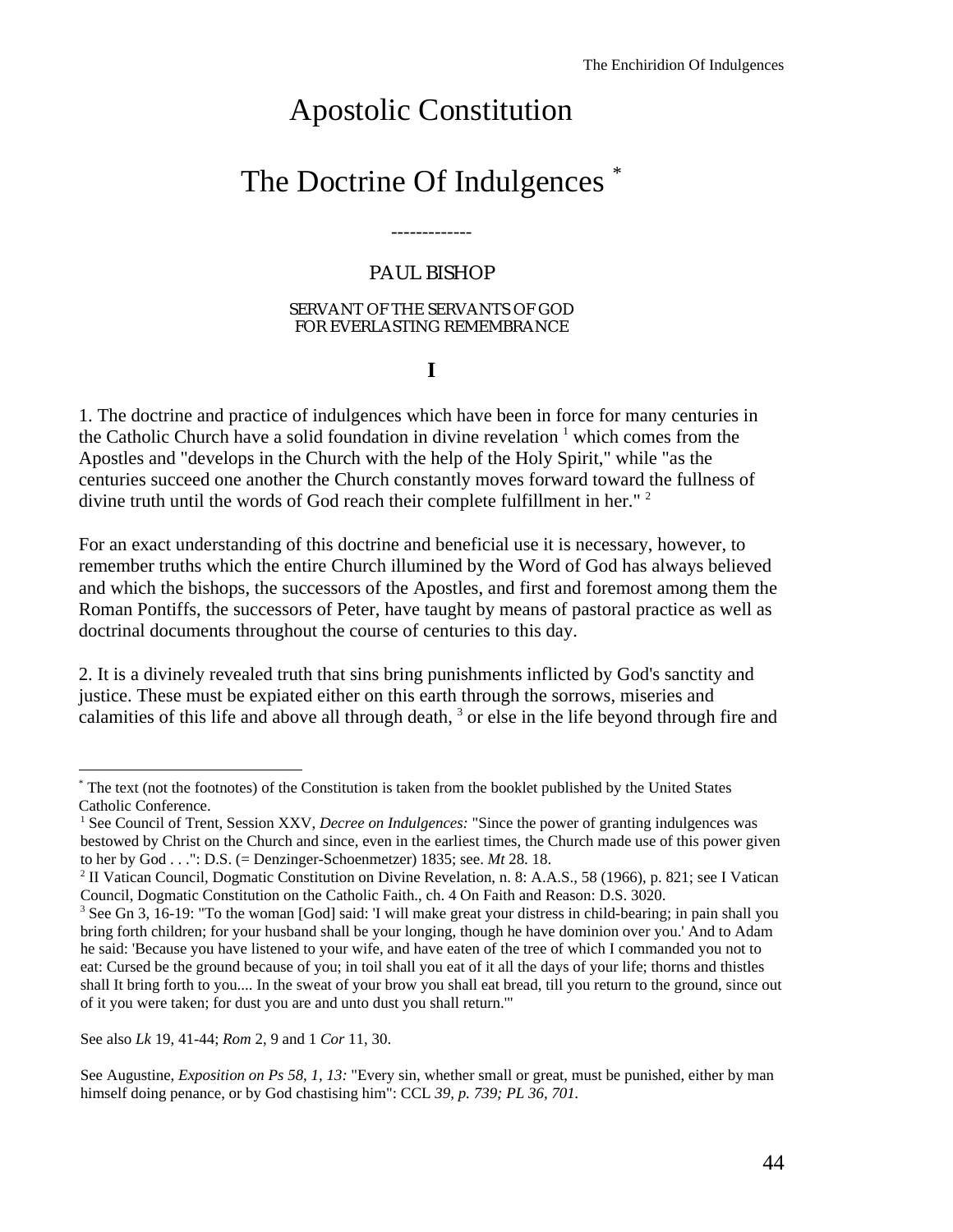torments or "purifying" punishments. <sup>4</sup> Therefore it has always been the conviction of the faithful that the paths of evil are fraught with many stumbling blocks and bring adversities, bitterness and harm to those who follow them.<sup>5</sup>

These punishments are imposed by the just and merciful judgment of God for the purification of souls, the defense of the sanctity of the moral order and the restoration of the glory of God to its full majesty. Every sin in fact causes a perturbation in the universal order established by God in his ineffable wisdom and infinite charity, and the destruction of immense values with respect to the sinner himself and to the human community. Christians throughout history have always regarded sin not only as a transgression of divine law but also --though not always in a direct and evident way--as contempt for or disregard of the friendship between God and man, <sup>6</sup> just as they have regarded it as a real and unfathomable offense against God and indeed an ungrateful rejection of the love of God shown us through Jesus Christ, who called his disciples friends and not servants.<sup>7</sup>

3. It is therefore necessary for the full remission and--as it is called--reparation of sins not only that friendship with God be reestablished by a sincere conversion of the mind and amends made for the offense against his wisdom and goodness, but also that all the personal as well as social values and those of universal order itself, which have been diminished or destroyed by sin, be fully reintegrated whether through voluntary reparation which will

See II Council of Lyons, Session IV, *Profession of Faith of Emperor Michael Palaeologus: D.S. 856-858.*

See Council of Florence, *Decree for the Greeks: D.S. 1304-1306.*

 $\overline{a}$ 

See Augustine, *Enchiridion*, 66, 17: "Many sins, likewise, seem now to be overlooked and visited with no punishments, but the penalties for these are reserved for the time to come; for it is not in vain that that day is called the day of judgment in which the Judge of the living and the dead is to come. On the other hand, sins are punished now and will, provided they are pardoned, inflict no harm in the life to come. Accordingly, concerning certain temporal punishments inflicted on sinners in this life, the Apostle, referring to those whose sins have been blotted out and not reserved for the final Judgment, says (1 *Cor* 11, 31-32): 'For if we Judged ourselves, we would not be judged by the Lord; but when we are judged, we are being chastised by the Lord, that we may not be condemned with the world"': ed. Scheel, Tubingen 1930, p. 42; PL 40, 263.

<sup>5</sup> See The Shepherd of Hermas, Mand. 6, 1, 3: Funk, Apostolic Fathers 1, p. 487.

<sup>6</sup> See Is 1, 2-3: "Sons have I raised and reared, but they have disowned me. An ox knows its owner, and an ass, its master's manger. But Israel does not know, my people has not understood." See also *Dt* 8, 11 and 32, 15 ff ; *Ps* 105, 21 and *118, passim; Wis 7,* 14; *Is 17,* 10 and 44, 21; Jer 33, *8; Ez 20, 27.*

See II Vatican Council, *Dogmatic Constitution on Divine Revelation,* n. 2: "Through this revelation, therefore, the invisible God (see Col 1. 15; *1 Tm 1, 17)* out of the abundance of his charity speaks to men as friends (see Ex 33, 11; Jn 15, 14-15) and dwells with them (see *Bar* 3, 38), in order that he may invite and receive them into fellowship with himself": A.A.S., 58 (1966), P. 818. See also *same Const., n. 21: l.c. pp. 827-828.* 7 See *Jn* 15, 14-15.

See II Vatican Council, Pastoral Constitution on the Church in the Modem World, n. 22: A.A.S., 58 (1966), p. 1042; Decree on the Missionary Activity of the Church, n. 13: A.A.S., 58 (1966), p. 962.

See Thomas, S. Th. *1-2*, q. 87, a. 1: "And because sin is an inordinate act, It Is evident that whoever sins commits an offense against an order; wherefore he is put down, in consequence, by that same order. This repression is punishment."

<sup>4</sup> See *Mt* 25, 41-42: "Depart from me, accursed ones, into the everlasting fire which was prepared for the devil and his angels. For I was hungry and you did not give me to eat." See also *Mk* 9, 42-43; *Jn* 5, 28-29; *Rom* 2, 9; *Gal* 6, 6-8.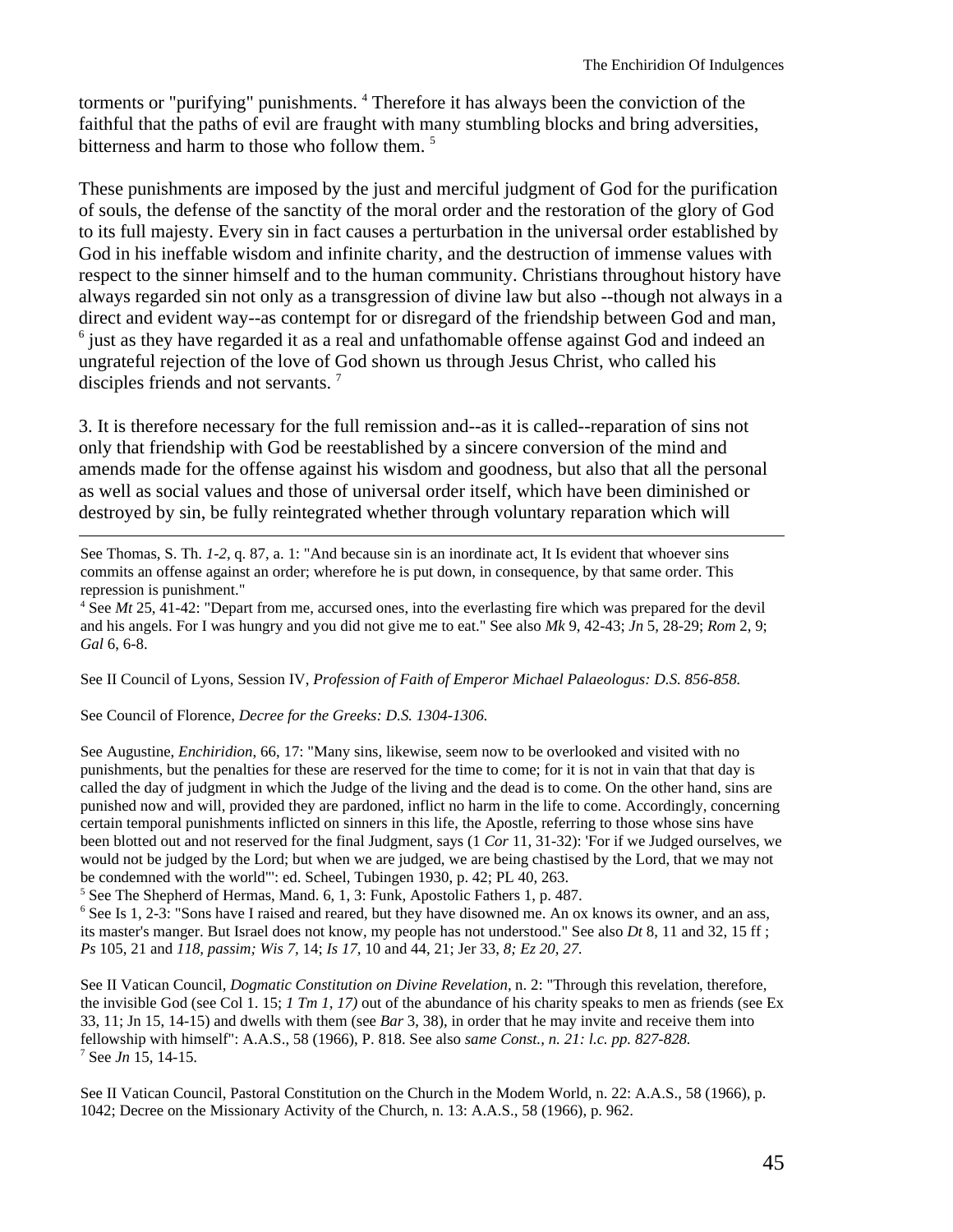involve punishment or through acceptance of the punishments established by the just and most holy wisdom of God, from which there will shine forth throughout the world the sanctity and the splendor of his glory. The very existence and the gravity of the punishment enable us to understand the foolishness and malice of sin and its harmful consequences.

That punishment or the vestiges of sin may remain to be expiated or cleansed and that they in fact frequently do even after the remission of guilt <sup>8</sup> is clearly demonstrated by the doctrine on purgatory. In purgatory, in fact, the souls of those "who died in the charity of God and truly repentant, but before satisfying with worthy fruits of penance for sins committed and for omissions"<sup>9</sup> are cleansed after death with purgatorial punishments. This is also clearly evidenced in the liturgical prayers with which the Christian community admitted to Holy Communion has addressed God since most ancient times: "We are being justly punished for our sins, but be merciful and free us for the glory of your name." <sup>10</sup>

For all men who walk this earth daily commit at least venial sins; <sup>11</sup> thus all need the mercy of God to be set free from the penal consequences of sin.

See 2 *Sm* 12, 13-14: "And David said to Nathan: 'I have sinned against the Lord., And Nathan said to David: 'The Lord also has taken away your sin; you shall not die. Nevertheless, because you have given occasion to the enemies of the Lord to blaspheme, for this thing the child, that is born to you, shall surely die.'"

See Innocent IV, *Instruction for the Greeks: D.S. 838.*

See Council of Trent, Session VI, can. 30: "If anyone should say that, after having received the grace of justification, the guilt of the repentant sinner and his debt of eternal punishment are so cancelled that no debt of temporal punishment remains, to be satisfied, before he can enter into the kingdom of heaven, either in this life or in the life to come in purgatory: let him be anathema": D.S. 1580; see also D.S. 1689, 1693.

See Augustine, *Tract on the Gospel of John*, 124, 5: "Man is obliged to suffer (in this life), even when his sins are forgiven, although it was the first sin that caused his falling into this misery. For the penalty is of longer duration than the guilt, lest the guilt should be accounted small, were the penalty also to end with it- It is for this reason--either to make manifest the indebtedness of his misery, or to correct his frailty in this life, or to exercise him in necessary patience-that man is held in this life to the penalty, even when he is no longer held to the guilt unto eternal damnation": *CCL* 36, pp. 683-684; PL 35, 1972-1973.

<sup>9</sup> II Council of Lyons, Session IV: D.S. 856.

<sup>10</sup> See *Roman Missal*, Prayer for Septuagesima Sunday: "O Lord, in your kindness hear the prayers of your people. We are being justly punished for our sins, but be merciful and free us for the glory of your name."

See *Roman Missal,* Prayer over the People for Monday after first Sunday in Lent: "Free us from the slavery of our sins, 0 Lord, and mercifully shield us from the punishments these sins deserve."

See *Roman Missal,* Prayer after Communion for third Sunday in Lent: "0 God, you have allowed us to share in this great sacrament. In your mercy free us also from all guilt and danger of sin."  $11$  See *Jas* 3, 2: "For in many things we all offend."

 $\overline{a}$ <sup>8</sup> See *Nm* 20, 12: "But the Lord said to Moses and Aaron: 'Because you were not faithful to me in showing forth my sanctity before the Israelites, You shall not lead this community into the land I shall give them.'"

See *Nm* 27, 13-14: "When you have viewed it, you too shall be taken to your people, as was your brother Aaron, because in the rebellion of the community in the desert of Sin you both rebelled against my order to manifest my sanctity to them by means of the water."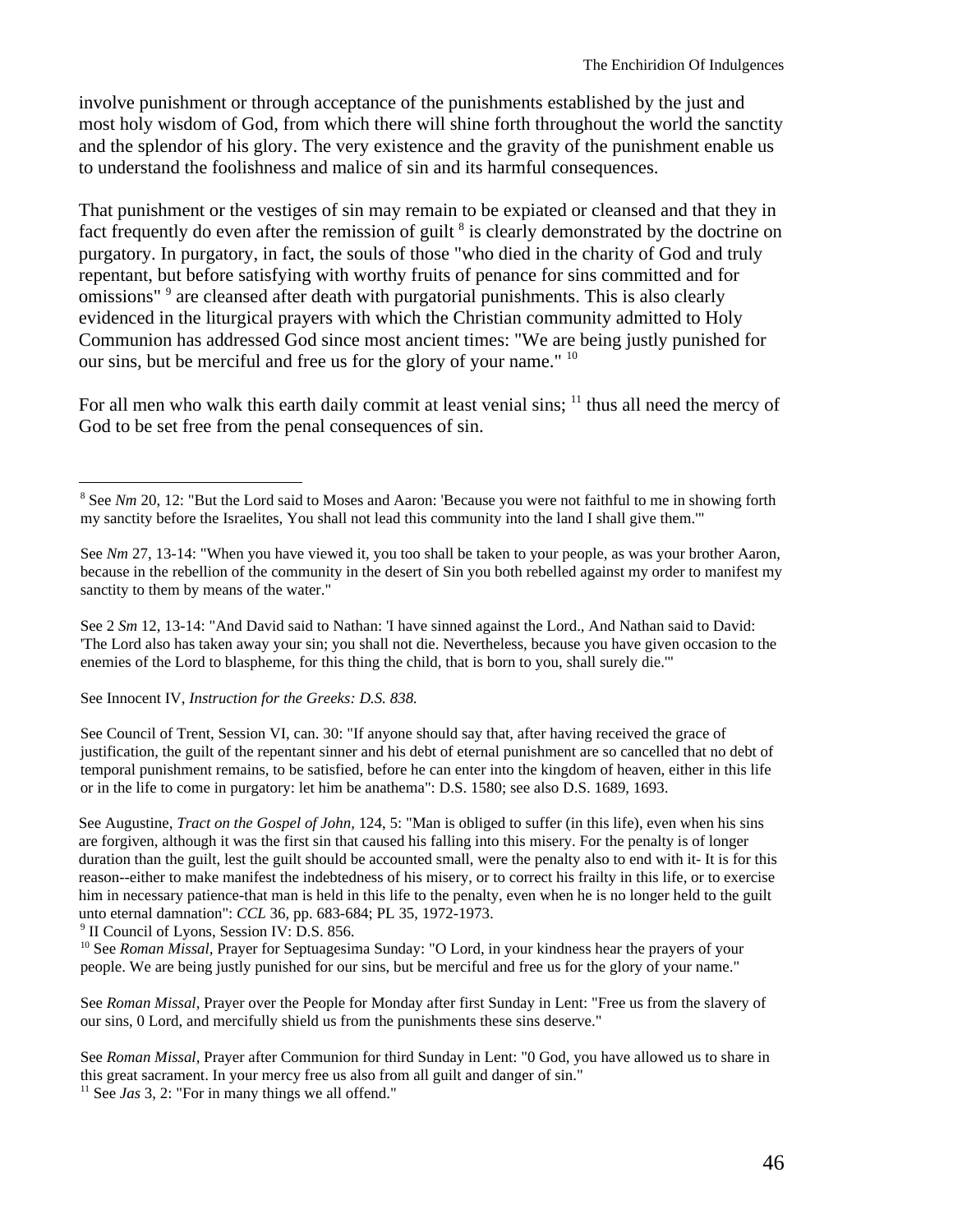### **II**

4. There reigns among men, by the hidden and benign mystery of the divine will, a supernatural solidarity whereby the sin of one harms the others just as the holiness of one also benefits the others. <sup>12</sup> Thus the Christian faithful give each other mutual aid to attain their supernatural aim. A testimony of this solidarity is manifested in Adam himself, whose sin is passed on through propagation to all men. But of this supernatural solidarity the greatest and most perfect principle, foundation and example is Christ himself to communion with whom God has called us. <sup>13</sup>

5. Indeed Christ, "who committed no sin," "suffered for us," <sup>14</sup> "was wounded for our iniquities, bruised for our sins ... by his bruises we are healed." <sup>15</sup>

Following in the footsteps of Christ, <sup>16</sup> the Christian faithful have always endeavored to help one another on the path leading to the heavenly Father through prayer, the exchange of

See I *Jn* 1, 8: "If we say that we have no sin, we deceive ourselves, and the truth is not in us." The Council of Carthage comments on this text, as follows: "In regard to the words of the Apostle St. John: 'If we say that we have no sin, we deceive ourselves, and the truth is not in us,' the Council agreed to the following declaration: whoever should hold that this [text] is to be so understood as to mean that it is out of humility that we should say 'we have sin,' and not because this is truly so, let him be anathema": D.S. 228.

See Council of Trent, Session VI, *Decree on Justification,* ch 11: D.S. 1537.

 $\overline{a}$ 

See II Vatican Council, *Dogmatic Constitution on the Church,* n. 40: "But since we all offend in many things (see Jas 3, 2), we at stand in need of God's mercy continuously and must daily pray: 'And forgive us our trespasses' (Mt 6, 12) 11: A.A.S., 57 (1965), p. 45.

<sup>12</sup> See Augustine, *On Baptism, Against the Donatists,* 1, 28: PL 43, 124.

 $13$  See *Jn* 15, 5: "I am the vine, you are the branches. He who abides in me, and I in him, he bears much fruit."

See 1 Cor 12, 27; "Now you are the body of Christ, member for member." See also 1 *Cor 1,* 9 and 10, 17; *Eph 1,* 20-23 and 4, 4.

See II Vatican Council, *Dogmatic Constitution on the Church, n.* 7: A.A.S., 57 (1965), pp. 10-11.

See Pius *XII, Encyclical on the Mystical Body:* "Through this communication of the Spirit of Christ ... the Church becomes the fulness and complement of the Redeemer, Christ being in a certain sense filled out through the Church in all things (see Thomas, *Commentary an the Epistle to the Ephesians,* 1, lesson 8). In these words we arrive at the reason, why. . . the mystical Head, which is Christ, and the Church, which on this earth as another Christ bears his person, are the one new man, in whom heaven and earth are joined together in perpetuating the saving work of the Cross: by Christ we mean the Head and the Body, the whole Christ": D.S. 3813; A.A.S., 35 (1943), pp. 230-231.

See Augustine, *Exposition 2 an Ps 90, 1:* "Our Lord Jesus Christ, as a man complete and perfect, has both head and body. the head we acknowledge to be he who was born of the Virgin Mary. ... This head is the head of the Church. The body of this head is, not that Church which is in this place, but which is in this place and throughout the whole world: not that Church which exists at this time, but that which is made up of the Saints from Abel down to the last men to be born and to believe in Christ, all of them constituting one people and belonging to one city. It is this city which is the body, whose head is Christ": CCL 39, p. 1266; PL 37. 1159. <sup>14</sup> See 1 *Pt* 2, 22 and 21.

<sup>15</sup> See Is 53, 4-6 and I *Pt* 2, 21-25; see also *Jn* 1, 29; *Rom* 4, 25 and 5, 9 ff I *Cor* 15, 3; 2 *Cor* 5, 21; *Gal* 1, 4; *Eph* 1, 7 ff ; *Heb* 1, 3. etc.; 1 *Jn* 3. 5.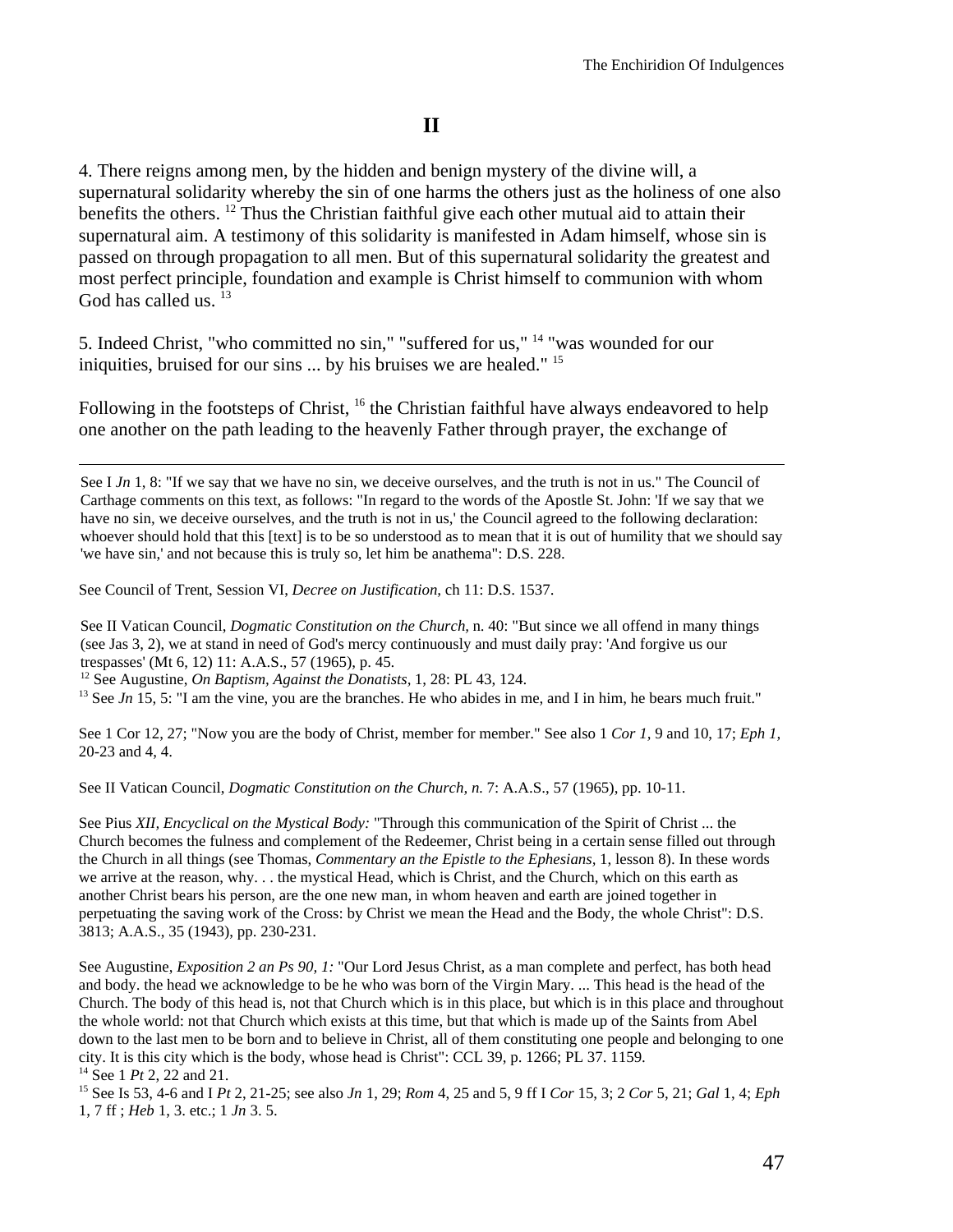spiritual goods and penitential expiation. The more they have been immersed in the fervor of charity, the more they have imitated Christ in his sufferings, carrying their crosses in expiation for their own sins and those of others, certain that they could help their brothers to obtain salvation from God the Father of mercies. <sup>17</sup> This is the very ancient dogma of the Communion of the Saints, <sup>18</sup> whereby the life of each individual son of God in Christ and through Christ is joined by a wonderful link to the life of all his other Christian brothers in the

<sup>16</sup> See 1 Pt 2, 21.

 $\overline{a}$ 

<sup>17</sup> See *Col* 1, 24: "I rejoice now in the sufferings I bear for your sake; and what is lacking of the suffering of Christ I fill up in my flesh for his body, which is the Church."

See Clement of Alexandria, *What Rich Man Shall Be Saved* 42: The Apostle St. john exhorts the youthful robber to repentance, exlaiming: "I suffer death for you, just as the Lord suffered death for us. I shall give my life vicariously for yours: GCS *Clement* 3, p. 190; PG 9, 650.

See Cyprian, On *Apostates* 17; 36: "We believe indeed that the merits of the martyrs and the works of the just can avail very much with the judge, when the day of judgment arrives and when this era and world come to an end and the people of Christ are standing before his tribunal." "To him who is repentant, who performs good works, who prays, he can be merciful and forgiving; he can regard as received from them, whatever the martyrs have asked and the priests done on their behalf": *CSEL 3* 1, pp. 249-250 and 263; *PL* 49 495 and 508.

See Jerome, *Against Vigilantius 6: "You* say in your booklet that we can pray one for another while we live, but that no one's prayer for another will be heard after we have died, especially since the martyrs, though crying out for the avenging of their blood, were not able to obtain it *(Ap 6, 10).* If the apostles and martyrs can pray for others while they are still in the flesh and while they must still have a care for themselves, how much more after they have been crowned, victorious and triumphant?": *PL* 23, 359.

See Basil the Great, *Homily on Julitta the Martyr* 9: "We must therefore weep with those who weep. When you see a brother mourning out of sorrow for his sins, weep with such a man and be sorrowful with him. For the sins of another will thus enable you to correct your own. For he, who sheds fervid tears for the sin of a neighbor, brings healing to himself, at the same time that he weeps for this brother. . . . Mourn because of sin. Sin is a sickness of the soul; it brings death to the immortal soul; sin deserves to be mourned and to be lamented with ceaseless weeping": PG 319 258-259.

See John Chrysostom, *Homily on the Epistle to the Philippians 1,* 39 3: "Let us not, therefore, mourn as a rule those who die, nor let us rejoice as a rule over those who live. What then? Let us mourn for sinners, not only when they die, but also while they live. Let us rejoice for the Just, not only while they live, but also after they have died": PG 62, 203.

See Thomas, S. *Th.* 1-2, q. 87, a. 8: "If we speak of that satisfactory punishment, which one takes upon oneself voluntarily, one may bear another's punishment, in so far as they are, in some way, one. . . . If, however, we speak of punishment inflicted on account of sin, inasmuch as it is penal, then each one is punished for his own sin only, because the sinful act is something personal. But if we speak of a punishment that is medicinal, in this way it does happen that one is punished for another's sin. For It has been stated that ills sustained in bodily goods or even in the body itself, are medicinal punishments intended for the health of the soul. Wherefore there is no reason why one should not have suchlike *punishments in*flicted on one for another's sin, either by God or by man."

<sup>18</sup> See Leo XIII, *Encyclical Mirae Caritatis*: "For the Communion of Saints is nothing other ... than the mutual sharing of help, expiation, prayers and benefits among the faithful who, whether they are already in possession of their heavenly fatherland or are detained in Purgatory or are still living as pilgrims upon earth, are united and form one commonwealth, whose head is Christ, whose form is charity": *Acts of Leo XIII 22* (1902), p. 129; D.S. 3363.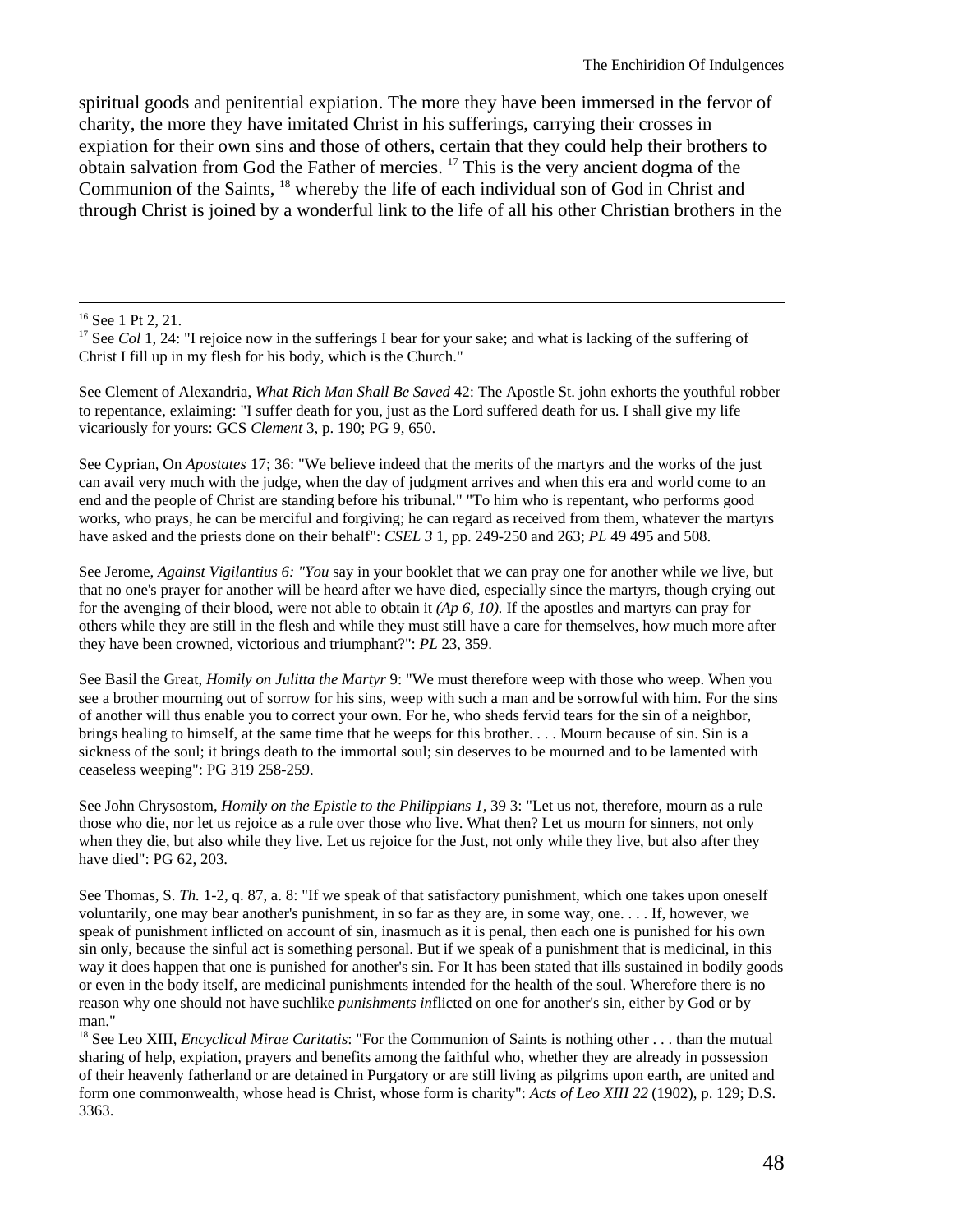supernatural unity of the Mystical Body of Christ till, as it were, a single mystical person is formed. <sup>19</sup>

Thus is explained the 'treasury of the Church" <sup>20</sup> which should certainly not be imagined as the sum total of material goods accumulated in the course of the centuries, but the infinite and inexhaustible value the expiation and the merits of Christ our Lord have before God, offered as they were so that all of mankind could be set free from sin and attain communion with the Father. It is Christ the Redeemer himself in whom the satisfactions and merits of his redemption exist and find their force.<sup>21</sup> This treasury also includes the truly immense, unfathomable and ever pristine value before God of the prayers and good works of the Blessed Virgin Mary and all the saints, who following in the footsteps of Christ the Lord and by his grace have sanctified their lives and fulfilled the mission entrusted to them by the Father. Thus while attaining their own salvation, they have also cooperated in the salvation of their brothers in the unity of the Mystical Body.

"For all who are in Christ, having his spirit, form one Church and cleave together in him" (Eph 4, 16). Therefore the union of the wayfarers with the brethren who have gone to sleep in the peace of Christ is not in the least weakened or interrupted, but on the contrary, according to the perpetual faith of the Church, is strengthened by a communication of spiritual goods. For by reason of the fact that those in heaven are more closely united with Christ, they establish the whole Church more firmly in holiness, lend nobility to the worship which the Church offers to God here on earth and in many ways contribute to building it up evermore (1 Cor 12, 12-27). For after they have been received into their heavenly home and are present to the Lord (2 Cor 5, 8), through him and with him and in him they do not cease to intervene with the Father for us, showing forth the merits which they have won on earth through the one

See Thomas, S. *Th. 3,* q. 48, a. 2, 1 and q. 49, a. 1.

 $\overline{a}$ 

See Sixtus IV, Encyclical *Romani Pontificis*: " . . . We, to whom the fullness of power has been given from on high, desirous of helping and assisting the souls in Purgatory from the treasury of, the universal Church,which is made up of the merits of Christ and of his Saints and which has been entrusted to Us . . .": D.S. 1406.

<sup>&</sup>lt;sup>19</sup> See I *Cor* 12, 12-13: "For as the body is one and has many members, and all the members of the body, many as they are, form one body, so also is it with Christ. For in one Spirit we were all baptized into one body."

See Pius XII, *Encyclical on the Mystical Body:* "In a certain sense [Christ] so lives in the Church that it is as it were another Christ. The doctor of the Gentiles in his letter to the Corinthians affirms this when, without further qualification, he calls the Church 'Christ' (see I *Cor* 12, 12), following no doubt the example of his Master who called out to him from on high: 'Saul, Saul, why do you persecute me?' (see *Acts* 9. 4; 22, 7; *26, 14).* Indeed, if we are to believe Gregory of Nyssa, the Church is often called 'Christ' by the Apostle (see *The Life of Moses: PG 44,* 385); and you are conversant, Venerable Brothers, with that phrase of Augustine: 'Christ preaches Christ' (see *Sermons 354, 1; PL* 39, *1563) ":* A.A.S., 35 ( 1943), p. 218.

<sup>20</sup> See Clement VI, Jubilee Bull The *Only-begotten Son of God:* "The only-begotten Son of God . . . acquired a treasure for the Church militant . . . This treasure . . . he bequeathed to the faithful, to be dispensed for their salvation by the blessed Peter, the keeper of the keys of heaven, and by his successors, the vicars of Christ on earth . . . . The riches of this treasure, as all acknowledge, are still further increased by the merits of the Blessed Mother of God and by the merits of all the elect from the first just man to the last . . .11: *D.S. 1025, 1026, 1027.*

See Leo X, Decree *Cum postquam* to Cajetan de Vio, the Papal Legate: ". . . to dispense the treasure of the merits of Jesus Christ and of the Saints . . .": D.S. 1448; see D.S. 1467 and 2641. 21 See *Heb* 7, 23-25; 9, 11-28.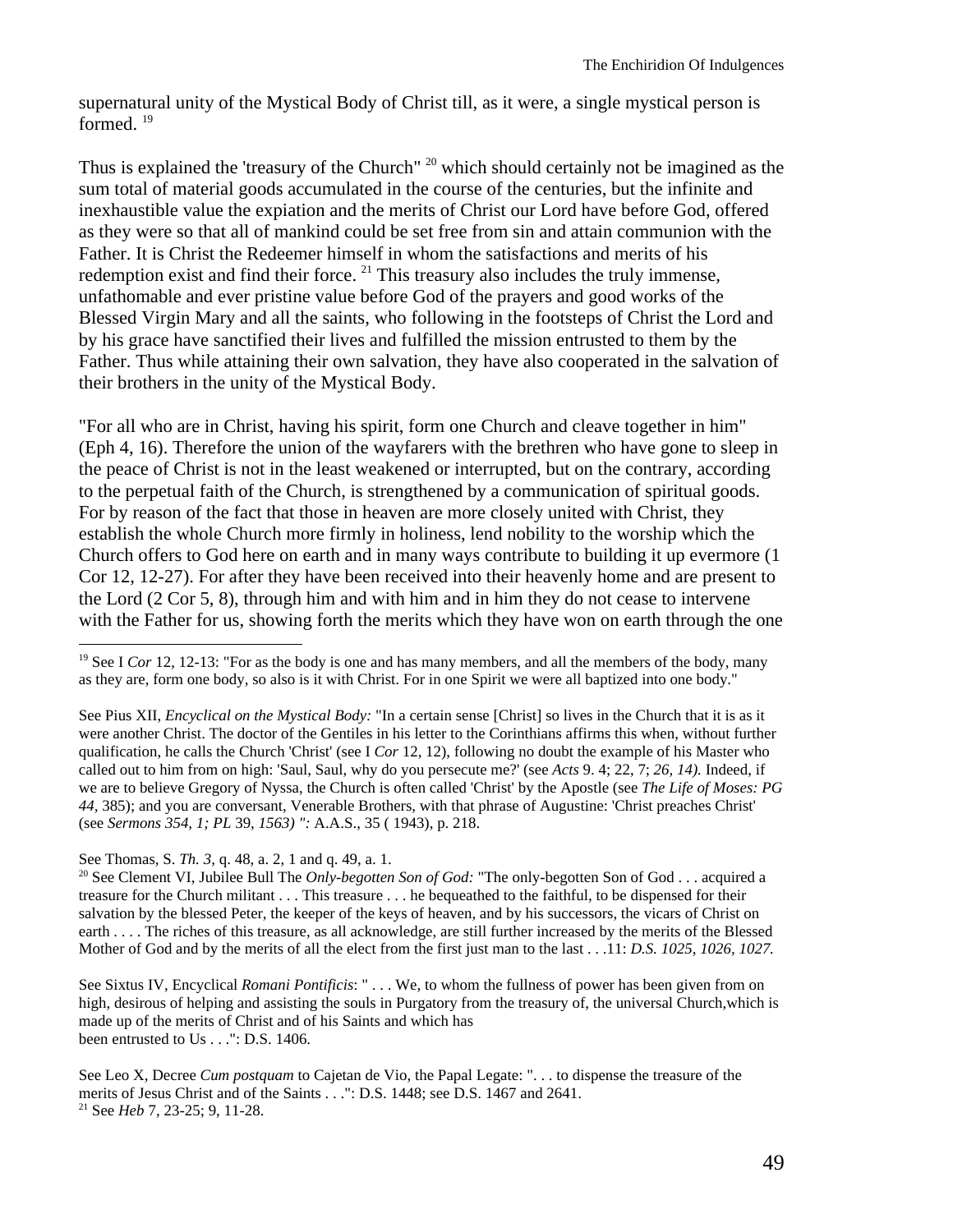Mediator between God and man, Jesus Christ (1 Tim 2, 5), by serving God in all things and filling up in their flesh those things which are lacking of the sufferings of Christ for his Body which is the Church (Col 1, 24). Thus by their brotherly interest our weakness is greatly strengthened.  $22$ 

For this reason there certainly exists between the faithful who have already reached their heavenly home, those who are expiating their sins in purgatory and those who are still pilgrims on earth a perennial link of charity and an abundant exchange of all the goods by which, with the expiation of all the sins of the entire Mystical Body, divine justice is placated. God's mercy is thus led to forgiveness, so that sincerely repentant sinners may participate as soon as possible in the full enjoyment of the benefits of the family of God.

### **III**

6. The Church, aware of these truths ever since its origins, formulated and undertook various ways of applying the fruits of the Lord's redemption to the individual faithful and of leading them to cooperate in the salvation of their brothers, so that the entire body of the Church might be prepared in justice and sanctity for the complete realization of the kingdom of God, when he will be all things to all men.

The Apostles themselves, in fact, exhorted their disciples to pray for the salvation of sinners. <sup>23</sup> This very ancient usage of the Church has blessedly persevered, <sup>24</sup> particularly in the practice of penitents invoking the intercession of the entire community,  $^{25}$  and when the dead are assisted with suffrages, particularly through the offering of the Eucharistic Sacrifice. <sup>26</sup>

 $\overline{a}$ 

See *Martyrdom of St. Polycarp* 8, 1: "But when at last he finished his prayer, in which he made mention of all who at one time or other had been associated with him and who included the small and the great, the famous and the unknown, and the whole catholic church throughout the world . . .": Funk, *Apostolic Fathers* 1, p. 321, 323. <sup>25</sup> See Sozomenus, *History of the Church* 7, 16: In public penance, after the celebration of Mass, the penitents in the Church of Rome "lamenting and weeping cast themselves prone on the ground. Then the Bishop with tears in his eyes comes toward them and prostrates likewise on the ground, the whole assembly of the faithful at the same time weeping and confessing their sins. The Bishop, thereupon, is the first to rise, bids the others to rise also, says an appropriate prayer for the sinners doing penance, and dismisses them": *PG* 67, 1462.

<sup>26</sup> See Cyril of Jerusalem, *Catechesis* 23 (mystag. 5), 9; 10: "We then pray also for our deceased holy fathers and bishops, and in general for an among us who departed this life, believing as we do that those souls, for whom prayer is offered, while the sacred and most venerable victim lies before us, will be most greatly helped." After illustrating this by the example of the wreath woven for the emperor that he may grant amnesty to those *in* exile, the holy Doctor concludes his discourse, saying: *"In* the same way we also, when we offer prayers to God for the departed, even if they are sinners, do not merely weave a wreath, but we present to God Christ Victimized for our sins, striving to obtain from his mercy favor and propitiation both for them and for ourselves": *PG* 33, 1115, 1118.

<sup>&</sup>lt;sup>22</sup> See II Vatican Council, *Dogmatic Constitution on the Church*, n. 49. A.A.S., 57 (1965), pp. 54-55.

<sup>&</sup>lt;sup>23</sup> See *Jas* 5, 16: "Confess, therefore, your sins to one another, and pray for one another, that you may be saved. For the unceasing prayer of a just man is of great avail."

See 1 *Jn* 5, 16: "He who knows his brother is committing a sin that is not unto death, let him ask and life shall be given to him who does not commit a sin unto death."

<sup>&</sup>lt;sup>24</sup> See Clement of Rome, *To the Corinthians* 56, 1: "Let us also therefore pray for those who are in sin of any kind, that they may be granted the self-mastery and humility to submit, not to us, but to the divine win. For thus the commendation of them to God and the Saints, which is accompanied by mercy, will be fruitful for them and perfect": Funk, *The Apostolic Fathers 1, p. 171.*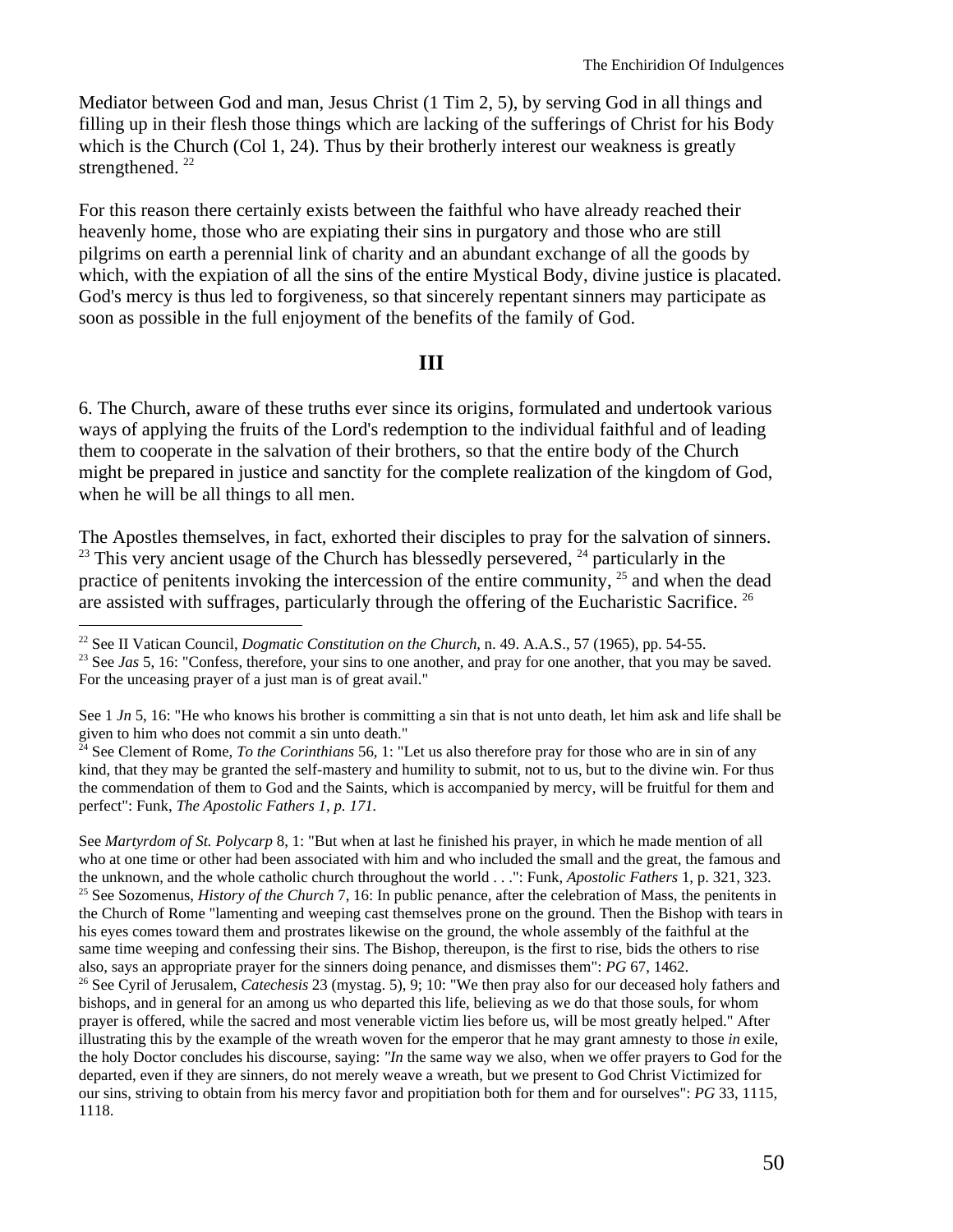Good works, particularly those which human frailty finds difficult, were also offered to God for the salvation of sinners from the Church's most ancient times. <sup>27</sup> And since the sufferings of the martyrs for the faith and for the law of God were considered of great value, penitents used to turn to the martyrs, to be helped by their merits to obtain from the bishops a more speedy reconciliation.<sup>28</sup> Indeed the prayer and good works of the upright were considered to be of so great value that it could be asserted the penitent was washed, cleansed and redeemed with the help of the entire Christian people.<sup>29</sup>

It was not believed, however, that the individual faithful by their own merits alone worked for the remission of sins of their brothers, but that the entire Church as a single body united to Christ its Head was bringing about satisfaction.<sup>30</sup>

The Church of the Fathers was fully convinced that it was pursuing the work of salvation in community, and under the authority of the pastors established by the Holy Spirit as bishops to govern the Church of God.<sup>31</sup> The bishops, therefore, prudently assessing these matters, established the manner and the measure of the satisfaction to be made and indeed permitted canonical penances to be replaced by other possibly easier works, which would be useful to

See Augustine, *Confessions 9,* 12, 32: *PL 32, 777;* and 9, 11, *27: PL 32,* 775; *Sermons* 172, *2: PL 38,* 936; Care *To Be Shown for the Dead 1, 3; PL 40, 593.*

<sup>27</sup> See Clement of Alexandria, *What Rich Man Shall Be Saved 42:* (About the Apostle St. John's conversion of the youthful robber) "From then on he spared no effort until-now by frequent prayers to God, now by joining with the youth in protracted fasts, now by persuasive and winning words-he succeeded in converting him to the Church with firm constancy . . .": *CGS 17, pp. 189-190; PG 9,* 651.

<sup>28</sup> See Tertullian, *To the Martyrs 1*, 6: "Some, not having this peace In the church, were wont to ask for it from the martyrs in prison": *CCL 1, p. 3; PL 1, 695.*

See Cyprian, *Epistle 18* (alias: *12), 1: "1* think we should come to the aid of our brethren who have received certificates from the martyrs, so that . . . , having received the imposition of hands unto repentance, they may come to the Lord with the peace, which in their letters to us the martyrs have desired to be given to them": *CSEL* 3 2 , pp. 523-524; PL 4, 265; see *Epistle 19* (alias: 13), 2, *CSEL* 3 2 , p. 525; *PL 4, 267.*

See Eusebius of Caesarea, *History of the Church* 1, 6. 42: CGS Eus. 2, 2, 610; *PG* 20, 614-615.

<sup>29</sup> See Ambrose, *On Penance* 1, 15: "... for he is cleansed by certain works of the whole people and is washed in the tears of the people, who is redeemed from sin by the prayers and weeping of the people and is cleansed in the inner man. For to his Church, which merited the coming of the Lord Jesus in order that all might be redeemed by one, Christ gave the power to redeem one by means of all": *PL* 16, 511.

<sup>30</sup> See Tertullian, *On Penance* 10, 5-6: "The body cannot rejoice when one of its members suffers, but the whole body must needs suffer with it and help to cure it. The Church is in both one and the other; the Church, however, is Christ. When therefore you cast yourself at the knees of your brothers, it is Christ whom you touch, it is Christ whom you implore. In like manner, when they shed tears for you, it is Christ who sorrows, Christ who supplicates the Father. And what the Son requests is always easily obtained": *CCL* 1, p. 337; *PL* 1, 1356.

See Augustine, *Exposition on Ps 85*, 1: *CCL* 39, pp. 1176-1177; *PL* 37, 1082.

 $\overline{a}$ 

<sup>31</sup> See *Acts 20,* 28. See also Council of Trent, Session XXIII, *Decree on the Sacrament of Orders,* ch. 4: D.S. 1768; 1 Vatican Council, Session IV, *Dogmatic Constitution on the Church..* ch. 3: D.S. 3061; 11 Vatican Council, *Dogmatic Constitution on the Church,* n. 20: A.A.S., *57 (1965), P.* 23.

See Ignatius of Antioch, To *the Church of Smyrna* 8, 1: "Apart from the Bishop, let no one perform any of the functions that pertain to the Church . . .": Funk, *The Apostolic Fathers* 1, p. 283.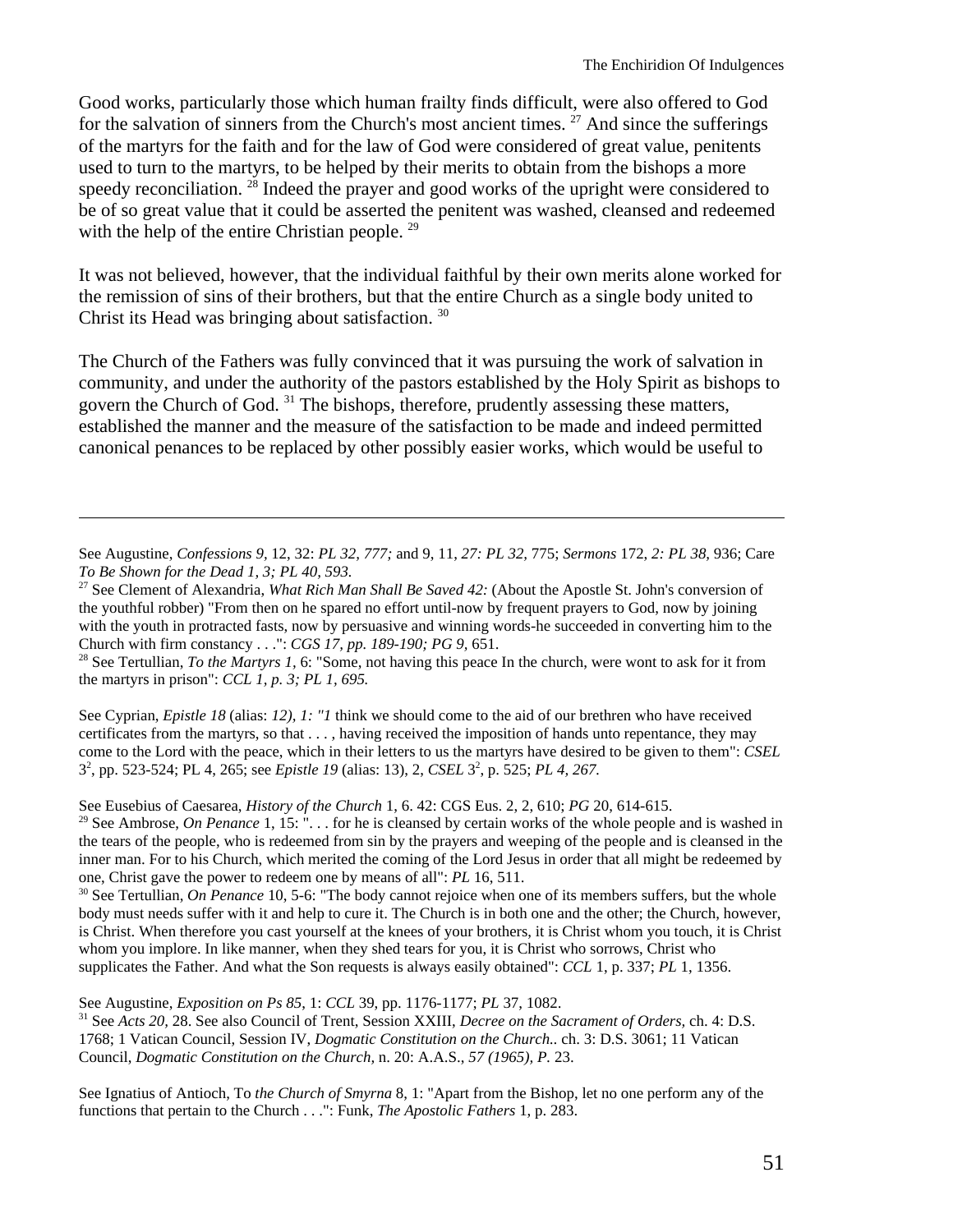the common good and suitable for fostering piety, to be performed by the penitents themselves and sometimes by others among the faithful.<sup>32</sup>

### **IV**

7. The conviction existing in the Church that the pastors of the flock of the Lord could set the individual free from the vestiges of sins by applying the merits of Christ and of the saints led gradually, in the course of the centuries and under the influence of the Holy Spirit's continuous inspiration of the people of God, to the usage of indulgences which represented a progression in the doctrine and discipline of the Church rather than a change. <sup>33</sup> From the roots of revelation a new advantage grew in benefit to the faithful and the entire Church.

The use of indulgences, which spread gradually, became a very evident fact in the history of the Church when the Roman Pontiffs decreed that certain works useful to the common good of the Church "could replace all penitential practices" <sup>34</sup> and that the faithful who were "truly repentant and had confessed their sins" and performed such works were granted "by the mercy of Almighty God and . . . trusting in the merits and the authority of his Apostles" and "by virtue of the fullness of the apostolic power," not only full and abundant forgiveness, but the most complete forgiveness for their sins possible." <sup>35</sup>

 $\overline{a}$ 

See Innocent I, *Epistle* 25, 7, 10: PL 20, 559.

See Leo the Great, *Epistle* 159, 6: PL 54, 1138.

See Basil the Great, *Epistle* 217 (3rd canonical), 74: "Yet if any of those who have fallen into the above-mentioned sins should show himself earnest In doing penance, he who by God's mercy has been given the power to loose and to bind will not be deserving of censure if, because of the extraordinary penance already performed by the sinner, he should exercise clemency and shorten the time of the penance. For, what is narrated in the Scriptures teaches us that those who give themselves with greater intensity to penance quickly receive the mercy of God": *PG* 32, 803.

See Ambrose, *On Penance* 1, 15 (see note 29 above).

<sup>33</sup> See Vincent of Lerins, *Commonitorium primum* 23: PL 50, 667-668.

<sup>34</sup> See Council of Clermont, can. 2: "If anyone, moved solely by devotion to the exclusion of any desire for renown or riches, shall set out to liberate the Church of God in Jerusalem, that journey shall be accounted as satisfaction for every penance": Mansi, *SS*. *Conciliorum collectio* 20, 816.

<sup>35</sup> See Boniface VIII, Bull *Antiquorum habet:* "We have It on the trustworthy testimony of very early writers, that liberal remissions and indulgences for sins were granted to those who visited the venerable basilica of the Prince of the Apostles in Rome. We therefore, . . . holding these remissions and indulgences to be singly and collectively valid and pleasing, confirm and approve them by virtue of the Apostolic authority . . . . Trusting in the mercy of Almighty God and in the merits and authority of the same Apostles and after consultation with our brothers, We by virtue of the fullness of the Apostolic authority do now for this centennial year and will in the future for each recurring centennial year grant, not only a full and more abundant, but the fullest pardon of sins to those who, truly repentant and having confessed their sins, devoutly visit these basilicas . . . ": D.S. 868.

 $32$  See Council of Nicaea I, can 12: " $\dots$  those who by their reverence, tears, patience and good works show that in their conduct and disposition they have really been converted can, after having spent the required period of time as 'hearers,' be admitted to join the faithful in prayer, saving the right of the Bishop to treat them with greater leniency . . .": Mansi, *SS*. *Conciliorum collectio* 2, 674.

See Council of Neo-Caesarea, can. 3: l.c. 540.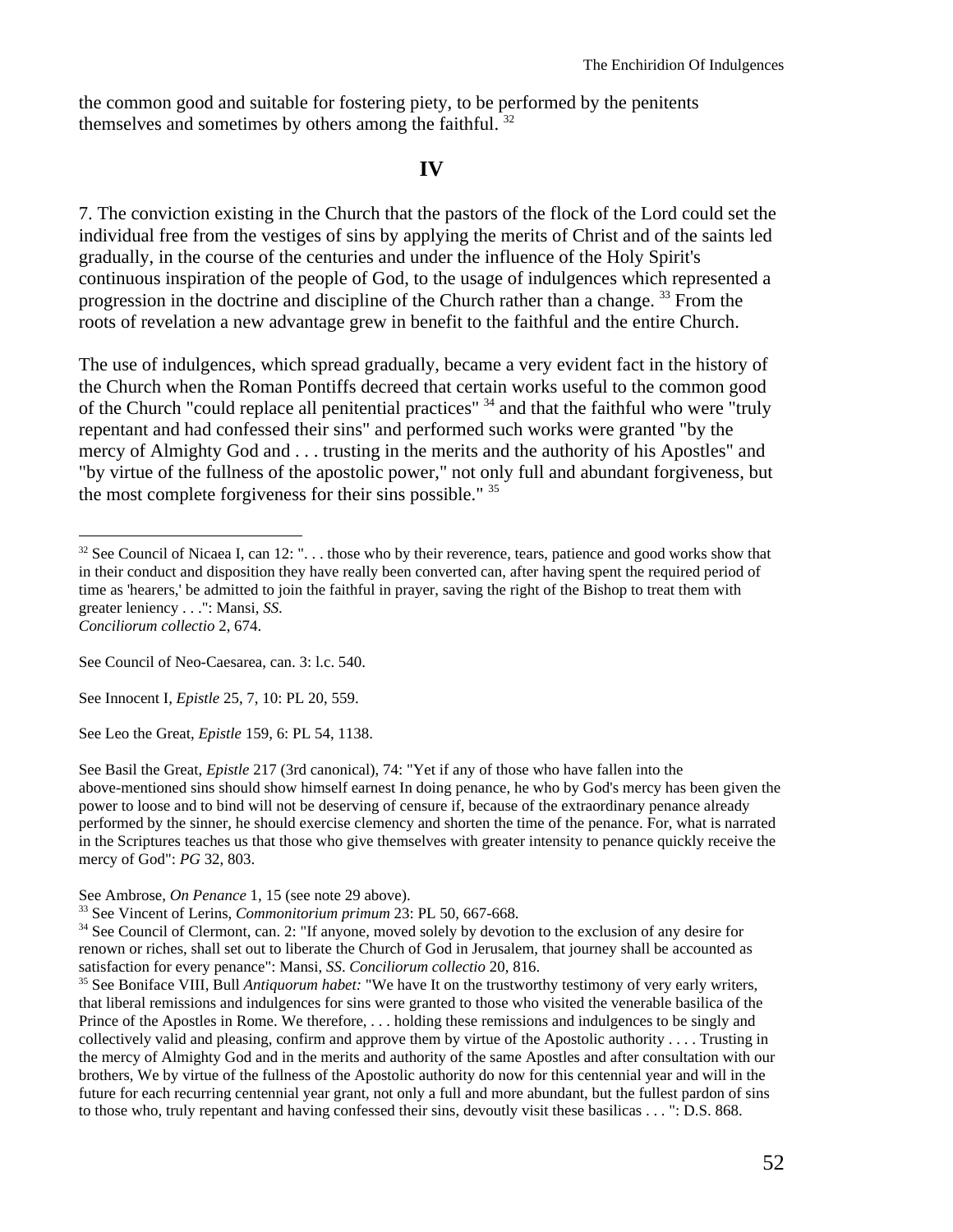For "the only-begotten son of God . . . has won a treasure for the militant Church . . . and has entrusted it to blessed Peter, the keybearer of heaven, and to his successors, Christ's vicars on earth, that they may distribute it to the faithful for their salvation, applying it mercifully for reasonable causes to all who are repentant and have confessed their sins, at times remitting completely and at times partially the temporal punishment due sin in a general as well as in special ways insofar as they judge it to be fitting in the eyes of the Lord. It is known that the merits of the Blessed Mother of God and of all the elect . . . add further to this treasure." <sup>36</sup>

8. The remission of the temporal punishment due for sins already forgiven insofar as their guilt is concerned has been called specifically "indulgence." <sup>37</sup>

It has something in common with other ways or means of eliminating the vestiges of sin but at the same time it is clearly distinct from them.

In an indulgence in fact, the Church, making use of its power as minister of the Redemption of Christ, not only prays but by an authoritative intervention dispenses to the faithful suitably disposed the treasury of satisfaction which Christ and the saints won for the remission of temporal punishment. <sup>38</sup>

The aim pursued by ecclesiastical authority in granting indulgences is not only that of helping the faithful to expiate the punishment due sin but also that of urging them to perform works of piety, penitence and charity--particularly those which lead to growth in faith and which favor the common good.  $39$ 

 $\overline{a}$ <sup>36</sup> Clement VI, Jubilee Bull Unigenitus Dei Filius: D.S. 1025, 1026, 1027,

<sup>&</sup>lt;sup>37</sup> See Leo X, Decree *Cum postquam*: . . . "We have considered it our duty to make clear to you, that the Church of Rome, which all others are obliged to follow as their Mother, has traditionally taught, that the Roman Pontiff, as the successor of Peter the Bearer of the Keys and as the Vicar of Jesus Christ on earth, can for a reasonable cause grant from the superabundance of the merits of Christ and the Saints indulgences in favor of those of the faithful who, whether in this life or in purgatory, are members of Christ, joined to him in charity; this he can do by virtue of the power of the keys, the power namely to open the kingdom of heaven by freeing the faithful from impediments that bar them from it (from the impediment of guilt for their actual sins by the Sacrament of Penance and from the impediment of temporal punishment due in divine justice for these sins by ecclesiastical indulgence). It is also the tradition of this Church that, in granting by Apostolic authority an indulgence whether for the living or the dead, the Roman Pontiff dispenses the treasury of the merits of Christ and the Saints and that it was his wont to grant an indulgence (for the living) after the manner of an absolution and (for the dead ) to transfer it in the form of a suffrage. Therefore all, both living and dead, who truly gain an indulgence, are freed from as much of the temporal punishment due in divine justice for their sins, as is granted by the indulgence acquired": D.S. 1447-1448.

<sup>38</sup> See Paul VI, Epistle *Sacrosancta Portiunculae*: "An indulgence, which the Church grants to the penitent, is a manifestation of that marvelous Communion of Saints, which by the single bond of the charity of Christ mystically unites the Most Blessed Virgin Mary and the company of the faithful, whether triumphant in heaven or detained in purgatory or still living as pilgrims upon earth. For an indulgence, given by the intervention of the Church, lessens or entirely remits the punishment, by which a person is in a certain sense prevented from attaining a closer union with God. The repentant, therefore, will find in this unique form of ecclesial charity ever available help in putting off the old man and putting on the new, 'who is being renewed unto perfect knowledge according to the image of his Creator' (*Col* 3, 10)": A.A.S., 58 (1966), pp. 633-634.

<sup>39</sup> See Paul VI, Epistle *Sacrosancta Portiunculae*: "As for those of the faithful who are repentant and strive to attain to this 'metanoia,' the Church comes to their help, for the reason that, having sinned, they now aspire to that holiness, with which they were clothed in Baptism. By grants of indulgences, she enfolds these her children in a maternal embrace, helping and sustaining them in their weakness and frailty. An indulgence, therefore, Is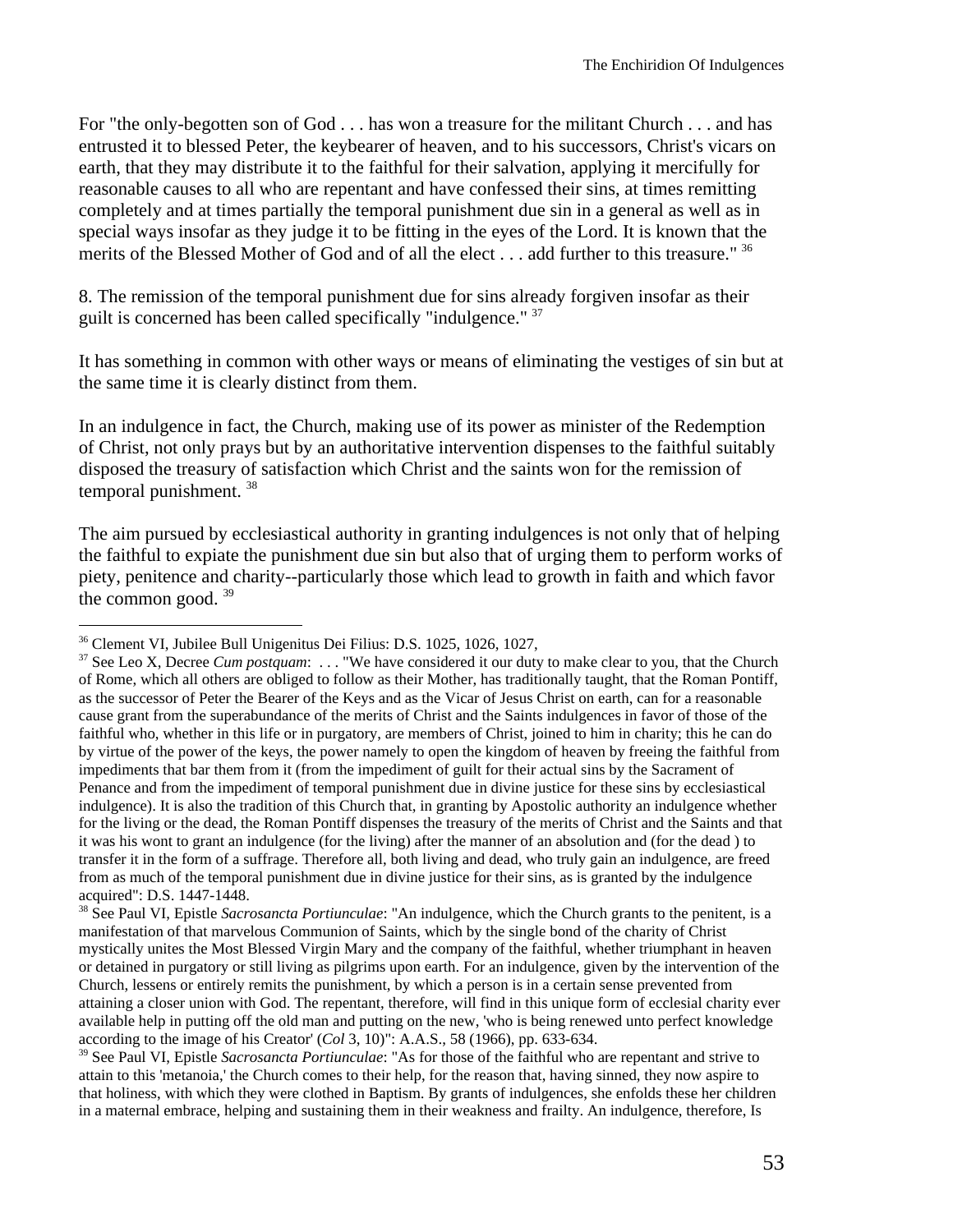And if the faithful offer indulgences in suffrage for the dead, they cultivate charity in an excellent way and while raising their minds to heaven, they bring a wiser order into the things of this world.

The Magisterium of the Church has defended and illustrated this doctrine in various documents. <sup>40</sup> Unfortunately, the practice of indulgences has at times been improperly used

Clement VI, Epistle *Super quibusdam: D.S. 1059.*

Martin V, Bull *Inter cunctas:* D.S. 1266.

 $\overline{a}$ 

Sixtus IV, Bull *Salvator noster:* D.S. *139-8.*

Sixtus IV, Encyclical *Romani Pontificis provida:* "Desiring to counteract by Our Briefs. . . these scandals and errors, We have written to . . . prelates to notify the faithful, that the plenary indulgence for the souls in purgatory was granted by Us after the manner of a suffrage, not in order that the faithful might be deterred by this indulgence from performing pious and good works, but in order that the indulgence might be of salutary benefit to the souls (in purgatory) after the manner of a suffrage and profit them, just as would devout prayers and pious alms said and offered for the welfare of these souls. . . . It was not that We intended to say, nor do We now intend to say or wish to imply, that an indulgence is of no more benefit or value than alms or prayers or that alms and prayers are of equal benefit or value as an indulgence after the manner of suffrage; for, We know that there is a great difference between alms and prayers on the one hand and an indulgence after the manner of a suffrage on the other; but We said that an indulgence (after the manner of a suffrage) avails (the souls in purgatory) just as ('perinde acsi') do prayers and alms, that is, 'in the same manner.' And because prayers and alms have a suffrage-value when performed for the souls in purgatory, We, to whom the fullness of power has been given by God, desiring to assist the souls in purgatory with suffrages from the treasury of the universal Church - a treasury made up of the merits of Christ and the Saints and committed to Us-have granted the above-mentioned indulgence . . .": D.S. 1405-1406.

Leo X, *Bull Exsurge Domine: D.S. 1467-1472.*

Pius VI, Constitution *Auctorem fidei,* prop. *40:* "The proposition is false, rash, injurious to the merits of Christ, and long since condemned in article 19 of Luther, which asserts, 'that according to its precise meaning an indulgence is nothing more than the remission of part of that penance to which a sinner is obliged according to the stipulations of the canons,' as though an indulgence, apart from the, mere remission of a canonical penalty, does not also effect the remission of the temporal punishment due the divine justice for actual sins": D.S. 2640. *Ibid.,* prop. 41: "Likewise false, rash, injurious to the merits of Christ and the Saints, and long since condemned in article *17* of Luther is the statement subjoined to the above proposition, 'that the scholastics, puffed up by their subtleties, introduced an erroneous understanding of the treasury of the merits of Christ and the Saints and in place of the clear notion of absolution from a canonical penalty substituted the confused and false notion of applying these merits,' as though the treasures of the Church, on which the Pope draws in granting indulgences, were not the merits of Christ and the Saints": D.S. 2641. *Ibid.,* prop 42: "Likewise false, rash, offensive to pious ears, injurious to the Roman Pontiffs and to the practice and understanding of the universal Church, leading to the condemned heretical error of Peter of Osma, and condemned also in article 22 of Luther is the statement added to the above proposition, that it is still more to be regretted that it was decided to transfer this fanciful application (of merits) to the departed": D.S. 2642.

not some easy way, by which we can escape the necessity of doing penance for sin. It is rather a support, which each of the faithful, humbly conscious of his weakness, finds in the mystical Body of Christ, 'collaborating in its entirety by charity, example and prayers to effect his conversion' *(Dogmatic Constitution on the Church, n. 11)": A.A.S., 58 (1966). p. 632.*

<sup>40</sup> Clement VI, Jubilee Bull *Unigenitus Dei Filius:* D.S. 1026.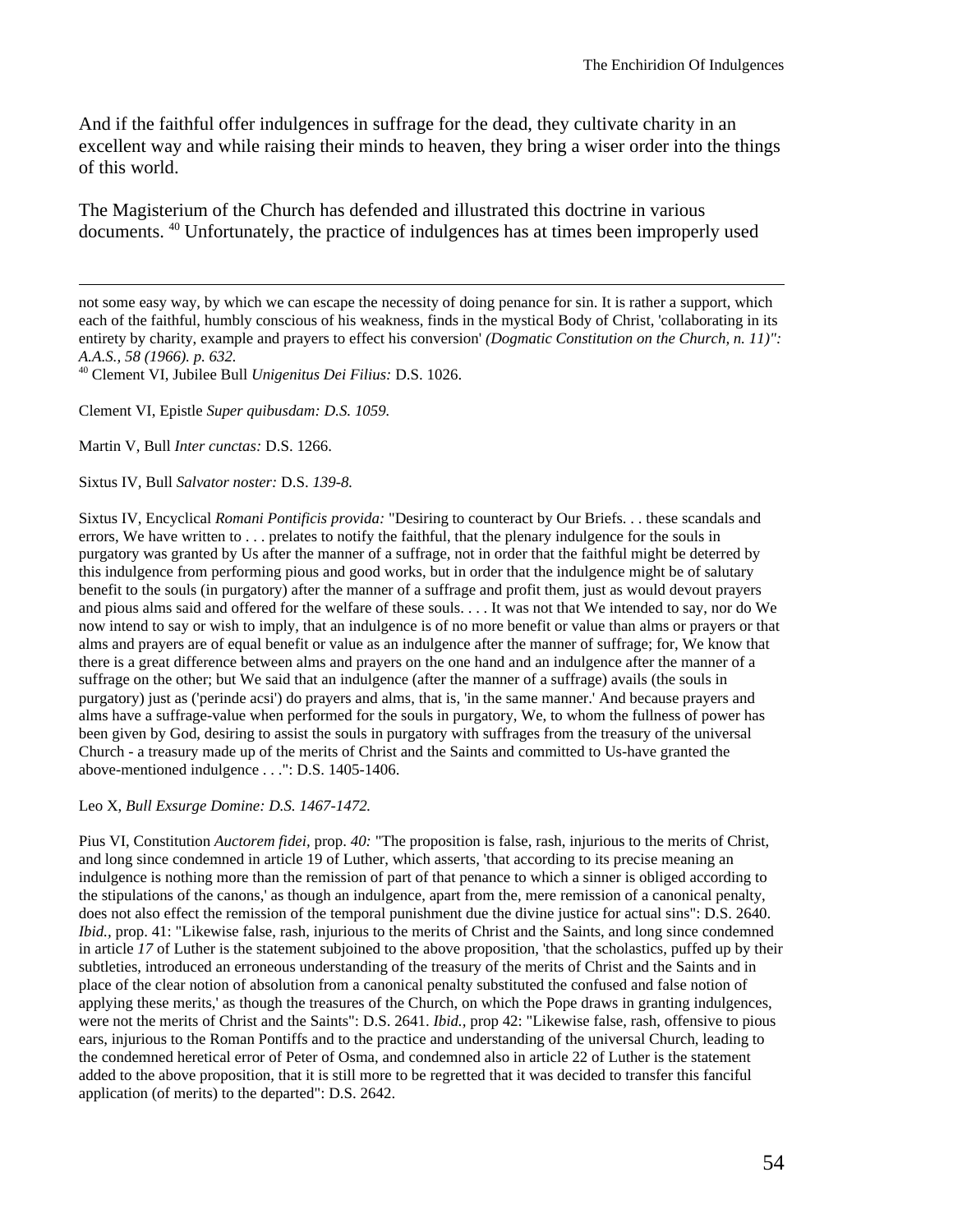either through "untimely and superfluous indulgences" by which the power of the keys was humiliated and penitential satisfaction weakened, <sup>41</sup> or through the collection of "illicit profits" by which indulgences were blasphemously defamed. <sup>42</sup> But the Church, in deploring and correcting these improper uses "teaches and establishes that the use of indulgences must be preserved because it is supremely salutary for the Christian people and authoritatively approved by the sacred councils; and it condemns with anathema those who maintain the uselessness of indulgences or deny the power of the Church to grant them." <sup>43</sup>

9. The Church also in our days then invites all its sons to ponder and meditate well on how the use of indulgences benefits their lives and indeed all Christian society.

To recall briefly the most important considerations, this salutary practice teaches us in the first place how it is "sad and bitter to have abandoned . . . the Lord God." <sup>44</sup> Indeed the faithful when they acquire indulgences understand that by their own powers they could not remedy the harm they have done to themselves and to the entire community by their sin, and they are therefore stirred to a salutary humility.

Furthermore, the use of indulgences shows us how closely we are united to each other in Christ, and how the supernatural life of each can benefit others so that these also may be more easily and more closely united with the Father. Therefore the use of indulgences effectively influences charity in us and demonstrates that charity in an outstanding manner when we offer indulgences as assistance to our brothers who rest in Christ.

10. Likewise, the religious practice of indulgences reawakens trust and hope in a full reconciliation with God the Father, but in such a way as will not justify any negligence nor in any way diminish the effort to acquire the dispositions required for full communion with God. Although indulgences are in fact free gifts, nevertheless they are granted for the living as well as for the dead only on determined conditions. To acquire them, it is indeed required on the one hand that prescribed works be performed, and on the other that the faithful have the necessary dispositions, that is to say, that they love God, detest sin, place their trust in the merits of Christ and believe firmly in the great assistance they derive from the Communion of Saints.

In addition, it should not be forgotten that by acquiring indulgences the faithful submit docilely to the legitimate pastors of the Church and above all to the successor of Blessed

 $\overline{a}$ 

Pius XI, Proclamation of the Extraordinary Holy Year *Quod nuper:" . . .* We grant and impart mercifully in the Lord the fullest remission of the entire debt of punishment which they owe in atonement for their sins, provided they have first obtained the remission and pardon of the sins themselves": *A.A.S*., 25 (1933), p. 8.

Pius XII, Proclamation of the Universal Jubilee Iubilaeum maximum: "To all the faithful who in the course of this year of atonement, having duly received the Sacraments of Penance and Holy Communion, devoutly visit the Basilicas and recite . . . prayers . . ., we grant and impart mercifully in the Lord the fullest remission of the entire debt of punishment which they owe in expiation for their sins": A.A.S., 41 (1949), pp. 258-259. <sup>41</sup> See IV Lateran Council, ch. 62: D.S. 819.

<sup>42</sup> See Council of Trent, Decree on Indulgences: D.S. 1835.

 $43$  See n. 42.

<sup>44</sup> *Jer* 2, 19.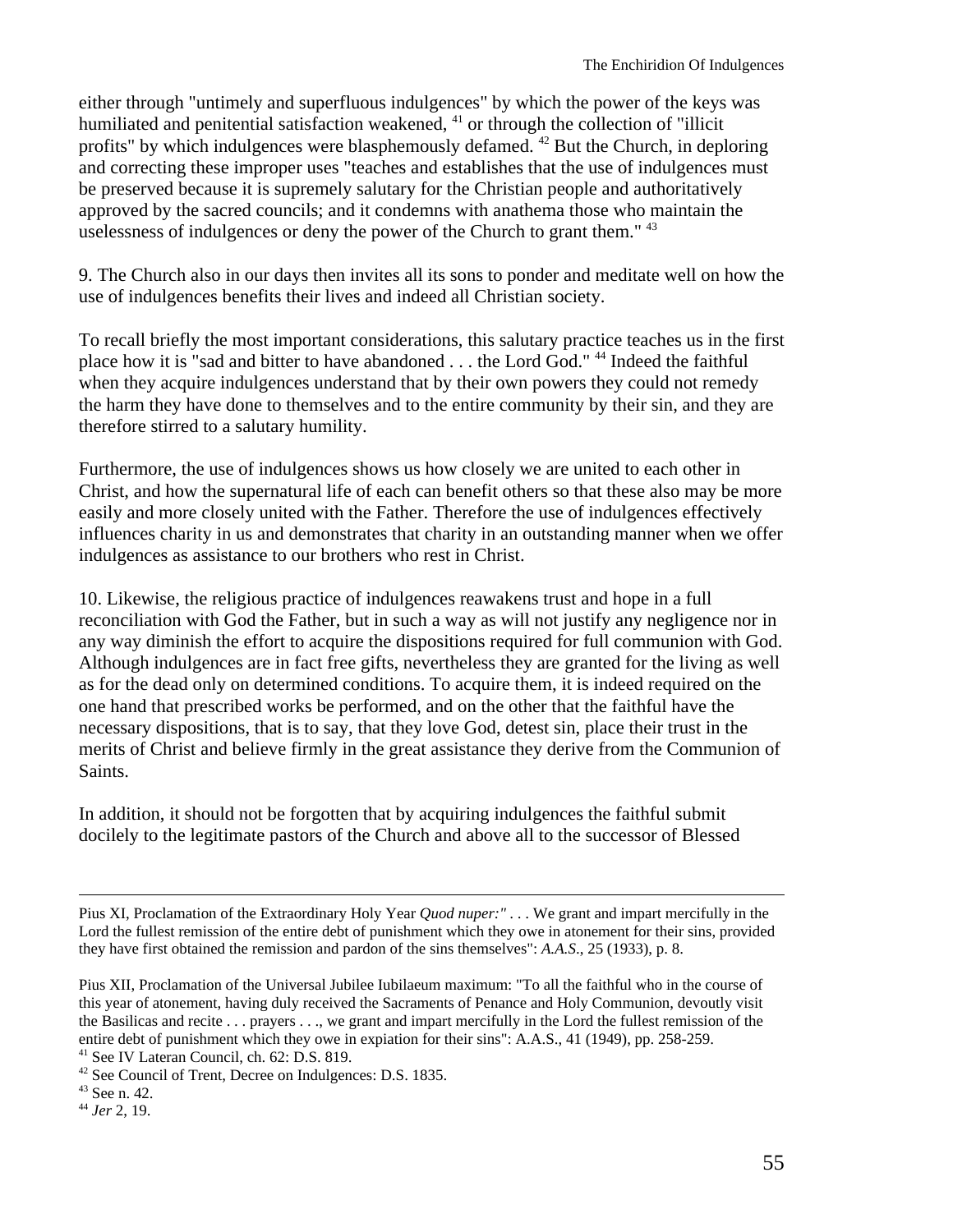Peter, the keybearer of heaven, to whom the Savior himself entrusted the task of feeding his flock and governing his Church.

The salutary institution of indulgences therefore contributes in its own way to bringing it about that the Church appear before Christ without blemish or defect, but holy and immaculate, <sup>45</sup> admirably united with Christ in the supernatural bond of charity. Since in fact by means of indulgences members of the Church who are undergoing purification are united more speedily to those of the Church in heaven, the kingdom of Christ is through these same indulgences established more extensively and more speedily "until we all attain to the unity of the faith and of the deep knowledge of the Son of God, to perfect manhood, to the mature measure of the fullness of Christ." <sup>46</sup>

11. Therefore Holy Mother Church, supported by these truths, while again recommending to the faithful the practice of indulgences as something very dear to the Christian people during the course of many centuries and in our days as well --this is proven by experience--does not in any way intend to diminish the value of other means of sanctification and purification, first and foremost among which are the Sacrifice of the Mass and the Sacraments, particularly the Sacrament of Penance. Nor does it diminish the importance of those abundant aids which are called sacramentals or of the works of piety, penitence and charity. All these aids have this in common that they bring about sanctification and purification all the more efficaciously, the more closely the faithful are united with Christ the Head and the Body of the Church by charity. The preeminence of charity in the Christian life is confirmed also by indulgences. For indulgences cannot be acquired without a sincere conversion of mentality (metanoia) and unity with God, to which the performance of the prescribed works is added. Thus the order of charity is preserved, into which is incorporated the remission of punishment by distribution from the Church's treasury.

While recommending that its faithful not abandon or neglect the holy traditions of their forebears but welcome them religiously as a precious treasure of the Catholic family and duly esteem them, the Church nevertheless leaves it to each to use these means of purification and sanctification with the holy and free liberty of the sons of God. It constantly reminds them, though, of those things which are to be given preference because they are necessary or at least better and more efficacious for the attainment of salvation.<sup>47</sup>

Holy Mother Church has then deemed it fitting, in order to give greater dignity and esteem to the use of indulgences, to introduce some innovations into its discipline of indulgences and has accordingly ordered the issuance of new norms.

### **V**

 $\overline{a}$ <sup>45</sup> See *Eph* 5, 27.

<sup>46</sup> See *Eph* 4, 13.

<sup>47</sup> See Thomas, *Commentary on 4th Book of Sentences*, dist. 20, q. 1, a. 3, q. la 2, ad 2 (*S. Th. Suppl.* q. 25, a. 2, ad 2): ". . . although such indulgences are of great value for the remission of temporal punishment, still other works of satisfaction are more meritorious from the standpoint of the essential reward; this is infinitely better than the remission of temporal punishment."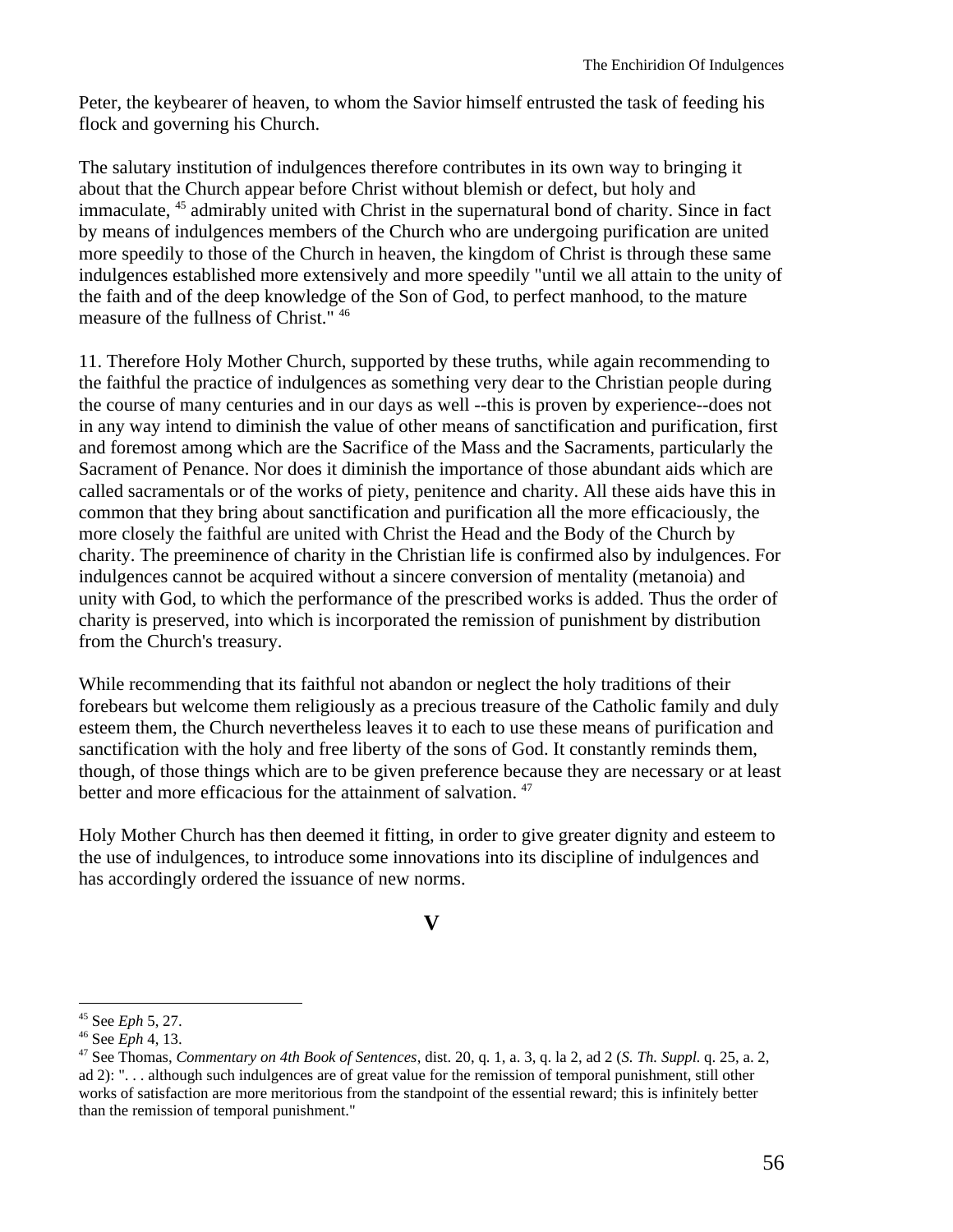12. The following norms introduce appropriate variations in the discipline of indulgences, taking into consideration the proposals advanced by the episcopal conferences.

The rulings of the Code of Canon Law and of the decrees of the Holy See concerning indulgences which do not go counter to the new norms remain unchanged.

In drawing up the new norms these three considerations have been particularly observed: to establish a new measurement for partial indulgences; to reduce considerably the number of plenary indulgences; and, as for the so-called "real" and "local" indulgences, to reduce them and give them a simpler and more dignified formulation.

Regarding partial indulgences, with the abolishment of the former determination of days and years, a new norm or measurement has been established which takes into consideration the action itself of the faithful Christian who performs a work to which an indulgence is attached.

Since by their acts the faithful can obtain, in addition to the merit which is the principal fruit of the act, a further remission of temporal punishment in proportion to the degree that the charity of the one performing the act is greater, and in proportion to the degree that the act itself is performed in a more perfect way, it has been considered fitting that this remission of temporal punishment which the Christian faithful acquire through an action should serve as the measurement for the remission of punishment which the ecclesiastical authority bountifully adds by way of partial indulgence.

It has also been considered fitting to reduce appropriately the number of plenary indulgences in order that the faithful may hold them in greater esteem and may in fact acquire them with the proper dispositions. For indeed the greater the proliferation (of indulgences) the less is the attention given them; what is offered in abundance is not greatly appreciated. Besides, many of the faithful need considerable time to prepare themselves properly for acquisition of a plenary indulgence.

As regards the "real" and "local" indulgences, not only has their number been reduced considerably, but the designations themselves have been abolished to make it clearer that indulgences are attached to the actions performed by the faithful and not to objects or places which are but the occasion for the acquisition of the indulgences. In fact, members of pious associations can acquire the indulgences proper to their associations without the requirement of the use of distinctive objects.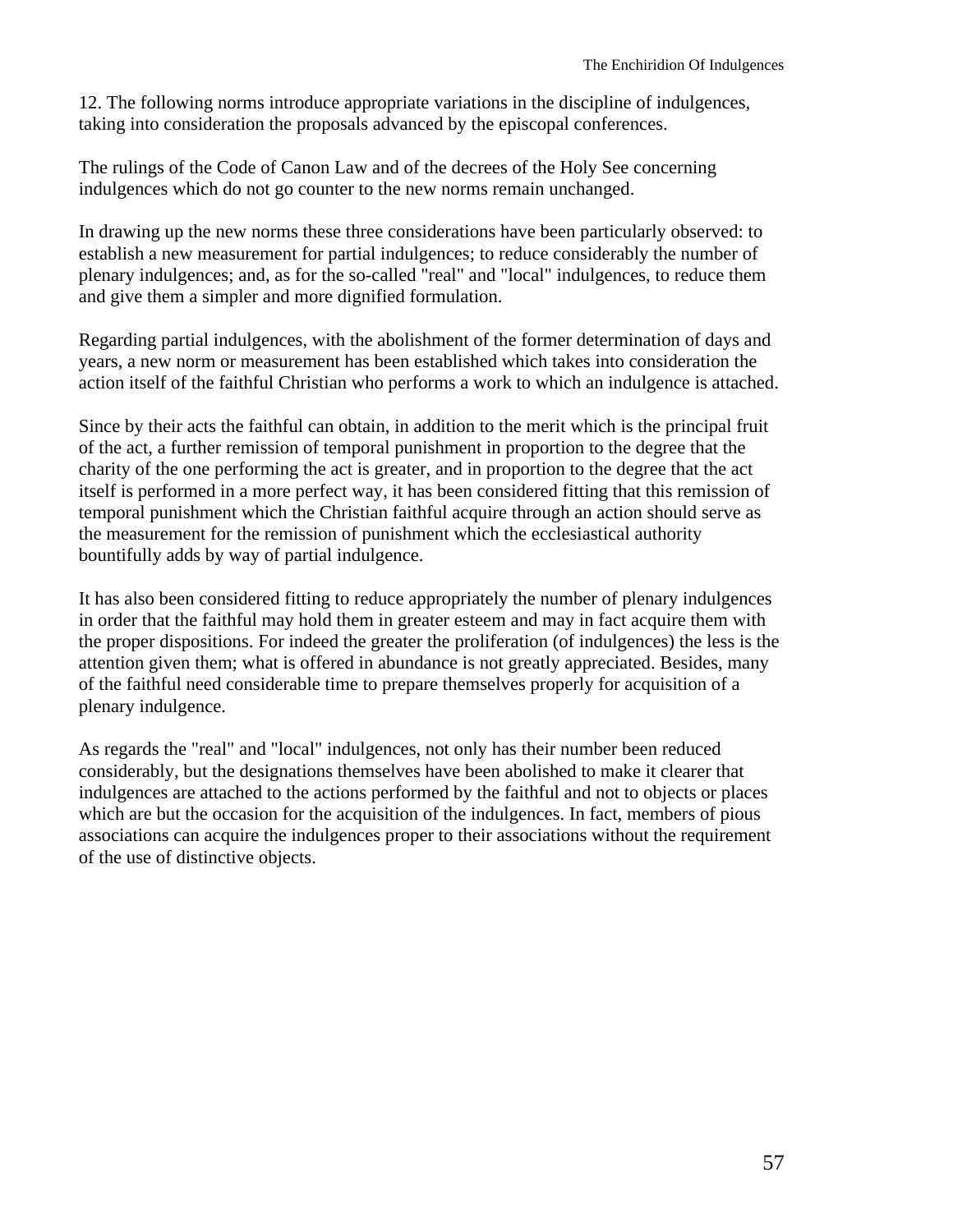## Norms

[My note : One would expect these to have been superseded by the norms of the Enchiridion of Indulgences issued on 29 June 1968. But I am unsure of this as those norms appear to say nothing equivalent to Norm 18 of these, yet grant 28 refers to it as in force.]

N. 1. An indulgence is the remission before God of the temporal punishment due sins already forgiven as far as their guilt is concerned, which the follower of Christ with the proper dispositions and under certain determined conditions acquires through the intervention of the Church which, as minister of the Redemption, authoritatively dispenses and applies the treasury of the satisfaction won by Christ and the saints.

N. 2. An indulgence is partial or plenary according as it removes either part or all of the temporal punishment due sin.

N. 3. Partial as well as plenary indulgences can always be applied to the dead by way of suffrage.

N. 4. A partial indulgence will henceforth be designated only with the words "partial indulgence" without any determination of days or years.

N. 5. The faithful who at least with a contrite heart perform an action to which a partial indulgence is attached obtain, in addition to the remission of temporal punishment acquired by the action itself, an equal remission of punishment through the intervention of the Church.

N. 6. A plenary indulgence can be acquired only once a day, except for the provisions contained in No. 18 for those who are on the point of death. A partial indulgence can be acquired more than once a day, unless there is an explicit indication to the contrary.

N. 7. To acquire a plenary indulgence it is necessary to perform the work to which the indulgence is attached and to fulfill three conditions : sacramental confession, Eucharistic Communion and prayer for the intentions of the Supreme Pontiff. It is further required that all attachment to sin, even to venial sin, be absent.

If this disposition is in any way less than complete, or if the Prescribed three conditions are not fulfilled, the indulgence will only be partial, except for the provisions contained in No. 11 for those who are "impeded."

N. 8 The three conditions may be fulfilled several days before or after the performance of the prescribed work; nevertheless it is fitting that Communion be received and the prayers for the intentions of the Supreme Pontiff be said the same day the work is performed.

N. 9. A single sacramental confession suffices for gaining several plenary indulgences, but Communion must be received and prayers for the Supreme Pontiff's intentions recited for the gaining of each plenary indulgence.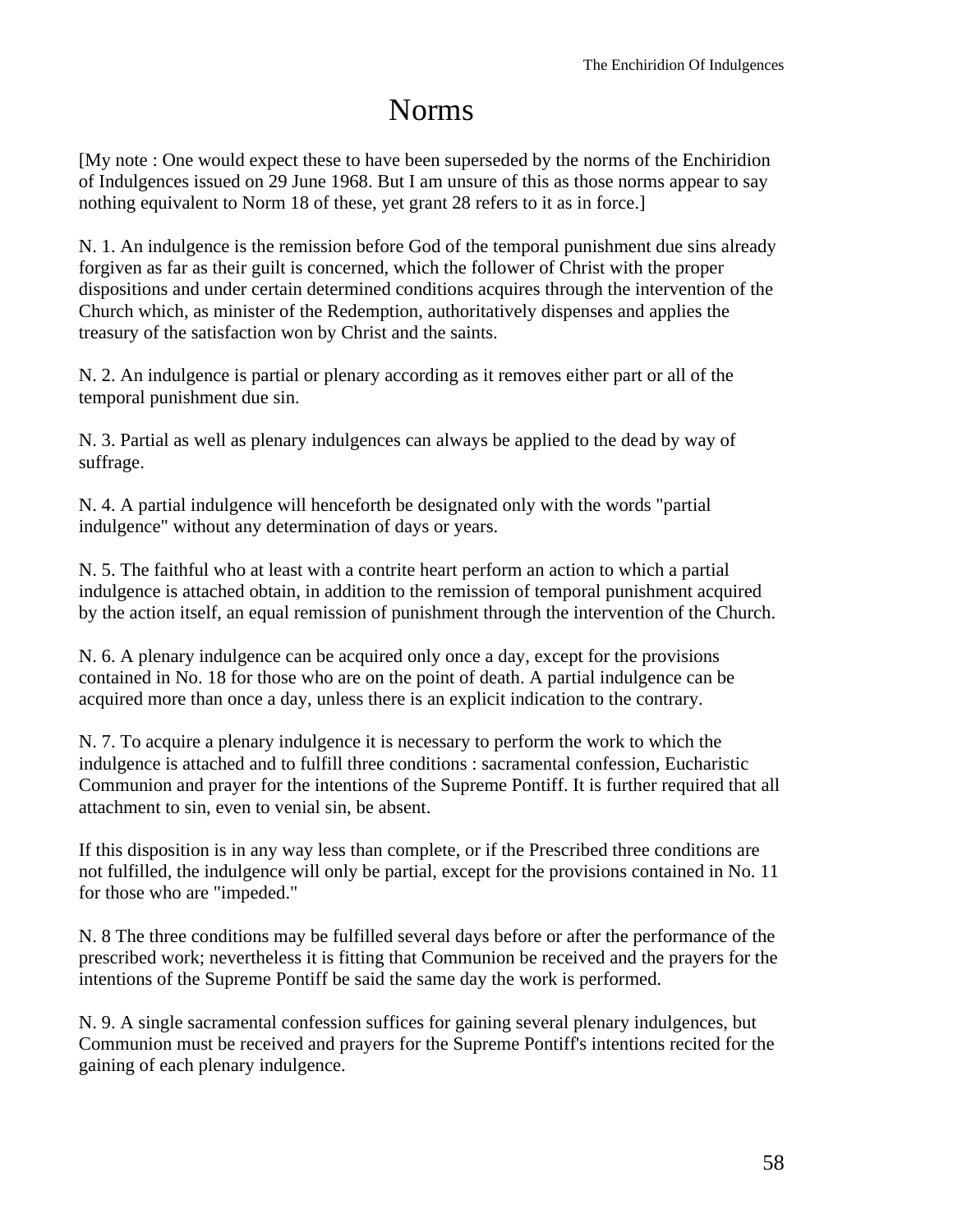N. 10. The condition of praying for the Supreme Pontiff's intentions is fully satisfied by reciting one Our Father and one Hail Mary; nevertheless the individual faithful are free to recite any other prayer according to their own piety and devotion toward the Supreme Pontiff.

N. 11. While there is no change in the faculty granted by canon 935 of the Code of Canon Law to confessors to commute for those who are "impeded" either the prescribed work itself or the required conditions [for the acquisition of indulgences], local Ordinaries can grant to the faithful over whom they exercise authority in accordance with the law, and who live in places where it is impossible or at least very difficult for them to receive the sacraments of confession and Communion, permission to acquire a plenary indulgence without confession and Communion provided they are sorry for their sins and have the intention of receiving these sacraments as soon as possible.

N. 12. The division of indulgences into "personal," "real" and "local" is abolished so as to make it clearer that indulgences are attached to the actions of the faithful even though at times they may be linked with some object or place.

N. 13. The Enchiridion of Indulgences is to be revised with a view to attaching indulgences only to the most important prayers and works of piety, charity and penance.

N. 14. The list and summaries of indulgences special to religious orders, congregations, societies of those living in community without vows, secular institutes and the pious associations of faithful are to be revised as soon as possible in such a way that plenary indulgences may be acquired only on particular days established by the Holy See acting on the recommendation of the Superior General, or in the case of pious associations, of the local Ordinary.

N. 15. A plenary indulgence applicable only to the dead can be acquired in all churches and public oratories -- and in semipublic oratories by those who have the right to use them --on November 2.

In addition, a plenary indulgence can be acquired twice a year in parish churches: on the feast of the church's titular saint and on August 2, when the "Portiuncula" occurs, or on some other more opportune day determined by the Ordinary.

All the indulgences mentioned above can be acquired either on the days established or--with the consent of the Ordinary--on the preceding or the following Sunday.

Other indulgences attached to churches and oratories are the to be revised as soon as possible.

N. 16. The work prescribed for acquiring a plenary indulgence connected with a church or oratory consists in a devout visit and the recitation of one Our Father and the Creed.

N. 17. The faithful who use with devotion an object, piety (crucifix, cross, rosary, scapular or medal) properly blessed by any priest, can acquire a partial indulgence.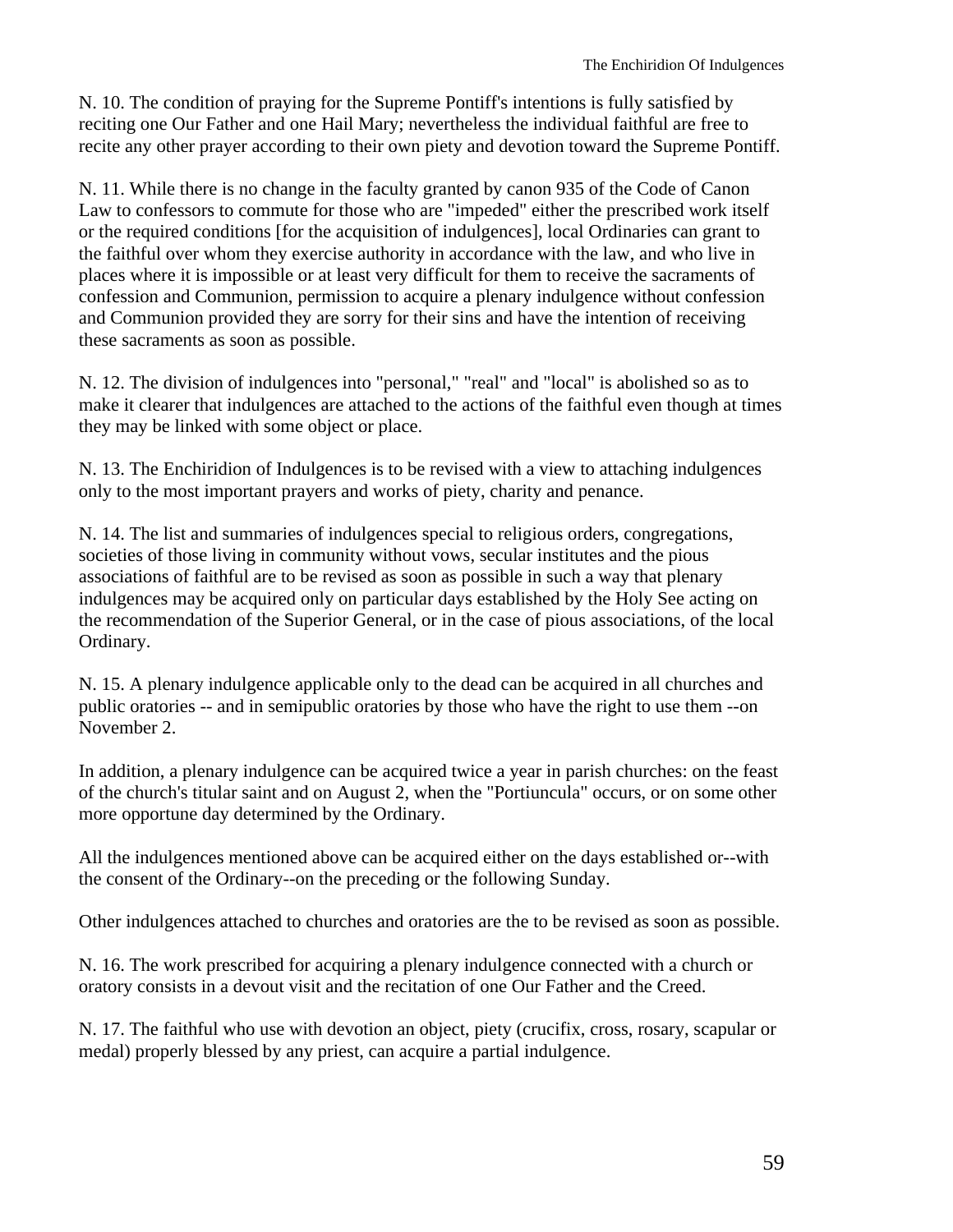But if this object of piety is blessed by the Supreme Pontiff or any bishop, the faithful who use it devoutly can also acquire a plenary indulgence on the feast of the holy Apostles Peter and Paul, provided they also make a profession of faith using any legitimate formula.

N. 18. To the faithful in danger of death who cannot be assisted by a priest to bring them the sacraments and impart the apostolic blessing with its attendant plenary indulgence (according to canon 468, 2 of the Code of Canon Law) Holy Mother Church nevertheless grants a plenary indulgence to be acquired at the point of death, provided they are properly disposed and have been in the habit of reciting some prayers during their lifetime. To use a crucifix or cross in connection with the acquisition of this plenary indulgence is a laudable practice.

This plenary indulgence at the point of death can be acquired by the faithful even if they have already obtained an indulgence on the same day.

N. 19. The norms established regarding plenary indulgences particularly those referred to in N. 6, apply also to what up to now have been known as the "toties quoties" ["as often as"] plenary indulgences.

No. 20. Holy Mother Church, extremely solicitous for faithful departed, has decided that suffrages be applied to them to the widest possible extent at any Sacrifice of the whatsoever, abolishing all special privileges in this regard.

### **Transitional Norms**

These new norms regulating the acquisition of indulgences will become valid three months from the date of publication of this constitution in the Acta Apostolicae Sedis.

Indulgences attached to the use of objects of piety which are not mentioned above cease three months after the date of publication of this constitution in the Acta Apostolicae Sedis.

The revisions mentioned in N. 14 and N. 15 must be submitted to the Sacred Apostolic Penitentiary within a year. Two years after the date of this constitution, indulgences which have not been confirmed will become null and void.

We will that these statutes and prescriptions of ours be established now and remain in standing, if it is necessary so to state, the Apostolic Constitutions and Directives published by our Predecessors or any other prescriptions even if they might be worthy of special mention or should require particular repeal.

Given at Rome at St. Peter's on January 1, the octave of the Nativity of our Lord Jesus Christ, 1967, the fourth year of Our Pontificate.

Pope Paul VI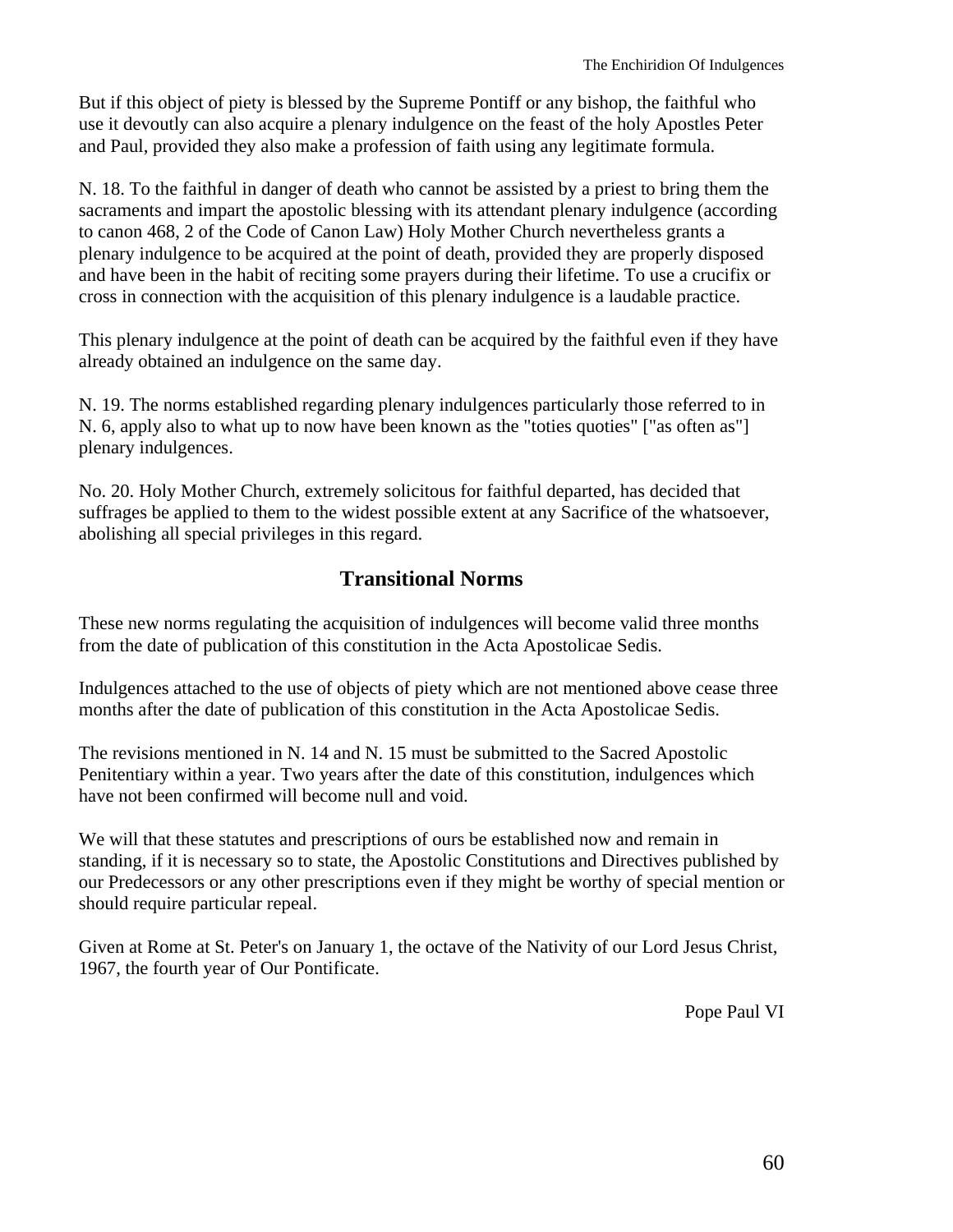## Supplement

#### **Acts of the Theological Virtues and of Contrition**

(See n.2)

#### **Act of Faith**

O my God, who are infallible Truth and can neither deceive nor be deceived, I firmly believe all that you have revealed and propose to my belief through your holy Church, because you have revealed it. I believe that you are one in nature and three in Persons: the Father, the Son, and the Holy Spirit. I believe that you are the Creator of all things and that you reward the just for all eternity in heaven and punish the wicked for all eternity in hell. I believe that Jesus Christ is the Son of God made man, that he suffered and died for my sins and rose from the dead in glory, and that it is only in him through the Holy Spirit that eternal life is given to men. I believe in fine all that your holy Church believes. I thank you for having called me to the true faith, and I protest that with the help of your grace I will live and die in this holy faith.

#### **Act of Hope**

O my God, trusting in your promises and because you are faithful, powerful and merciful, I hope, through the merits of Jesus Christ, for the pardon of my sins, final perseverance and the blessed glory of heaven.

#### **Act of Love**

O my God, because you are infinite goodness and worthy of infinite love, I love you with my whole heart above all things, and for love of you I love my fellow-men as myself.

#### **Act of Contrition**

O my God, I repent with my whole heart of all my sins, and I detest them, because I have deserved the loss of heaven and the pains of hell, but most of all because I have offended you, infinite Goodness. I firmly purpose with the help of your grace, which I pray you to grant me now and always, to do penance and rather to die than offend you again. I purpose also to receive the holy Sacraments during my life and at my death

#### **An Act of Spiritual Communion**

(See n.15)

My Jesus, I believe that you are in the Blessed Sacrament. I love you above all things, and I long for you in my soul. Since I cannot now receive you sacramentally, come at least spiritually into my heart. As though you have already come, I embrace you and unite myself entirely to you; never permit me to be separated from you.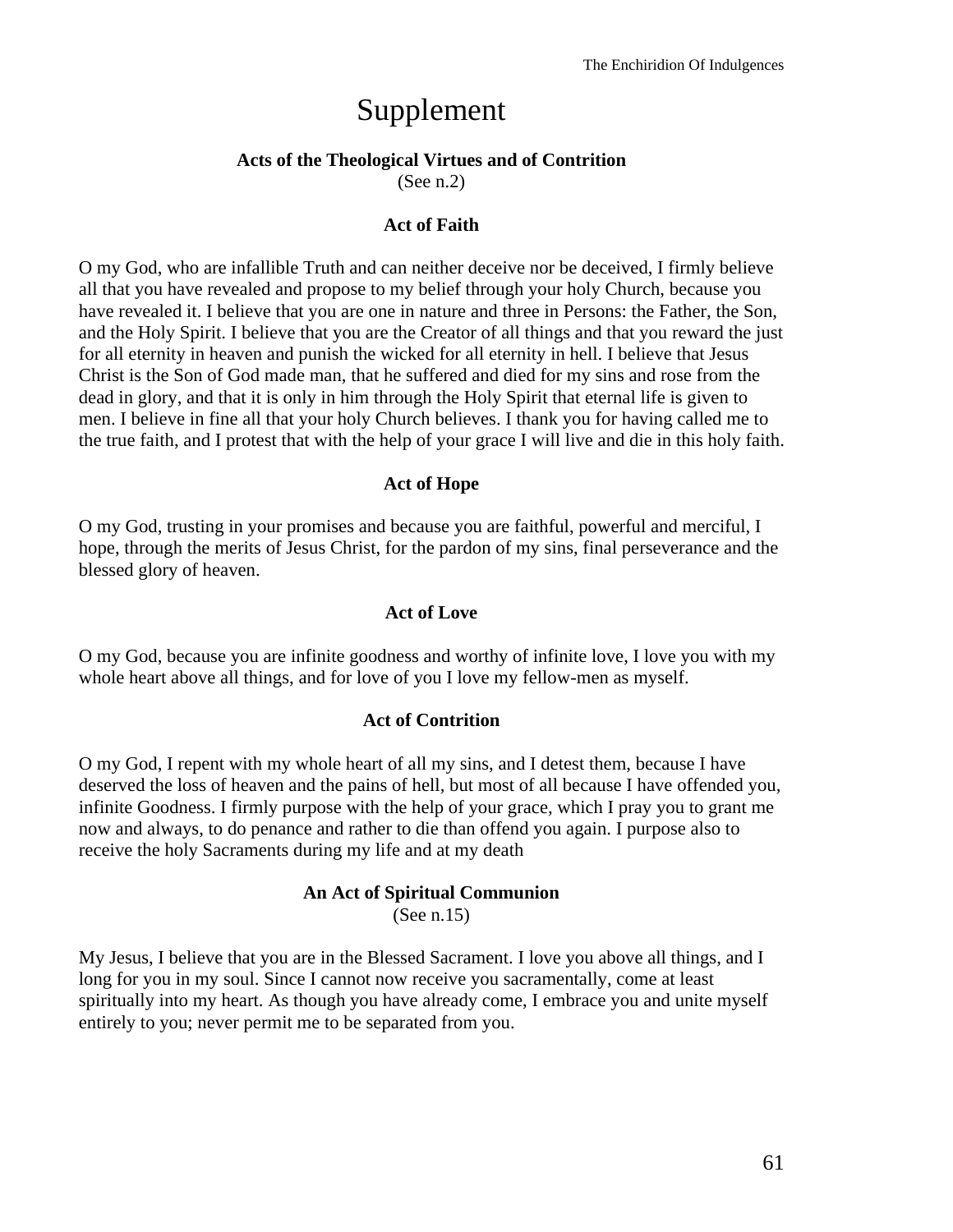#### **Litanies**

(See n.29)

#### **Litany of the Most Holy Name of Jesus**

Lord, have mercy. Christ, have mercy. Lord, have mercy. Jesus, hear us. Jesus, graciously hear us. God, the Father of Heaven, have mercy on us . God the Son, Redeemer of the world, have mercy on us . God, the Holy Spirit, have mercy on us . Holy Trinity, one God, have mercy on us . Jesus, Son of the living God, have mercy on us . Jesus, Splendor of the Father, have mercy on us . Jesus, Brightness of eternal Light, have mercy on us . Jesus, King of Glory, have mercy on us . Jesus, Sun of Justice, have mercy on us . Jesus, Son of the Virgin Mary, have mercy on us . Jesus, most amiable, have mercy on us . Jesus, most admirable, have mercy on us . Jesus, the mighty God, have mercy on us . Jesus, Father of the world to come, have mercy on us . Jesus, angel of great counsel, have mercy on us . Jesus, most powerful, have mercy on us . Jesus, most patient, have mercy on us . Jesus, most obedient, have mercy on us .

Jesus, meek and humble of heart, have mercy on us . Jesus, Lover of Chastity, have mercy on us . Jesus, our Lover, have mercy on us . Jesus, God of Peace, have mercy on us . Jesus, Author of Life, have mercy on us . Jesus, Model of Virtues, have mercy on us . Jesus, zealous for souls, have mercy on us . Jesus, our God, have mercy on us . Jesus, our Refuge, have mercy on us . Jesus, Father of the Poor, have mercy on us . Jesus, Treasure of the Faithful, have mercy on us . Jesus, good Shepherd, have mercy on us . Jesus, true Light, have mercy on us . Jesus, eternal Wisdom, have mercy on us . Jesus, infinite Goodness, have mercy on us . Jesus, our Way and our life, have mercy on us . Jesus, joy of the Angels, have mercy on us . Jesus, King of the Patriarchs, have mercy on us . Jesus, Master of the Apostles, have mercy on us . Jesus, Teacher of the Evangelists, have mercy on us . Jesus, Strength of Martyrs,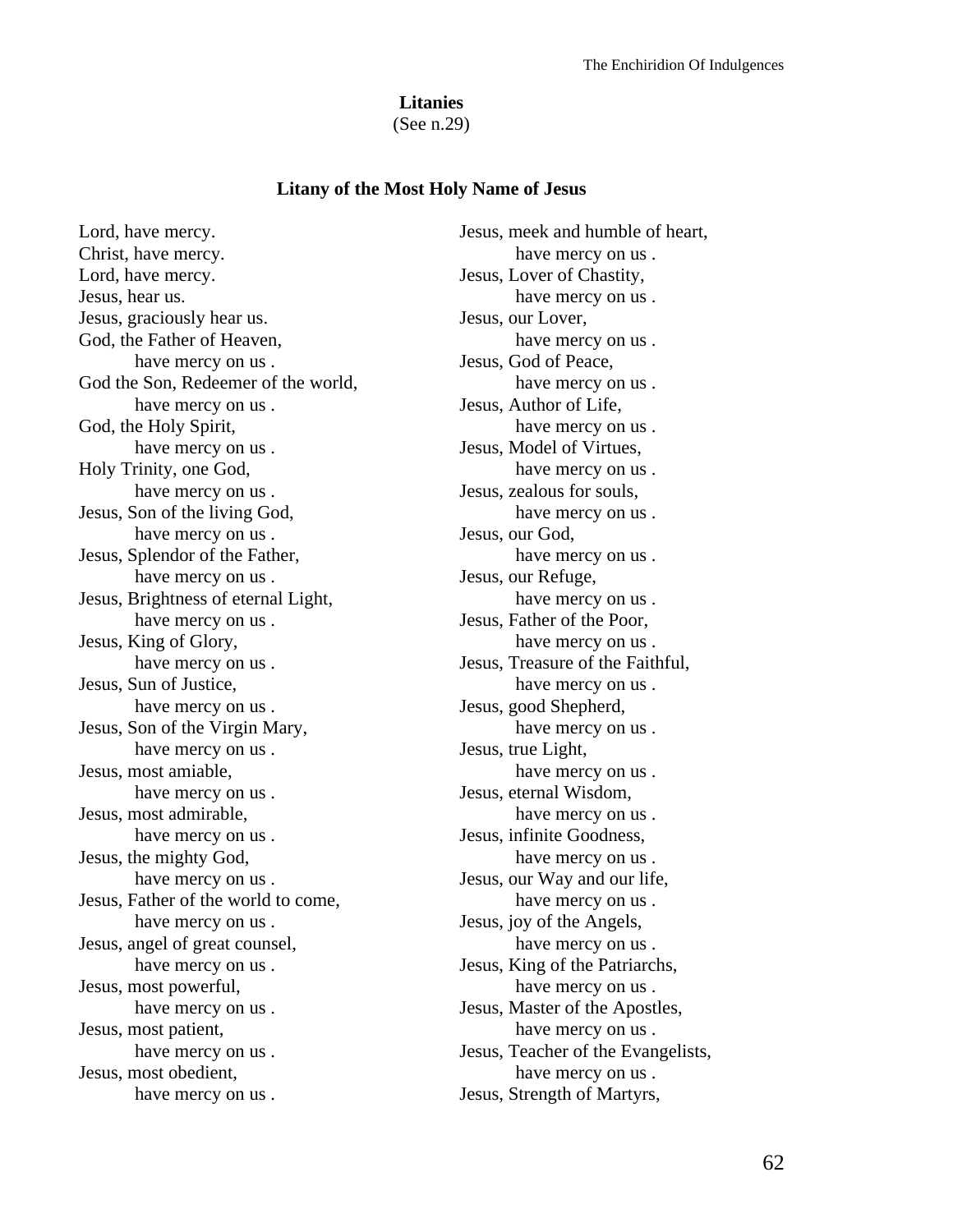have mercy on us . Jesus, Light of Confessors, have mercy on us . Jesus, Purity of Virgins, have mercy on us . Jesus, Crown of all Saints, have mercy on us . Be merciful, spare us, O Jesus! Be merciful, graciously hear us, O Jesus! From all evil, deliver us, O Jesus . From all sin, deliver us, O Jesus . From your wrath, deliver us, O Jesus . From the snares of the devil, deliver us, O Jesus . From the spirit of fornication, deliver us, O Jesus . From everlasting death, deliver us, O Jesus . From the neglect of your inspirations, deliver us, O Jesus . Through the mystery of your holy Incarnation, deliver us, O Jesus . Through your Nativity, deliver us, O Jesus . Through your Infancy, deliver us, O Jesus . Through your most divine Life, deliver us, O Jesus .

Through your Labors, deliver us, O Jesus . Through your Agony and Passion, deliver us, O Jesus . Through your Cross and Dereliction, deliver us, O Jesus . Through your Sufferings, deliver us, O Jesus . Through your Death and Burial, deliver us, O Jesus . Through your Resurrection, deliver us, O Jesus . Through your Ascension, deliver us, O Jesus . Through your Institution of the Most Holy Eucharist, deliver us, O Jesus . Through your Joys, deliver us, O Jesus . Through your Glory, deliver us, O Jesus . Lamb of God, who take away the sins of the world, spare us, O Jesus! Lamb of God, who take away the sins of the world, graciously hear us, O Jesus! Lamb of God, who take away the sins of the world, have mercy on us, O Jesus! Jesus, hear us. Jesus, graciously hear us.

Let us pray. O Lord Jesus Christ, you have said, "Ask and you shall receive; seek, and you shall find; knock, and it shall be opened to you"; mercifully attend to our supplications, and grant us the grace of your most divine love, that we may love you with all our hearts, and in all our words and actions, and never cease to praise you.

Make us, O Lord, to have a perpetual fear and love of your holy name, for you never fail to govern those whom you solidly establish in your love. You, who live and reign forever and ever. R. Amen.

#### **Litany of the Most Sacred Heart of Jesus**

Lord, have mercy. Christ, have mercy. Lord, have mercy. Christ, hear us.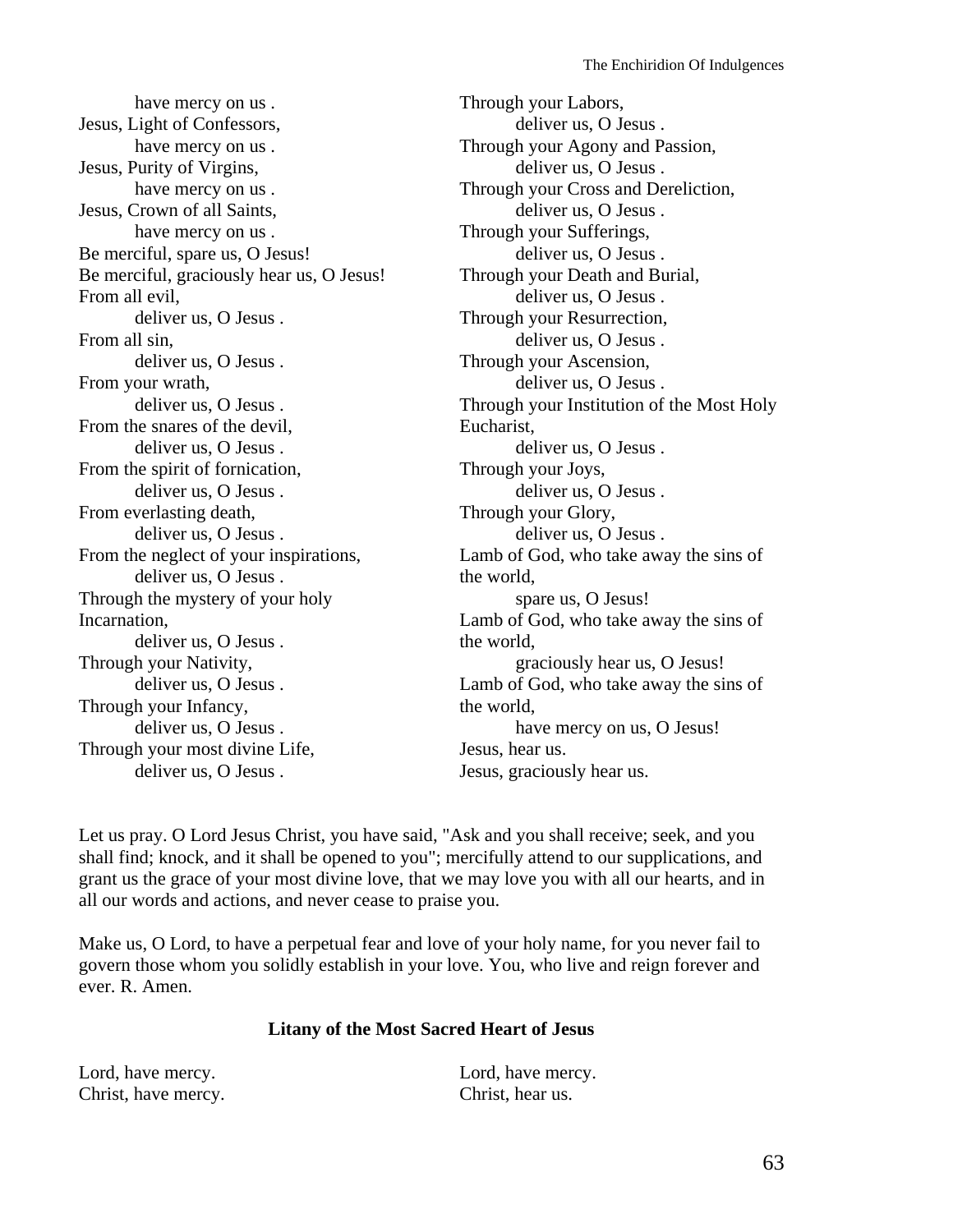Christ, graciously hear us. God, the Father of Heaven, have mercy on us. God the Son, Redeemer of the world, have mercy on us. God, the Holy Spirit, have mercy on us. Holy Trinity, One God, have mercy on us. Heart of Jesus, Son of the Eternal Father, have mercy on us Heart of Jesus, formed by the Holy Spirit in the womb of the Virgin Mother, have mercy on us Heart of Jesus, substantially united to the Word of God, have mercy on us Heart of Jesus, of Infinite Majesty, have mercy on us Heart of Jesus, Sacred Temple of God, have mercy on us Heart of Jesus, Tabernacle of the Most High, have mercy on us Heart of Jesus, House of God and Gate of Heaven, have mercy on us Heart of Jesus, burning furnace of charity, have mercy on us Heart of Jesus, abode of justice and love, have mercy on us Heart of Jesus, full of goodness and love, have mercy on us Heart of Jesus, abyss of all virtues, have mercy on us Heart of Jesus, most worthy of all praise, have mercy on us Heart of Jesus, king and center of all hearts, have mercy on us Heart of Jesus, in whom are all the treasures of wisdom and knowledge, have mercy on us Heart of Jesus, in whom dwells the fullness of divinity, have mercy on us

Heart of Jesus, in whom the Father was well pleased, Heart of Jesus, of whose fullness we have all received, have mercy on us Heart of Jesus, desire of the everlasting hills, have mercy on us Heart of Jesus, patient and most merciful, Heart of Jesus, enriching all who invoke you, have mercy on us Heart of Jesus. fountain of life and holiness, have mercy on us Heart of Jesus, propitiation for our sins, have mercy on us Heart of Jesus, loaded down with opprobrium, have mercy on us Heart of Jesus, bruised for our offenses, have mercy on us Heart of Jesus, obedient to death, have mercy on us Heart of Jesus, pierced with a lance, have mercy on us Heart of Jesus, source of all consolation, have mercy on us Heart of Jesus, our life and resurrection, have mercy on us Heart of Jesus, our peace and reconciliation, have mercy on us Heart of Jesus, victim for our sins, have mercy on us Heart of Jesus, salvation of those who trust in you, have mercy on us Heart of Jesus, hope of those who die in you, have mercy on us Heart of Jesus, delight of all the Saints, have mercy on us Lamb of God, who take away the sins of the world, spare us, O Lord. Lamb of God, who take away the sins of the world,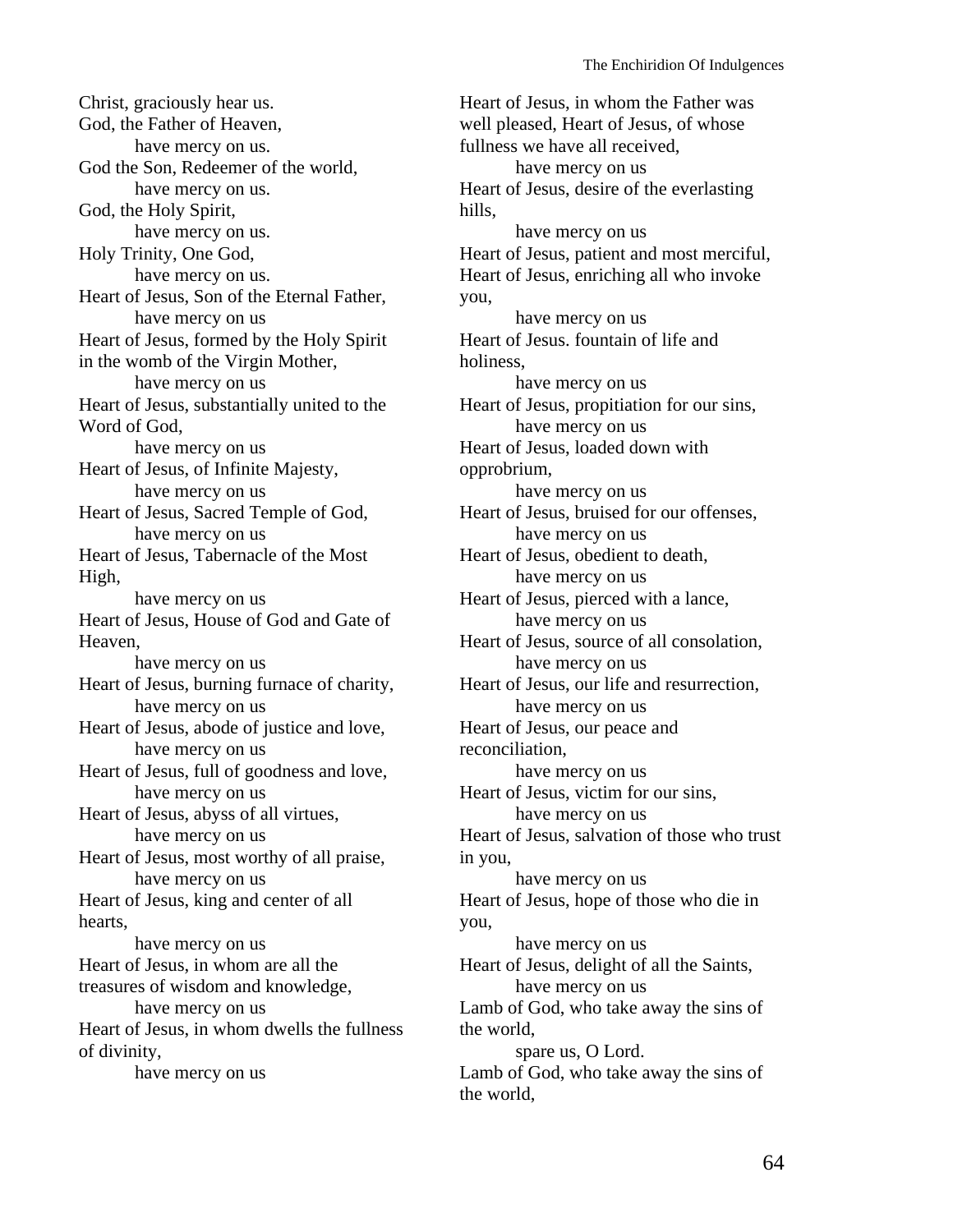graciously hear us, O Lord. Lamb of God, who take away the sins of the world,

V. Jesus, meek and humble of heart. R. Make our hearts like to yours.

Let us pray. Almighty and eternal God, look upon the Heart of your most beloved Son and upon the praises and satisfaction which he offers you in the name of sinners; and to those who implore your mercy, in your great goodness, grant forgiveness in the name of the same Jesus Christ, your Son, who lives and reigns with you forever and ever. R. Amen.

#### **Litany of the Most Precious Blood of Jesus <sup>1</sup>**

Lord, have mercy. Christ, have mercy. Lord, have mercy. Christ, hear us. Christ, graciously hear us. God, the Father of Heaven, have mercy on us. God the Son, Redeemer of the world, have mercy on us. God, the Holy Spirit, have mercy on us. Holy Trinity, One God, have mercy on us. Blood of Christ, only-begotten Son of the Eternal Father, save us. Blood of Christ, Incarnate Word of God, save us. Blood of Christ, of the Newand Eternal Testament, save us. Blood of Christ, falling uponthe earth in the Agony, save us. Blood of Christ, shed profusely in the Scourging, save us.

Blood of Christ, flowing forth in the Crowning with Thorns, save us. Blood of Christ, poured out on the Cross, save us. Blood of Christ, price of oursalvation, save us. Blood of Christ, withoutwhich there is no forgiveness, save us. Blood of Christ, Eucharisticdrink and refreshment ofsouls, save us. Blood of Christ, stream ofmercy, save us. Blood of Christ, victor overdemons, save us. Blood of Christ, courage ofMartyrs, save us. Blood of Christ, strength ofConfessors, save us. Blood of Christ, bringing forth Virgins, save us. Blood of Christ, help of those in peril, save us. Blood of Christ, relief of the burdened, save us. Blood of Christ, solace in sorrow,

 $\overline{a}$ 

have mercy on us.

<sup>&</sup>lt;sup>1</sup> S.R.C., Feb. 24, 1960; A.A.S., 52 (1960), p.412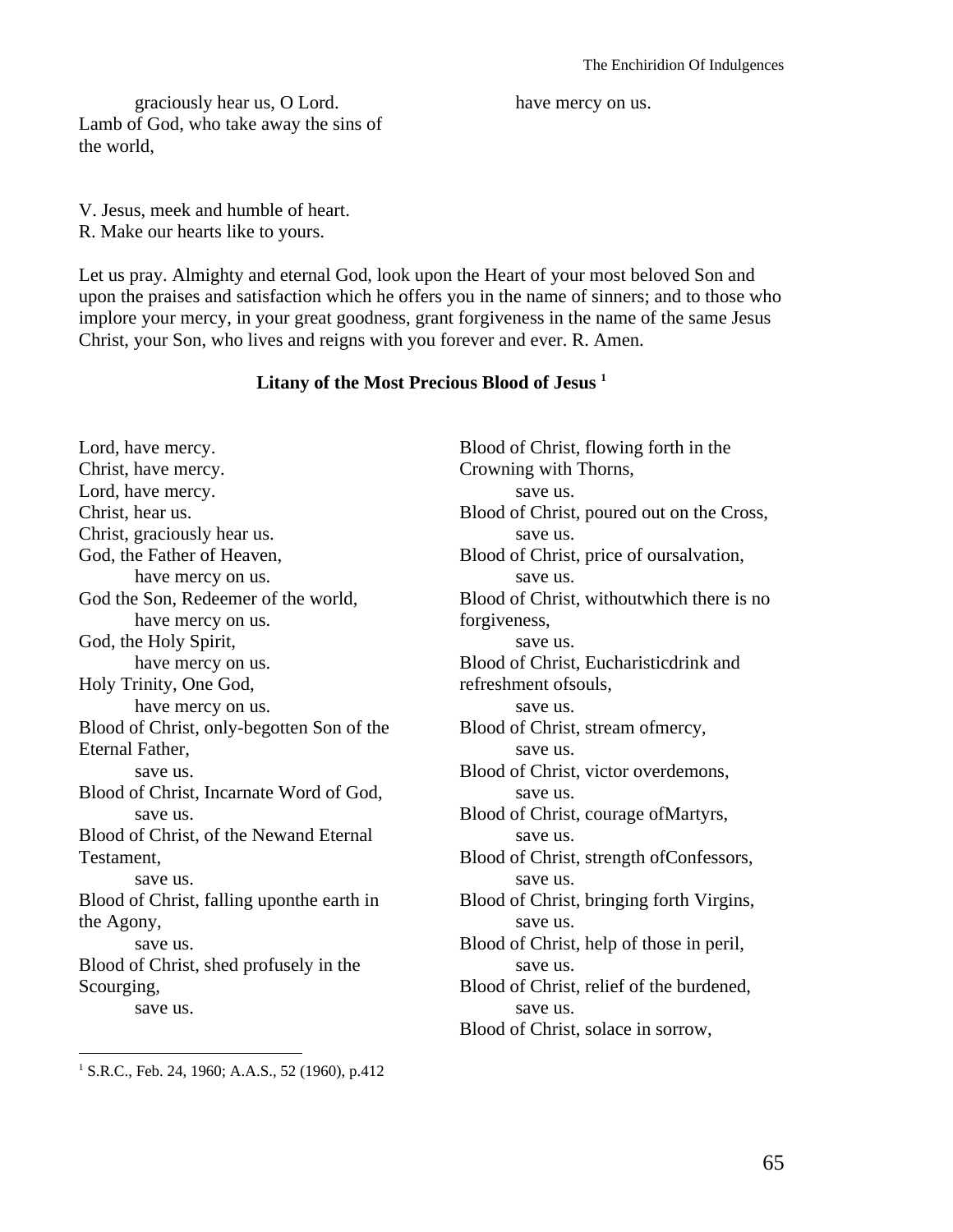save us. Blood of Christ, hope of thepenitent, save us. Blood of Christ, consolationof the dying, save us. Blood of Christ, peace andtenderness of hearts, save us. Blood of Christ, pledge ofeternal life, save us. Blood of Christ, freeing souls from purgatory, save us.

Blood of Christ, most worthyof all glory and honor, save us. Lamb of God, who take awaythe sins of the world, spare us, O Lord!. Lamb of God, who take away the sins of the world, graciously hear us, O Lord!. Lamb of God, who take away the sins of the world, have mercy on us.

V. You have redeemed us, O Lord, in your Blood. R. And made us, for our God, a kingdom.

Let us pray. Almighty and eternal God, you have appointed your only-begotten Son the Redeemer of the world, and willed to be appeased by his Blood. Grant we beg of you, that we may worthily adore this price of our salvation, and through its power be safeguarded from the evils of the present life, so that we may rejoice in its fruits forever in heaven. Through the same Christ our Lord. R. Amen.

### **Litany of the Blessed Virgin Mary**

| Lord, have mercy.                        | Mother most pure,       |
|------------------------------------------|-------------------------|
| Christ, have mercy.                      | pray for us.            |
| Lord, have mercy.                        | Mother most chaste,     |
| Christ, hear us.                         | pray for us.            |
| Christ, graciously hear us.              | Mother inviolate,       |
| God, the Father of Heaven, have mercy on | pray for us.            |
| us.                                      | Mother undefiled,       |
| God the Son, Redeemer of the world, have | pray for us.            |
| mercy on us.                             | Mother most amiable,    |
| God the Holy Spirit, have mercy on us.   | pray for us.            |
| Holy Trinity, One God, have mercy on us. | Mother most admirable,  |
| Holy Mary,                               | pray for us.            |
| pray for us.                             | Mother of good counsel, |
| Holy Mother of God,                      | pray for us.            |
| pray for us.                             | Mother of our Creator,  |
| Holy Virgin of virgins,                  | pray for us.            |
| pray for us.                             | Mother of our Savior,   |
| Mother of Christ,                        | pray for us.            |
| pray for us.                             | Virgin most prudent,    |
| Mother of divine grace,                  | pray for us.            |
| pray for us.                             | Virgin most venerable,  |

66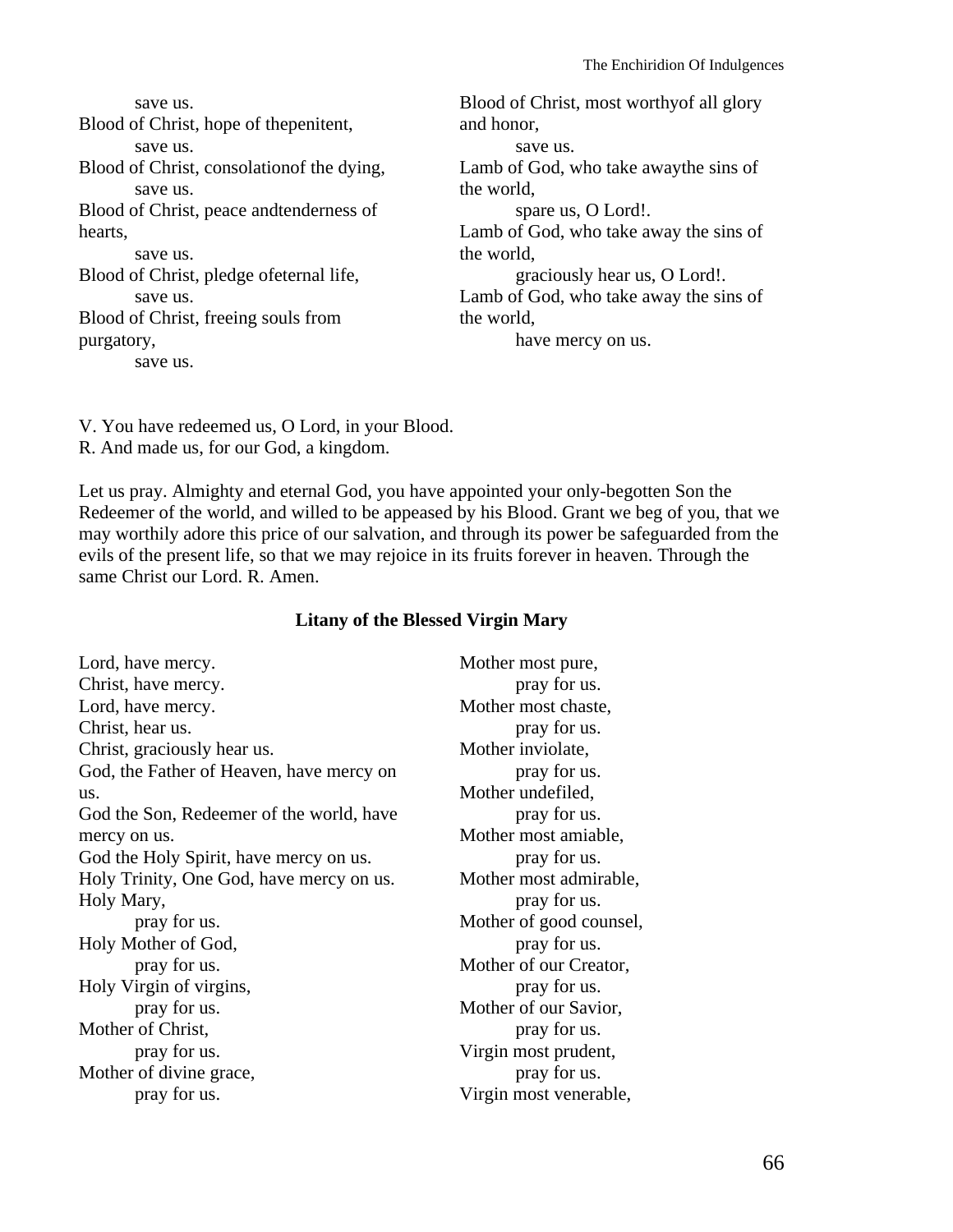pray for us. Virgin most renowned, pray for us. Virgin most powerful, pray for us. Virgin most merciful, pray for us. Virgin most faithful, pray for us. Mirror of justice, pray for us. Seat of wisdom, pray for us. Cause of our joy, pray for us. Spiritual vessel, pray for us. Vessel of honor, pray for us. Singular vessel of devotion, pray for us. Mystical rose, pray for us. Tower of David, pray for us. Tower of ivory, pray for us. House of gold, pray for us. Ark of the covenant, pray for us. Gate of heaven, pray for us. Morning star, pray for us. Health of the sick, pray for us. Refuge of sinners,

pray for us. Comforter of the afflicted, Help of Christians, pray for us. Queen of Angels, pray for us. Queen of Patriarchs, pray for us. Queen of Prophets, pray for us. Queen of Apostles, pray for us. Queen of Martyrs, pray for us. Queen of Confessors, pray for us. Queen of Virgins, pray for us. Queen of all Saints, pray for us. Queen conceived without original sin, pray for us. Queen assumed into heaven, pray for us. Queen of the most holy Rosary, pray for us. Queen of Peace, pray for us. Lamb of God, who take away the sins of the world, spare us, O Lord!. Lamb of God, who take away the sins of the world, graciously hear us, O Lord! Lamb of God, who take away the sins of the world, have mercy on us.

V. Pray for us, O holy Mother of God. R. That we may be made worthy of the promises of Christ.

Let us pray. Grant, we beg you, O Lord God, that we your servants, may enjoy lasting health of mind and body, and by the glorious intercession of the Blessed Mary, ever Virgin, be delivered from present sorrow and enter into the joy of eternal happiness. Through Christ our Lord. R. Amen.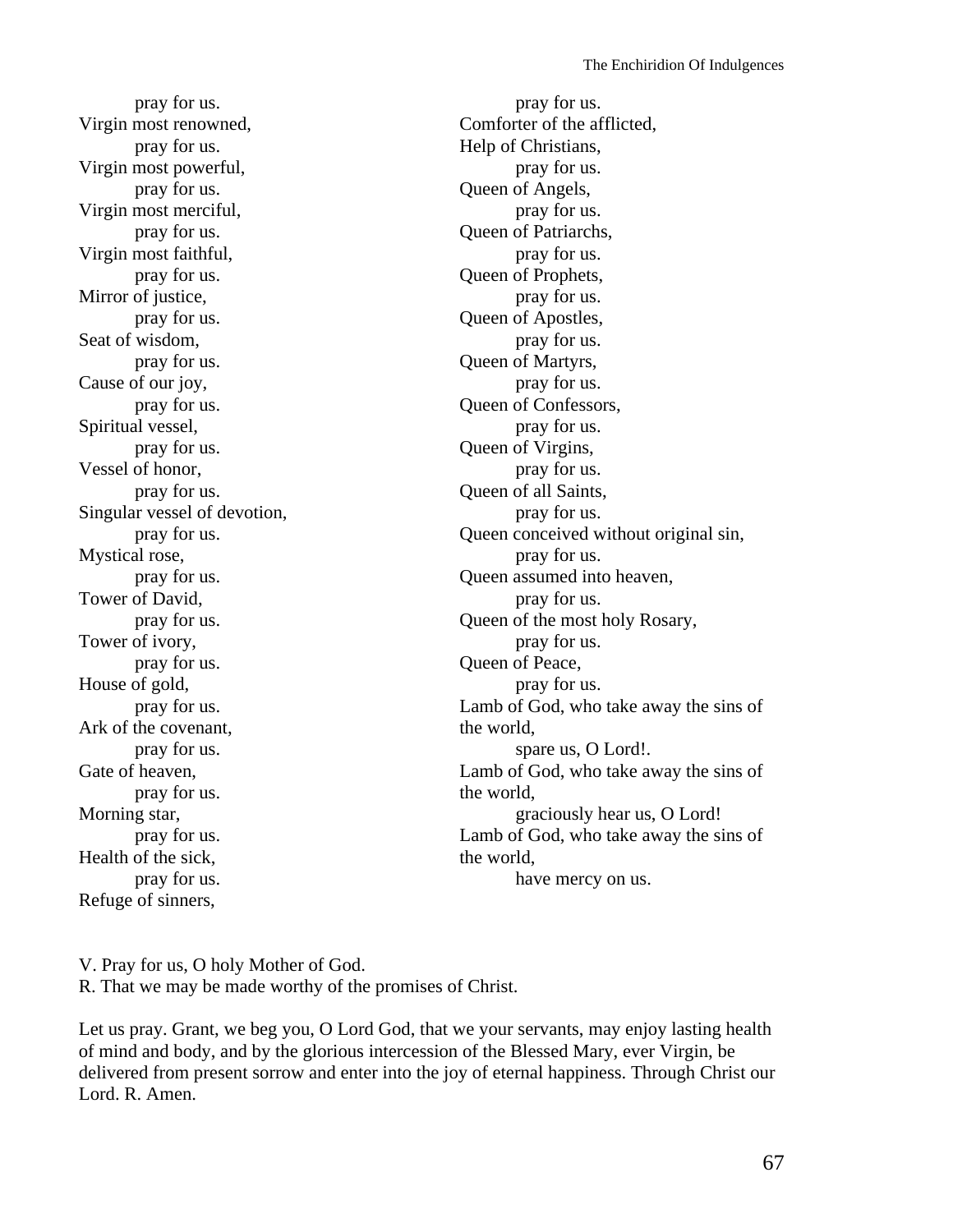### *During Advent*

Let us pray. O God, you willed that, at the message of an angel, your Word should take flesh in the womb of the Blessed Virgin Mary; grant to your suppliant people, that we, who believe her to be truly the Mother of God, may be helped by her intercession with you. Through the same Christ our Lord. R. Amen.

#### *From Christmas to the Purification*

Let us pray. O God, by the fruitful virginity of Blessed Mary, you bestowed upon the human race the rewards of eternal salvation; grant, we beg you, that we may feel the power of her intercession, through whom we have been made worthy to receive the Author of life, our Lord Jesus Christ your Son. Who lives and reigns with you forever and ever. R. Amen.

#### *During Paschaltime*

Let us pray. O God, who by the Resurrection of your Son, our Lord Jesus Christ, granted joy to the whole world; grant, we beg you, that through the intercession of the Virgin Mary, his Mother, we may attain the joys of eternal life. Through the same Christ our Lord. RAmen.

#### **Litany of St. Joseph**

Lord, have mercy. Christ, have mercy. Lord, have mercy. Christ, hear us. Christ, graciously hear us. God, the Father of Heaven, have mercy on us. God the Son, Redeemer of the world, have mercy on us. God the Holy Spirit, have mercy on us. Holy Trinity, One God, have mercy on us. Holy Mary, pray for us. St. Joseph, pray for us. Renowned offspring of David, pray for us. Light of Patriarchs, pray for us. Spouse of the Mother of God, pray for us. Chaste guardian of the Virgin, pray for us. Foster father of the Son of God, pray for us. Diligent protector of Christ, pray for us. Head of the Holy Family, pray for us. Joseph most just, pray for us. Joseph most chaste, pray for us. Joseph most prudent, pray for us. Joseph most strong, pray for us. Joseph most obedient, pray for us. Joseph most faithful, pray for us. Mirror of patience, pray for us. Lover of poverty, pray for us. Model of artisans, pray for us. Glory of home life,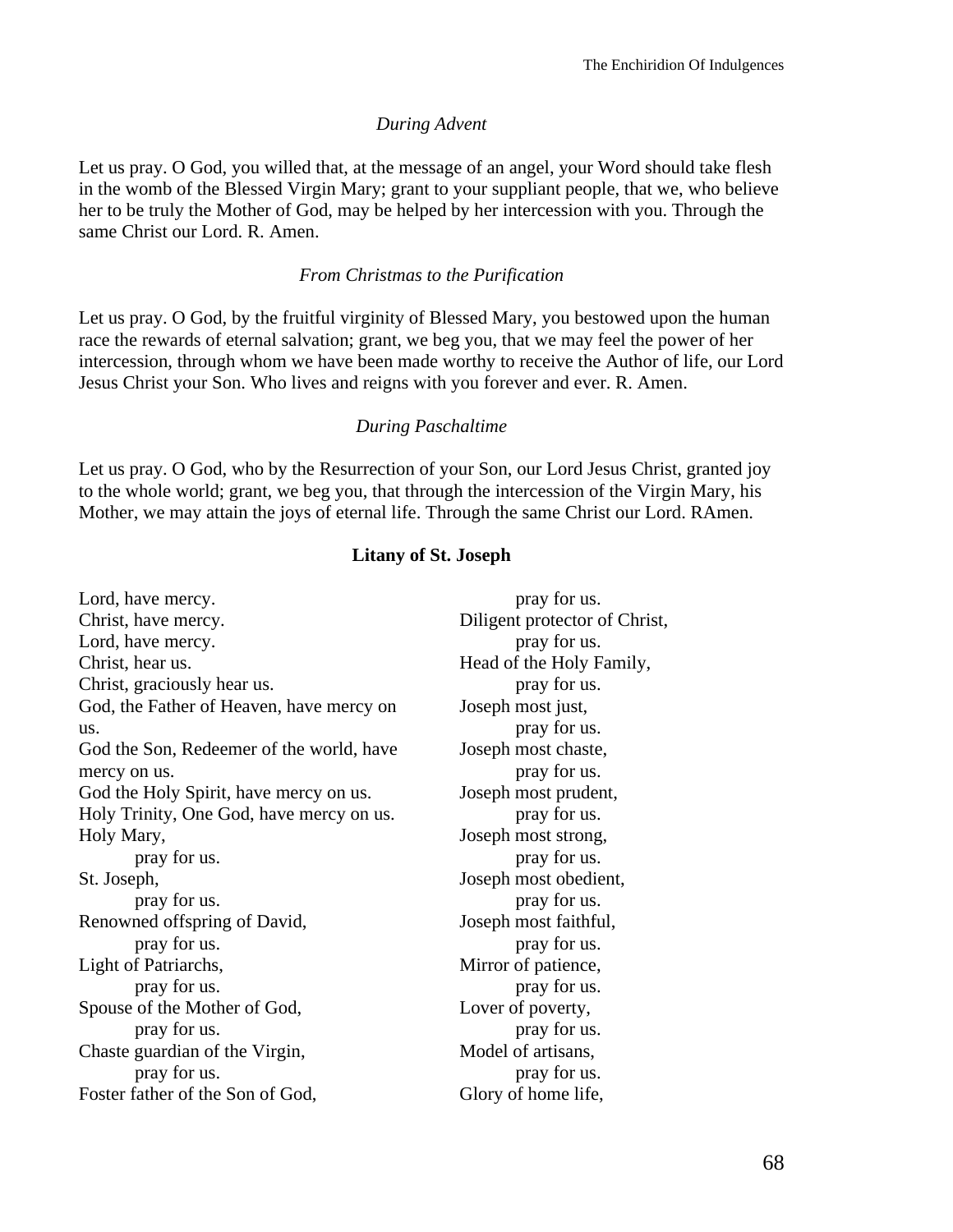pray for us. Guardian of virgins, pray for us. Pillar of families, pray for us. Solace of the wretched, pray for us. Hope of the sick, pray for us. Patron of the dying, pray for us. Terror of demons,

pray for us. Protector of Holy Church, pray for us. Lamb of God, who take away the sins of the world, spare us, O Lord!. Lamb of God, who take away the sins of the world, graciously hear us, O Lord!. Lamb of God, who take away the sins of the world, have mercy on us. .

V. He made him the lord of his household. R. And prince over all his possessions.

Let us pray. O God, in your ineffable providence you were pleased to choose Blessed Joseph to be the spouse of your most holy Mother; grant, we beg you, that we may be worthy to have him for our intercessor in heaven whom on earth we venerate as our Protector: You who live and reign forever and ever. R. Amen.

#### **Litany of the Saints**

| Lord, have mercy.                   | pray for us.                            |
|-------------------------------------|-----------------------------------------|
| Christ, have mercy.                 | All you holy Angels and Archangels,     |
| Lord, have mercy.                   | pray for us.                            |
| Christ, hear us.                    | All you holy orders of blessed Spirits, |
| Christ, graciously hear us.         | pray for us.                            |
| God the Father of Heaven,           | St. John the Baptist,                   |
| have mercy on us.                   | pray for us.                            |
| God the Son, Redeemer of the world, | St. Joseph,                             |
| have mercy on us.                   | pray for us.                            |
| God the Holy Spirit,                | All you holy Patriarchs and Prophets,   |
| have mercy on us.                   | pray for us.                            |
| Holy Trinity, one God,              | St. Peter,                              |
| have mercy on us.                   | pray for us.                            |
| Holy Mary,                          | St. Paul,                               |
| pray for us.                        | pray for us.                            |
| Holy Mother of God,                 | St. Andrew,                             |
| pray for us.                        | pray for us.                            |
| Holy Virgin of virgins,             | St. James,                              |
| pray for us.                        | pray for us.                            |
| St. Michael,                        | St. John,                               |
| pray for us.                        | pray for us.                            |
| St. Gabriel,                        | St. Thomas,                             |
| pray for us.                        | pray for us.                            |
| St. Raphael,                        | St. James,                              |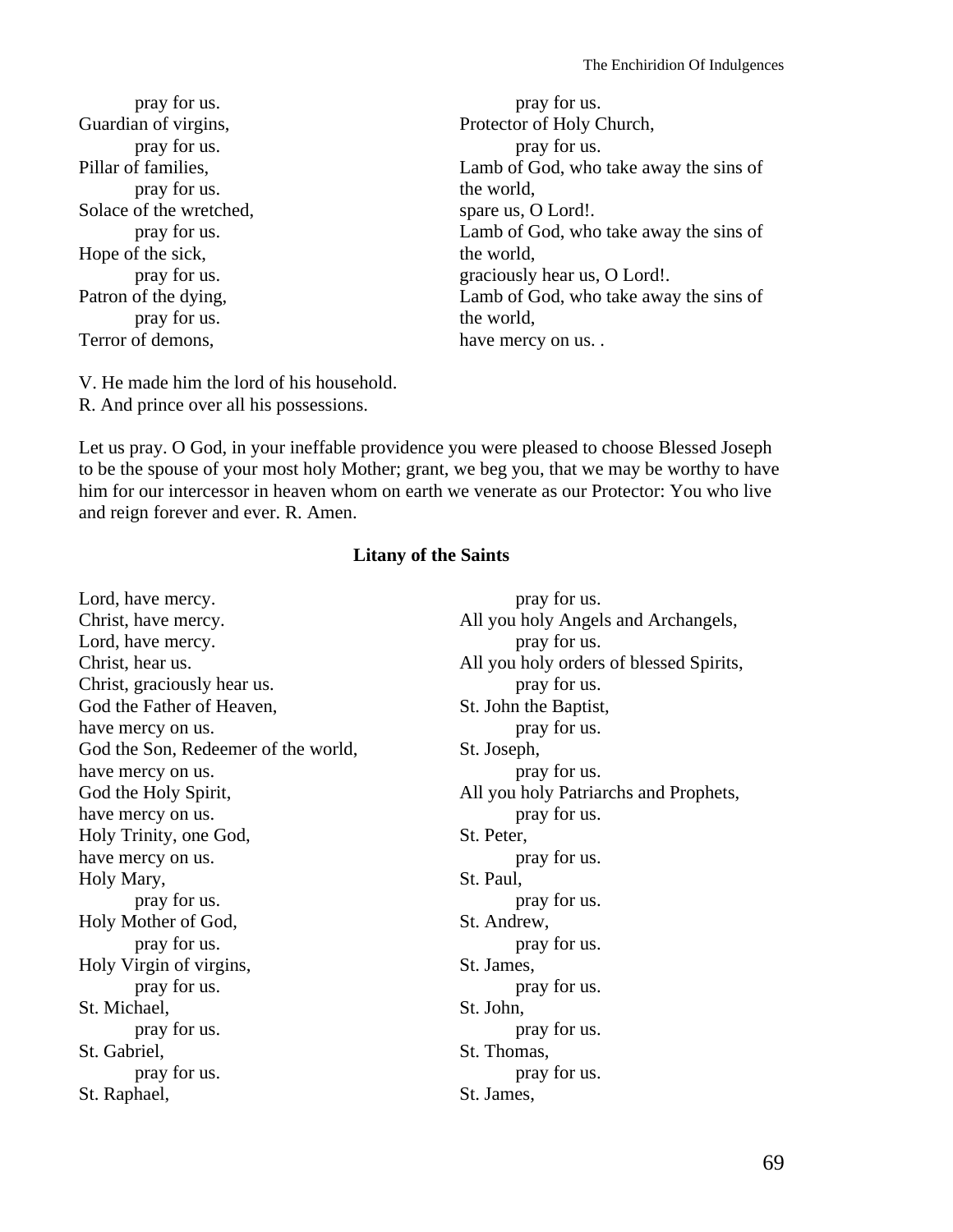pray for us. St. Philip, pray for us. St. Bartholomew, pray for us. St. Matthew, pray for us. St. Simon, pray for us. St. Thaddeus, pray for us. St. Matthias, pray for us. St. Barnabas, pray for us. St. Luke, pray for us. St. Mark, pray for us. All you holy Apostles and Evangelists, pray for us. All you holy Disciples of the Lord, pray for us. All you holy Innocents, pray for us. St. Stephen, pray for us. St. Lawrence, pray for us. St. Vincent, pray for us. Sts. Fabian and Sebastian, pray for us. Sts. John and Paul, pray for us. Sts. Cosmas and Damian, pray for us. Sts. Gervase and Protase, pray for us. All you holy Martyrs, pray for us. St. Sylvester, pray for us. St. Gregory, pray for us. St. Ambrose, pray for us.

St. Augustine, pray for us. St. Jerome, pray for us. St. Martin, pray for us. St. Nicholas, pray for us. All you holy Bishops and Confessors, pray for us. All you holy Doctors, pray for us. St. Anthony, pray for us. St. Benedict, pray for us. St. Bernard, pray for us. St. Dominic, pray for us. St. Francis, pray for us. All you holy Priests and Levites, pray for us. All you holy Monks and Hermits, pray for us. St. Mary Magdalen, pray for us. St. Agatha, pray for us. St. Lucy, pray for us. St. Agnes, pray for us. St. Cecilia, pray for us. St. Catherine, pray for us. St. Anastasia, pray for us. All you holy Virgins and Widows, pray for us. All you Holy Men and Women, Saints of God, make intercession for us. Be merciful, spare us, O Lord.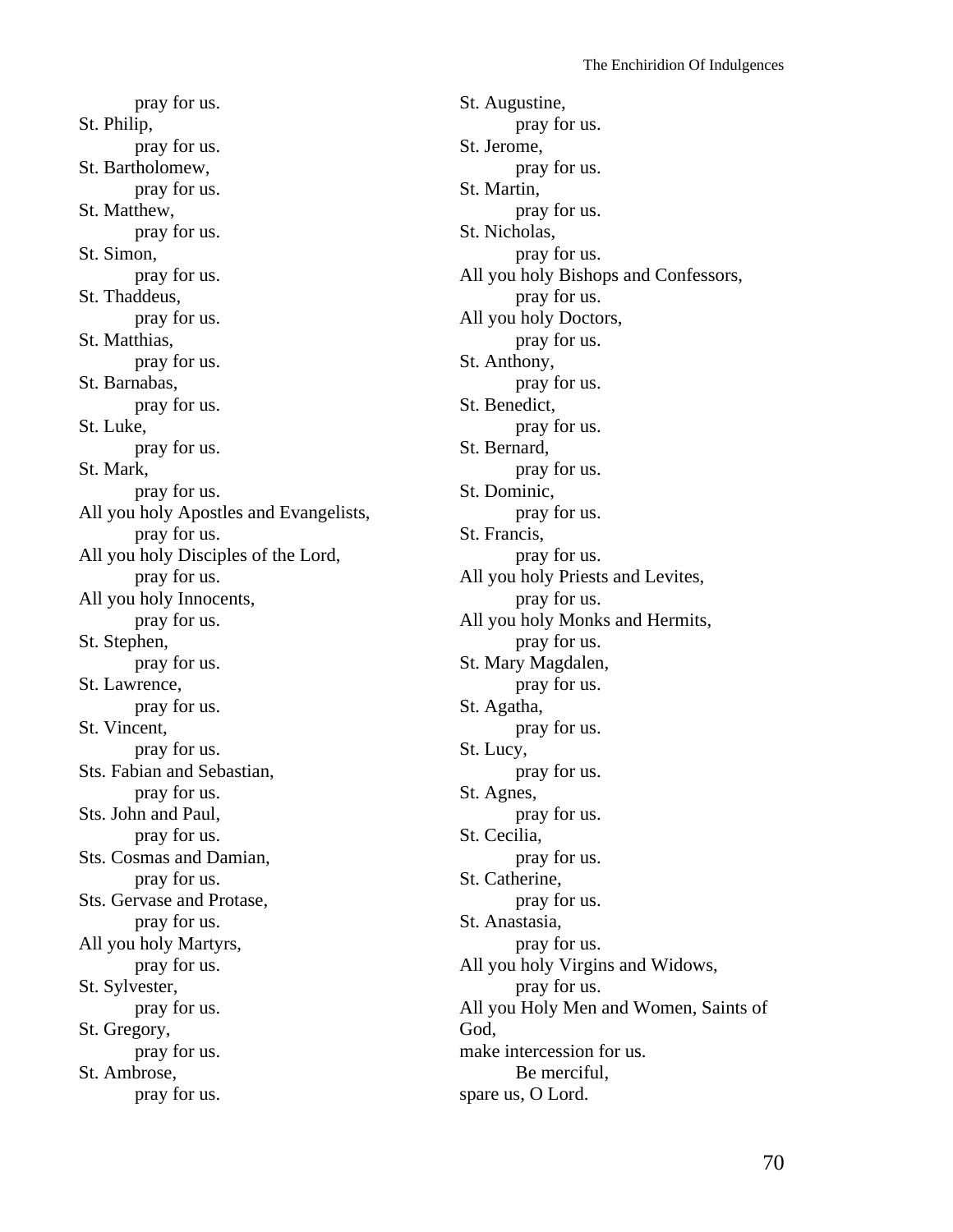Be merciful, graciously hear us, O Lord. From all evil, O Lord, deliver us. From all sin, deliver us. From your wrath, deliver us. From sudden and unprovided death, deliver us. From the snares of the devil, deliver us. From anger, and hatred, and all ill-will, deliver us. From the spirit of fornication, deliver us. From lightning and tempest, deliver us. From the scourge of earthquake, deliver us. From plague, famine and war, deliver us. From everlasting death, deliver us. Through the mystery of your holy Incarnation, deliver us. Through your Coming, deliver us. Through your Nativity, deliver us. Through your Baptism and holy Fasting, deliver us. Through your Cross and Passion, deliver us. Through your Death and Burial, deliver us. Through your holy Resurrection, deliver us. Through your admirable Ascension, deliver us. Through the coming of the Holy Spirit, the Paraclete, In the day of judgment, deliver us. We sinners. we beseech you, hear us.

That you would spare us, we beseech you, hear us. That you would pardon us, we beseech you, hear us. That you would bring us to true penance, we beseech you, hear us. That you would deign to govern and preserve your holy Church, we beseech you, hear us. That you would deign to preserve our Apostolic Prelate, and all orders of the Church in holy religion, we beseech you, hear us. That you would deign to humble the enemies of Holy Church, we beseech you, hear us. That you would deign to give peace and true concord to Christian kings and princes, we beseech you, hear us. That you would deign to grant peace and unity to all Christian people, we beseech you, hear us. That you would deign to call back to the unity of the Church all who have strayed from the truth and lead all unbelievers to the light of the Gospel, we beseech you, hear us. That you would deign to confirm and preserve us in your holy service, we beseech you, hear us. That you would lift up our minds to heavenly desires, we beseech you, hear us. That you would render eternal blessings to all our benefactors, we beseech you, hear us. That you would deliver our souls and the souls of our brethren, relations and benefactors, from eternal damnation, we beseech you, hear us. That you would deign to give and preserve the fruits of the earth, we beseech you, hear us. That you would deign to grant eternal rest to all the faithful departed, we beseech you, hear us.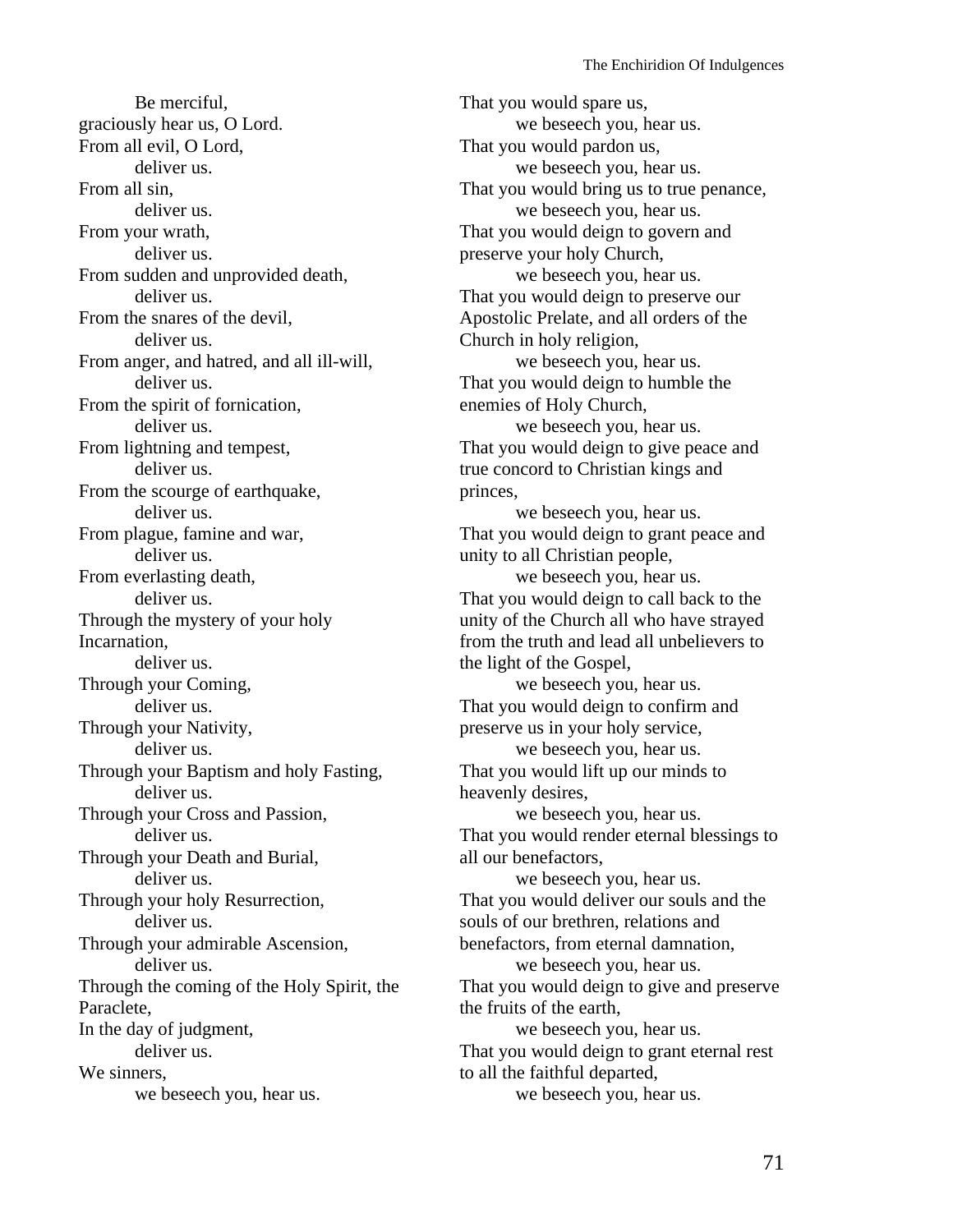That you would deign graciously to hear us, we beseech you, hear us. Son of God,

we beseech you, hear us. Lamb of God, who take away the sins of the world,

spare us, O Lord. .

Lamb of God, who take away the sins of the world, graciously hear us, O Lord. .

Lamb of God, who take away the sins of the world, have mercy on us. . Christ, hear us. Christ, graciously hear us. Lord, have mercy.

Christ, have mercy.

Lord, have mercy.

Our Father, etc. (inaudibly).

V. And lead us not into temptation. R. But deliver us from evil.

[psalm69]

Deign, O Lord, to rescue me; O Lord, make haste to help me Let them be put to shame and confounded who seek my life. Let them be turned back in disgrace who desire my ruin. Let them retire in their shame who say to me, "Aha, aha!" But may all who seek you exult and be glad in you, And may those who love your salvation say ever, "God be glorified!" But I am afflicted and poor; O God, hasten to me! You are my help and my deliverer; O Lord, hold not back! Glory be to the Father, and to the Son, and to the Holy Spirit.

As it was in the beginning, is now, and ever shall be, world without end. Amen.

V. Save your servants.

R. Who trust in you, O my God.

V. Be a tower of strength for us, O Lord,

R. Against the attack of the enemy.

V. Let not the enemy prevail against us. R. And let not the son of evil dare to harm us.

V. O Lord, deal not with us according to our sins.

N. Neither requite us according to our iniquities.

V. Let us pray for our Sovereign Pontiff N. R. The Lord preserve him, and give him life, and make him blessed upon the earth, and deliver him not up to the will of his enemies.

V. Let us pray for our benefactors. R. Deign, O Lord, for Your name's sake, to reward with eternal life all those who do us good. Amen.

V. Let us pray for the faithful departed. R. Eternal rest give to them, O Lord; and let perpetual light shine upon them.

V. May they rest in peace.

R. Amen.

V. For our absent brethren. R. Save your servants, who trust in you, my God.

V. Send them help, O Lord, from your sanctuary.

R. And sustain them from Zion.

V. O Lord, hear my prayer. R. And let my cry come to you.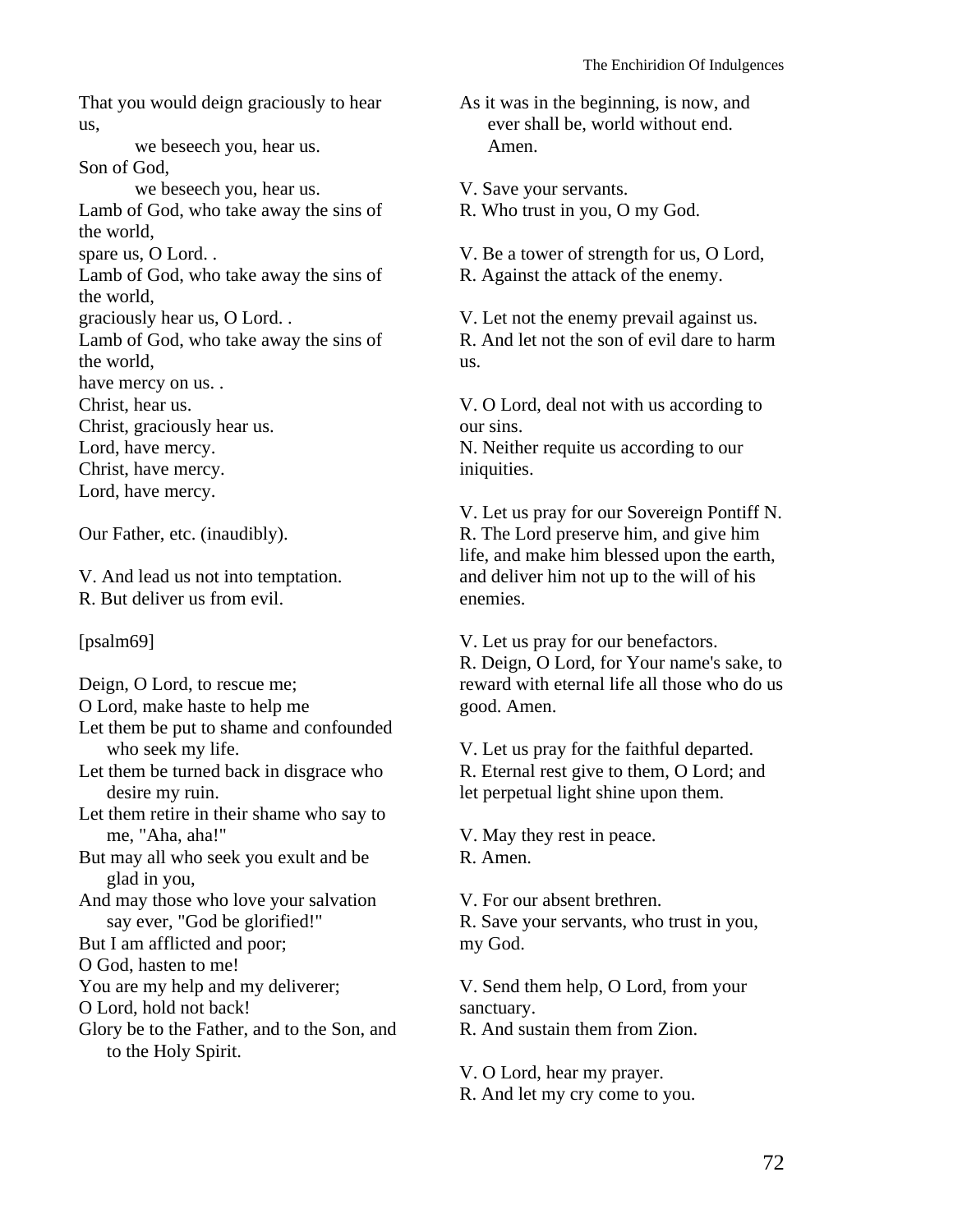R. And with your spirit.

V. The Lord be with you.

Let us pray. O God, whose property is always to have mercy and to spare, receive our petition, that we, and all your servants who are bound by the chains of sin, may, by the compassion of your goodness, be mercifully absolved.

Graciously hear, we beg you, O Lord, the prayers of your suppliants, and pardon the sins of those who confess to you, that in your bounty you may grant us both pardon and peace.

In your clemency, O Lord, show us your ineffable mercy, that you may both free us from all our sins, and deliver us from the punishments which we deserve for them.

O God, who by sin are offended and by penance pacified, mercifully regard the prayers of your suppliant people, and turn away the scourges of your anger, which we deserve for our sins.

Almighty, everlasting God, have mercy upon your servant N., our Sovereign Pontiff, and direct him according to your clemency into the way of everlasting salvation, that by your grace he may desire those things that are pleasing to you, and perform them with all his strength.

O God, from whom are holy desires, good counsels, and just works, give to your servants that peace which the world cannot give, that our hearts be set to keep your commandments, and that, being removed from the fear of our enemies, we may pass our time in peace under your protection.

Burn our desires and our hearts with the fire of the Holy Spirit, O Lord, that we may serve you with a chaste body, and with a clean heart be pleasing to you.

O God, the Creator and Redeemer of all the faithful, grant to the souls of your servants and handmaids the remission of all their sins, that, through devout prayers, they may obtain the pardon which they always desired.

Direct, we beg you, O Lord, our actions by your holy inspirations, and carry them on by your gracious assistance, that every prayer and work of ours may begin always with you, and through you be happily ended.

Almighty and everlasting God, you have dominion over the living and the dead, and you are merciful to all who you foreknow will be yours by faith and good works; we humbly beg you that those for whom we intend to pour forth our prayers, whether this present world still detain them in the flesh, or the world to come has already received them out of their bodies, may, through the intercession of all your Saints, by the clemency of your goodness, obtain the remission of all their sins. Through Christ our Lord. R. Amen.

V. O Lord, hear my prayer.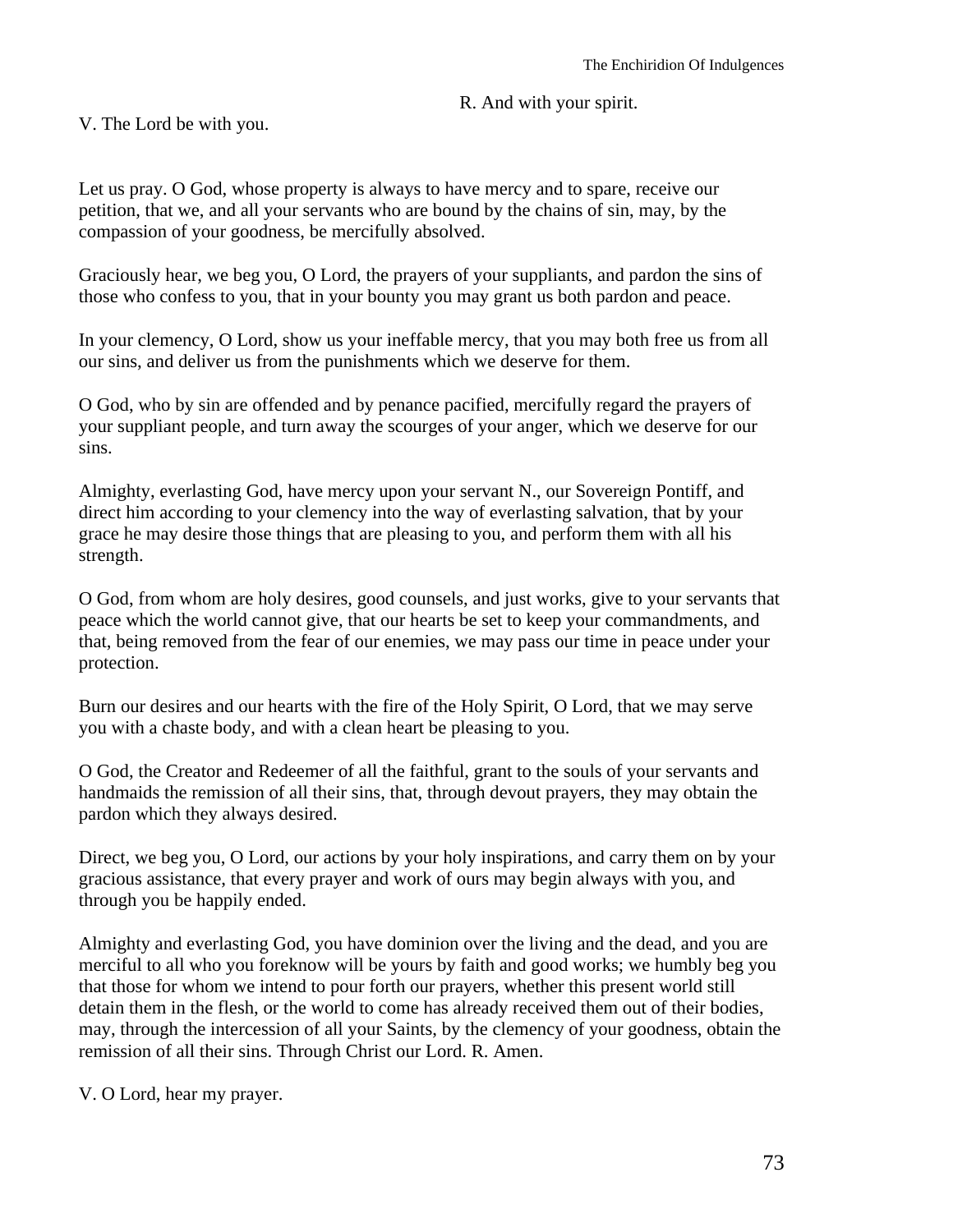R. And let my cry come to you.

V. May the almighty and merciful Lord graciously hear us. R. Amen.

V. And may the souls of the faithful departed, through the mercy of God, rest in peace. R. Amen.

## **Prayer for Sacerdotal or Religious Vocations**

O Lord, send workers for your harvest, so that the commands of your only-begotten Son may always be obeyed and his sacrifice be everywhere renewed.

Look with favor upon your family, and ever increase its numbers. Enable it to lead its sons [daughters] to the holiness to which they are called and to work for the salvation of others. Through Christ our Lord. R. Amen.

# **The Mysteries of the Rosary**

The Joyful Mysteries

- 1. The Annunciation of the Archangel Gabriel to the Virgin Mary
- 2. The Visitation of the Virgin Mary to the Parents of St. John the Baptist
- 3. The Birth of Our Lord at Bethlehem
- 4. The Presentation of Our Lord in the Temple
- 5. The Finding of Our Lord in the Temple

### The Sorrowful Mysteries

- l. The Agony of Our Lord in the Garden of Gethsemane
- 2. The Scourging of Our Lord at the Pillar
- 3. The Crowning of Our Lord with Thorns
- 4. The Carrying of the Cross by Our Lord to Calvary
- 5. The Crucifixion and Death of Our Lord

The Glorious Mysteries

- 1. The Resurrection of Our Lord from the dead
- 2. The Ascension of Our Lord into Heaven
- 3. The Descent of the Holy Spirit upon the Apostles
- 4. The Assumption of Our Blessed Lady into Heaven
- 5. The Coronation of Our Blessed Lady as Queen of Heaven and Earth

### **The Stations of the Cross**

- 1. Jesus is condemned to death
- 2. Jesus bears his cross
- 3. Jesus falls the first time
- 4. Jesus meets his mother